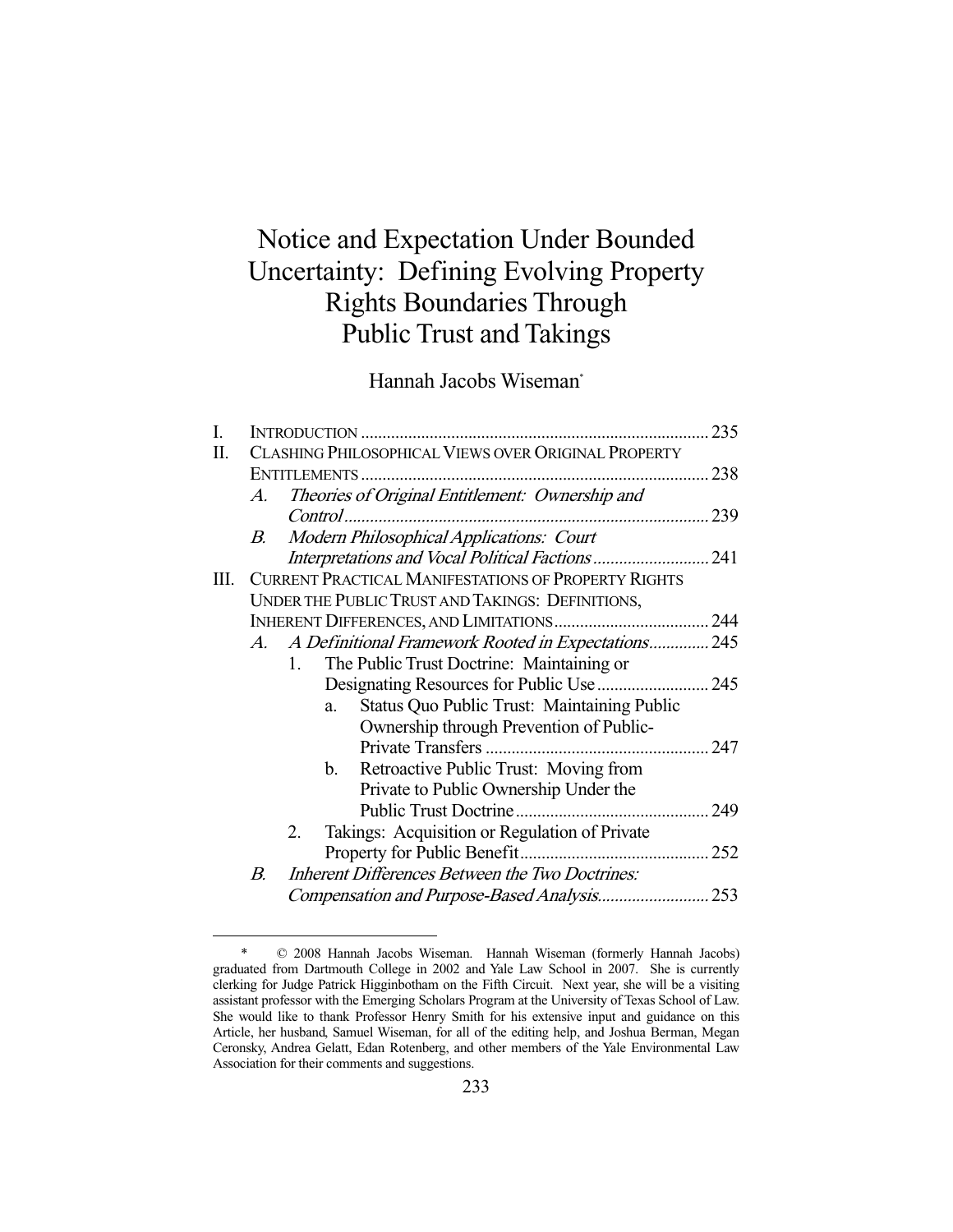|     | $\mathcal{C}$ .                                   |                  | Definitions at the Extremes: The Inadequacies of      |  |  |  |
|-----|---------------------------------------------------|------------------|-------------------------------------------------------|--|--|--|
|     |                                                   |                  |                                                       |  |  |  |
|     |                                                   | 1.               | Inadequate Definition of Expectations and             |  |  |  |
|     |                                                   |                  | Resulting Inefficient Investments in Property  261    |  |  |  |
|     |                                                   | 2.               | Failure To Uphold Expectations and Associated         |  |  |  |
|     |                                                   |                  |                                                       |  |  |  |
|     |                                                   | 3.               | Failure To Provide Clear and Consistent Notice of     |  |  |  |
|     |                                                   |                  |                                                       |  |  |  |
| IV. |                                                   |                  | <b>IMPROVING EXISTING DOCTRINE: CREATING AND</b>      |  |  |  |
|     | UPHOLDING EXPECTATIONS, NOTIFYING PARTIES OF      |                  |                                                       |  |  |  |
|     | PROPERTY RIGHTS BOUNDARIES, AND REMEDYING DAMAGED |                  |                                                       |  |  |  |
|     |                                                   |                  |                                                       |  |  |  |
|     | A.                                                |                  | Public Expectations: Type and Length of Public Use as |  |  |  |
|     |                                                   |                  |                                                       |  |  |  |
|     |                                                   | 1.               | Actual Historic Use of Public Property 266            |  |  |  |
|     |                                                   | 2.               | Sufficiency of the Resource for Public Use: Size      |  |  |  |
|     |                                                   |                  | and the Potential for Monopolization, Collective      |  |  |  |
|     |                                                   |                  |                                                       |  |  |  |
|     |                                                   | 3.               | Interference of Privatization with Public Use, and    |  |  |  |
|     |                                                   |                  | Insufficient Alternative Public Resources 269         |  |  |  |
|     |                                                   | 4.               |                                                       |  |  |  |
|     | $B_{\cdot}$                                       |                  | Defining Private Rights through the Public Trust  272 |  |  |  |
|     | $\mathcal{C}$                                     |                  | Upholding Expectations Defined by the Public Trust275 |  |  |  |
|     |                                                   | 1.               | Preserving Expectations: The Public Trust             |  |  |  |
|     |                                                   |                  |                                                       |  |  |  |
|     |                                                   | 2.               | Preventing Rent-Seeking and Divestment 279            |  |  |  |
|     |                                                   | 3 <sub>1</sub>   | Preserving Evolving Expectations Through              |  |  |  |
|     |                                                   |                  |                                                       |  |  |  |
|     |                                                   | $\overline{4}$ . | <b>Ensuring Continued Access to Public Trust</b>      |  |  |  |
|     |                                                   |                  |                                                       |  |  |  |
|     | $D_{\cdot}$                                       |                  |                                                       |  |  |  |
|     | E.                                                |                  | Remedying Unmet or Damaged Expectations: The          |  |  |  |
|     |                                                   |                  |                                                       |  |  |  |
|     |                                                   | 1.               | Status Quo Remedies: "Compensating" the               |  |  |  |
|     |                                                   |                  |                                                       |  |  |  |
|     |                                                   | 2.               | Retroactive Remedies: Private Compensation for        |  |  |  |
|     |                                                   |                  | Unexpected Expansions of the Public Trust 289         |  |  |  |
| V.  |                                                   |                  |                                                       |  |  |  |
|     |                                                   |                  |                                                       |  |  |  |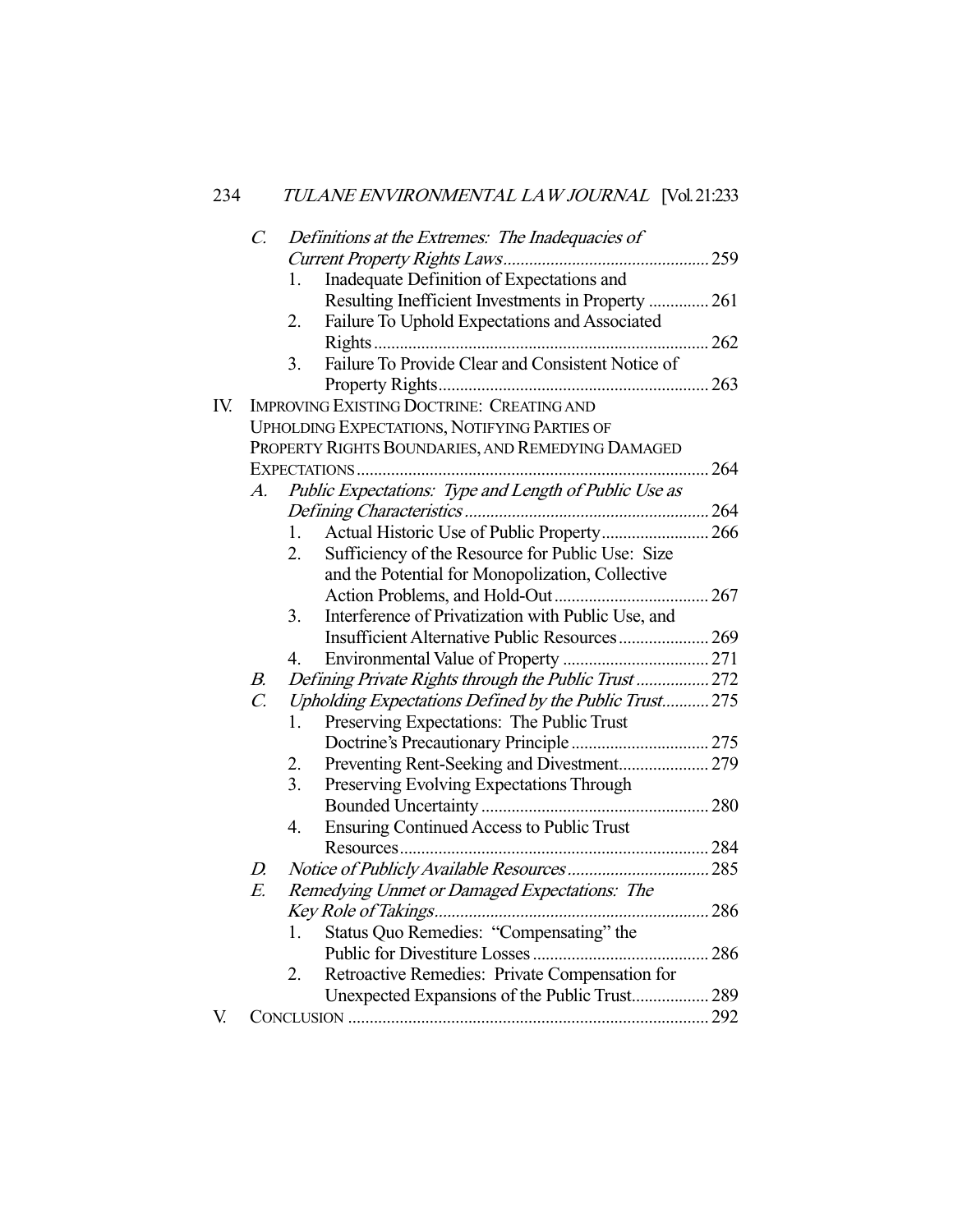#### I. INTRODUCTION

-

 Legal views, court holdings, and legislative rules addressing property rights in the United States have varied substantially over time,<sup>1</sup> as have the public's views on property, shifting between a presumption in favor of private property and a preference for substantial governmental involvement in property rights. There has been a recent shift back toward the "sacrosanct" view of private property rights<sup>2</sup> in the realm of government regulation and physical use of land, as Americans continue to react to local and state governments' increasingly detailed land-use planning regimes. Oregon's controversial Measure 37, providing retroactive compensation for regulation affecting property values, for example, was in some respects a direct reaction to Oregon's urban growth boundaries and other contentious land-use planning measures<sup>3</sup> that have been in place since the 1970s.<sup>4</sup> Although recently replaced by Measure 49, the new measure still allows compensation claims for land use regulations enacted in 2007 and beyond.<sup>5</sup> Additionally, in November of 2006, Arizona voters approved a ballot proposition similar to Measure 37,<sup>6</sup> requiring government compensation of private owners for regulations that affect property values. Numerous other states have recently passed legislation limiting the government's power to use eminent domain to acquire private property.<sup>7</sup>

<sup>1.</sup> See, e.g., Carol Rose, Crystals and Mud in Property Law, 40 STAN. L. REV. 577 (1988) (discussing how property rules cycle between clear and unclear phases over time, a cycle that she describes as "crystal and mud").

<sup>2.</sup> See, e.g., Laura S. Underkuffler, On Property: An Essay, 100 YALE L.J. 127, 128 (1990) (describing the "contemporary impulse toward equating the sphere of absolute individual autonomy with the concept of property").

 <sup>3.</sup> See, e.g., Symposium, Oregon at a Crossroads: Where Do We Go from Here?, 36 ENVTL. L. 53, 58 (2006) (discussing Measure 37 as a "successful attack on Oregon's land-use planning program").

<sup>4.</sup> See Symposium, Democracy in Action: The Law & Politics of Local Governance: All the King's Horses and All the King's Men: Hurdles To Putting the Fragmented Metropolis Back Together Again? Statewide Land Use Planning, Portland Metro and Oregon's Measure 37, 21 J.L. & POLITICS 397, 425-32 (2005) (discussing the wide reach of Oregon's land-use planning system and urban growth boundaries).

 <sup>5.</sup> Or. Dep't of Land Conservation & Dev., Measure 49 Claim Instruction Packet (Dec. 10, 2007), available at http://www.oregon.gov/LCD/MEASURE49/docs/forms/m49\_claim\_ packet\_121007.pdf (discussing how landowners can make compensation claims if their "desired use is restricted by one or more land use regulations enacted after January 1, 2007").

 <sup>6.</sup> See Proposition 207 (Ariz. 2006) (to be codified at ARIZ. REV. STAT. § 12-1131 to - 38), available at http://www.azsos.gov/election/2006/General/BallotMeasureText/PROP%2020X %20(I-21-2006).pdf.

<sup>7.</sup> See, e.g., Terry Pristin, Voters Back Limits on Eminent Domain, N.Y. TIMES, Nov. 15, 2006, at C6; see also CASTLE COALITION, 50 STATE REPORT CARD: TRACKING EMINENT DOMAIN REFORM LEGISLATION SINCE KELO 1, 56 (Aug. 2007) (discussing how forty-two states have passed some form of legislation aiming to reform eminent domain).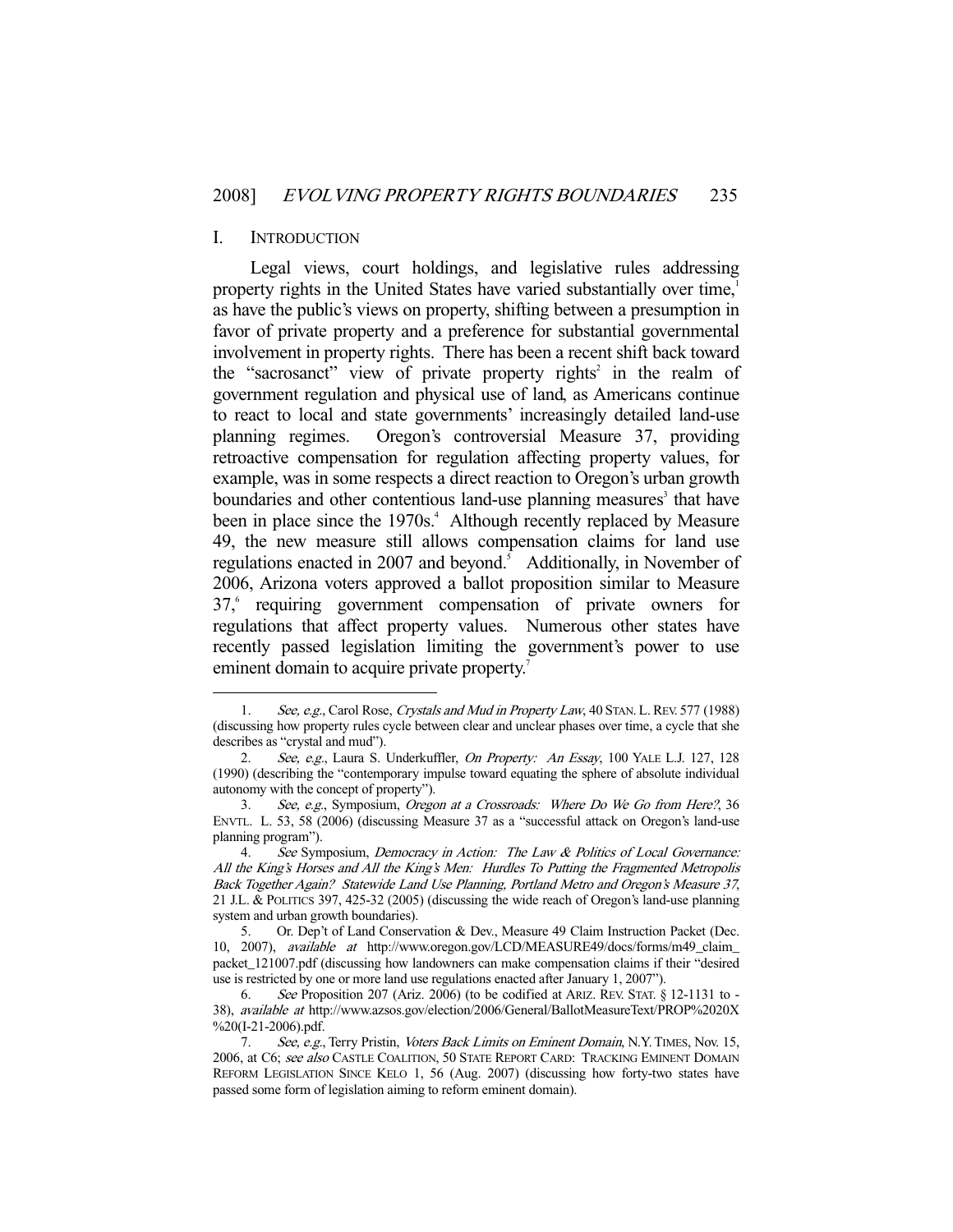The positions taken by supporters and opponents of these measures illustrate the strikingly divergent views of private property in the United States. Proponents of strong private rights view the legal system as the protector of property rights that guards against coercive intrusions by government into the rights bundle. In stark contrast, others view the government as a manager of property for the benefit of the public preserving some resources as public commons, whether for environmental, historic, aesthetic, or recreational purposes. The backand-forth debate over the meaning of property rights as well as laws that affect property through referenda, legislative action, or court interpretations, frequently change—even if only in appearance and not as applied—the legal boundary between the definition of private and public property.<sup>8</sup>

 The strongly divergent philosophical views on public and private entitlement to property rights contribute to the shifting boundary between these rights and present distinct problems for both public users of property and for private property owners, including unclear expectations, insufficient notice to the public and individual owners of their rights in property, and inadequate remedies when property rights are wrongfully divested or encroached upon. Individuals and the public are unsure, ex ante, of the types of ownership and use rights they should reasonably expect to attach to certain property. If the public is not notified of its right to use a piece of property or to enjoy the aesthetic, recreational, and other benefits provided by that property, private individuals may establish claims to the property and develop it in a manner that prevents or interferes with public use. Similarly, lack of notice to private individuals can lead to inefficient investments when a court finds, for example, that the property that an owner believed to be her exclusive domain is partially burdened by public use rights. Although a court investigation of investment-backed expectations and the extent of compensation merited for losses from government action can benefit property owners and users ex post, these individuals would have been better off knowing from the start the limitations on their respective rights.

 The definitional confusion over property rights boundaries arises largely because the current property rights doctrines have been insufficiently developed to meet the needs of property owners and users. There are two overarching legal principles that set the outer bounds of public and private property rights: the common law public trust doctrine

<sup>8.</sup> Symposium, Properties of Carol Rose: Takings: Paper: Tribute to Carol Rose, 18 YALE J.L. & HUMAN. 141, 142 (2005) (discussing the frequently shifting definitional line between private and public property rights).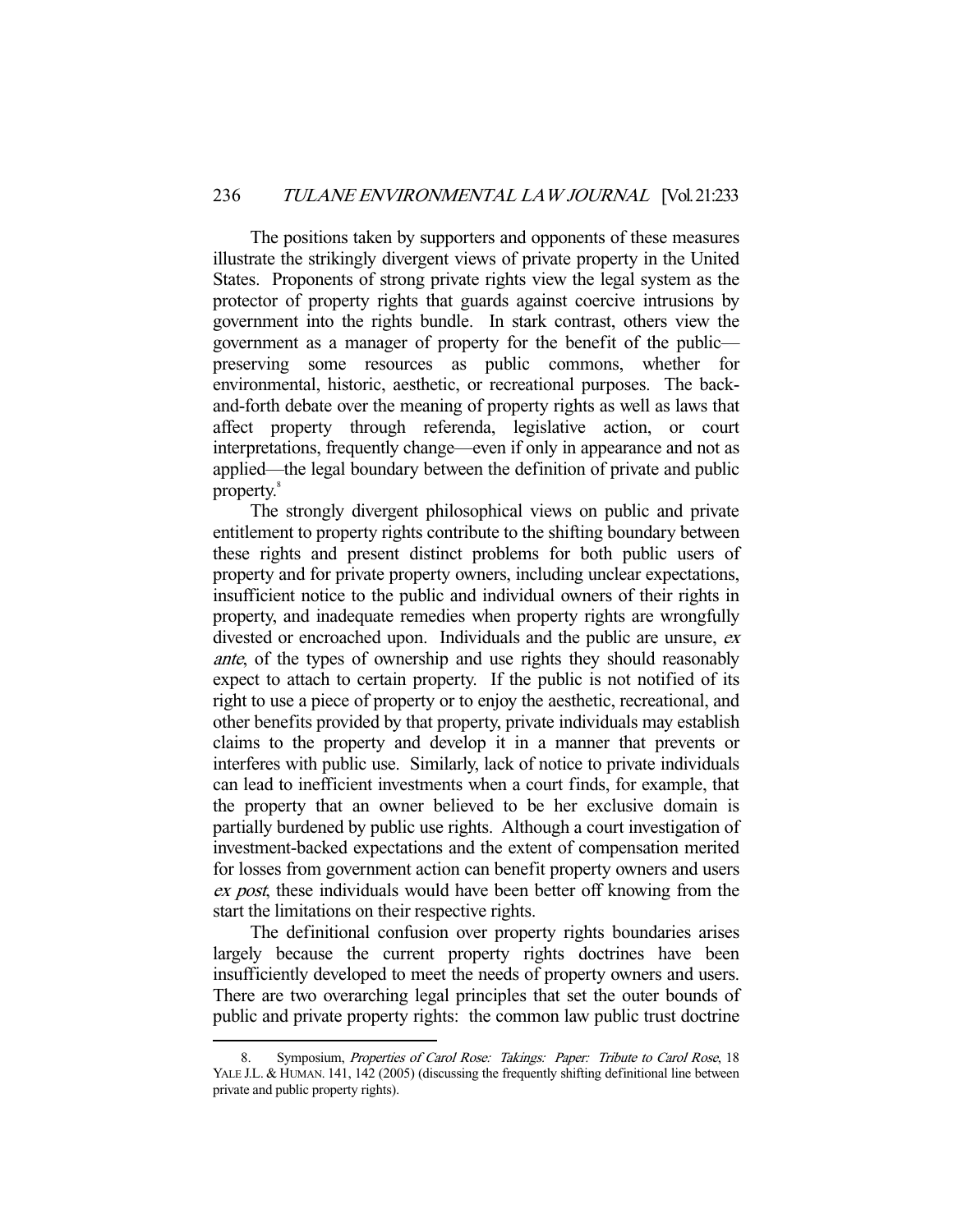and Fifth Amendment takings analysis, both physical and regulatory. Currently, they provide guidance only in the most extreme cases. But if better defined and more consistently applied by courts, they could serve to steady the sometimes shifting boundary between private and public property rights and to provide more definition in the gray area between the extremes, where the boundaries of property rights frequently change.

 This Article will propose one method to improve the public trust and takings doctrines by defining and clarifying the expectations of private and public users of property; by upholding these expectations once they have been defined; by providing notice to the public, landowners, and the government of how the courts will interpret and protect property rights; and, through takings analysis, by remedying harms that occur when property rights transfers violate legitimate public and private expectations in property rights.

 This Article focuses on the public trust doctrine but recognizes the necessity of takings analysis as a complementary tool to the doctrine. While the public trust doctrine serves to define public and private rights and expectations  $ex$  ante<sup>9</sup> through a purposive investigation of the types of public or private activities supported by property, the economicallybased takings analysis provides compensation when these reasonable expectations are usurped. U.S. property law relies upon these two doctrines to form a comprehensive defining structure of property rights—a structure that, if better defined and more consistently applied, could shape, clarify, and provide notice of the substance of property rights and public and private expectations grounded in those rights.

 Parts I and II provide background: I discuss the underlying debate that has given rise to the unclear boundaries between private and public rights, including two divergent philosophical positions on the roots of property rights. While not often explicitly discussed in case law, these philosophical differences influence many of the presumptions that scholars, politicians, and the courts apply when defining public and private property rights.

 Moving from the theoretical roots of the origin of property rights to the practical modern applications of these rights, Part III defines the public trust doctrine and takings analysis as the major "guideposts" that provide a framework for property rights—at least at the extreme

 <sup>9.</sup> Joseph Sax has more eloquently espoused a similar theory, rooting the public trust doctrine in expectations, stating, "The central idea of the public trust is preventing the destabilizing disappointment of expectations held in common but without formal recognition such as title." Joseph L. Sax, Liberating the Public Trust Doctrine from its Historical Shackles, 14 U.C. DAVIS L.REV. 185, 188 (1980).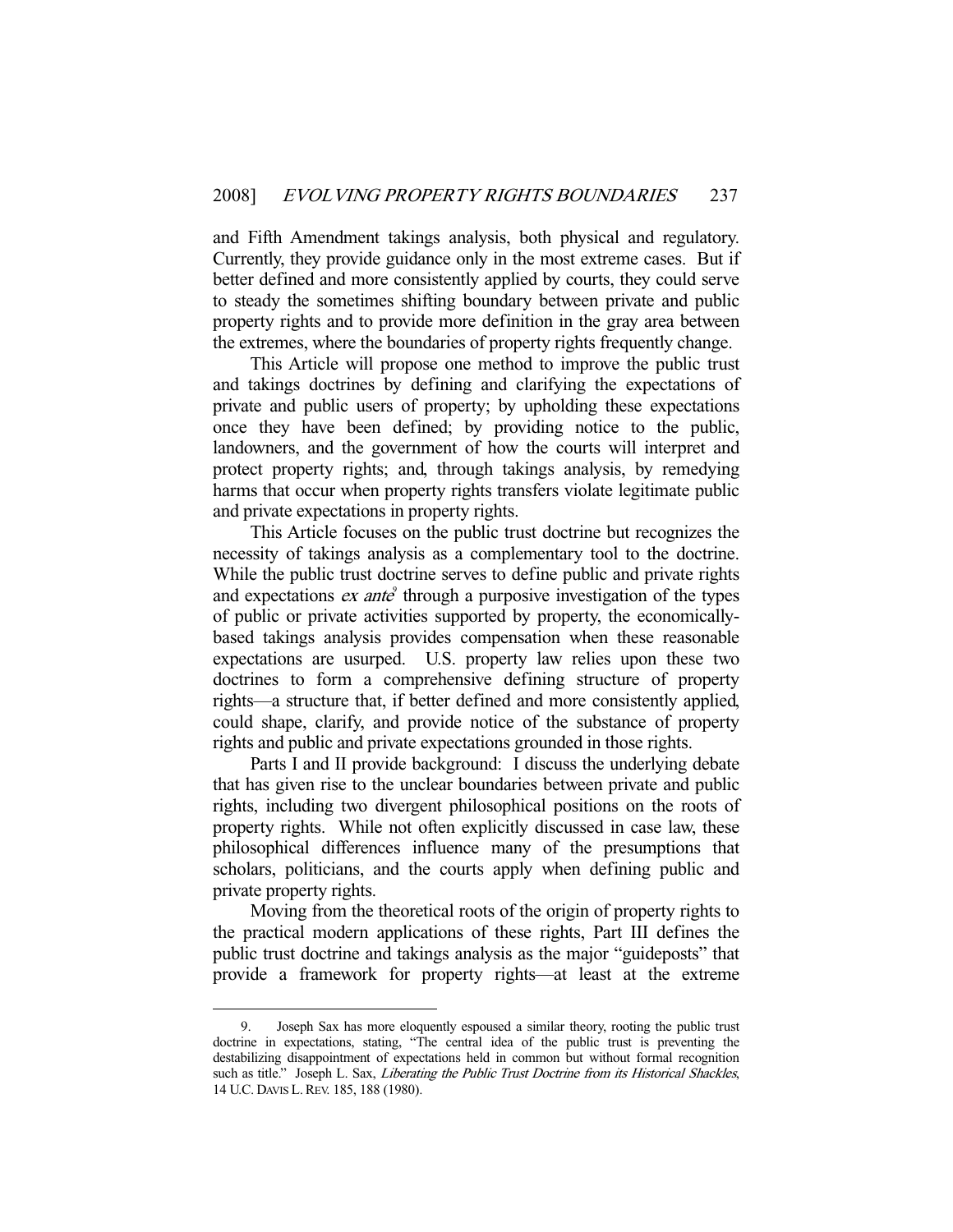boundaries of the field. This Article discusses how, although these doctrines have some overlapping domain, they are not "mirror images"<sup>10</sup> of each other. Rather, they stem from two very different concepts of property ownership and provide unique definitional anchors in two major areas of property rights law—one based in purpose, the other based in more traditional economic analysis. Following the general discussion of these doctrines, I describe their major applications in property rights law: determining whether or not public property should remain public, whether private property should be converted to public use, and whether acquisition or regulation of private property for the public requires the government to compensate the private property owner. Despite the complementary nature of the doctrines and their incorporation of different yet essential types of analyses, the Article will discuss their inadequacy for defining public and private rights where disputes arise between the most extreme boundaries of property rights.

 In Part IV, I propose a four-pronged solution to remedy these inadequacies. First, the Article discusses how courts, and sometimes legislatures, should improve and more consistently apply the public trust and takings doctrines to construct a clearer framework of private and public expectations in property rights. Second, once the courts and other governing bodies have better defined expectations in property rights, they should uphold and preserve these expectations so that they are more than temporary definitional boundaries. Third, the Article discusses how courts, due to the unique nature of public property rights, need to provide better and more consistent *ex ante* notice to potential and existing property owners and users of their rights in property. The Article concludes by arguing that takings analysis is necessary to remedy situations where property owners' or users' *ex ante* expectations are frustrated.

## II. CLASHING PHILOSOPHICAL VIEWS OVER ORIGINAL PROPERTY ENTITLEMENTS

 Opposing private and public property rights advocates often approach property rights issues with strong assumptions of who is originally entitled to property. These presumptions of "original" These presumptions of "original" disposition"—i.e., philosophical ideas regarding original ownership and use rights in property—significantly influence current views on property rights transfers and provide fuel for the ongoing debate over the proper

<sup>10.</sup> Richard A. Epstein, *The Public Trust Doctrine*, 7 CATO J. 411, 426 (1987) (arguing that the public trust and takings doctrines are mirror images).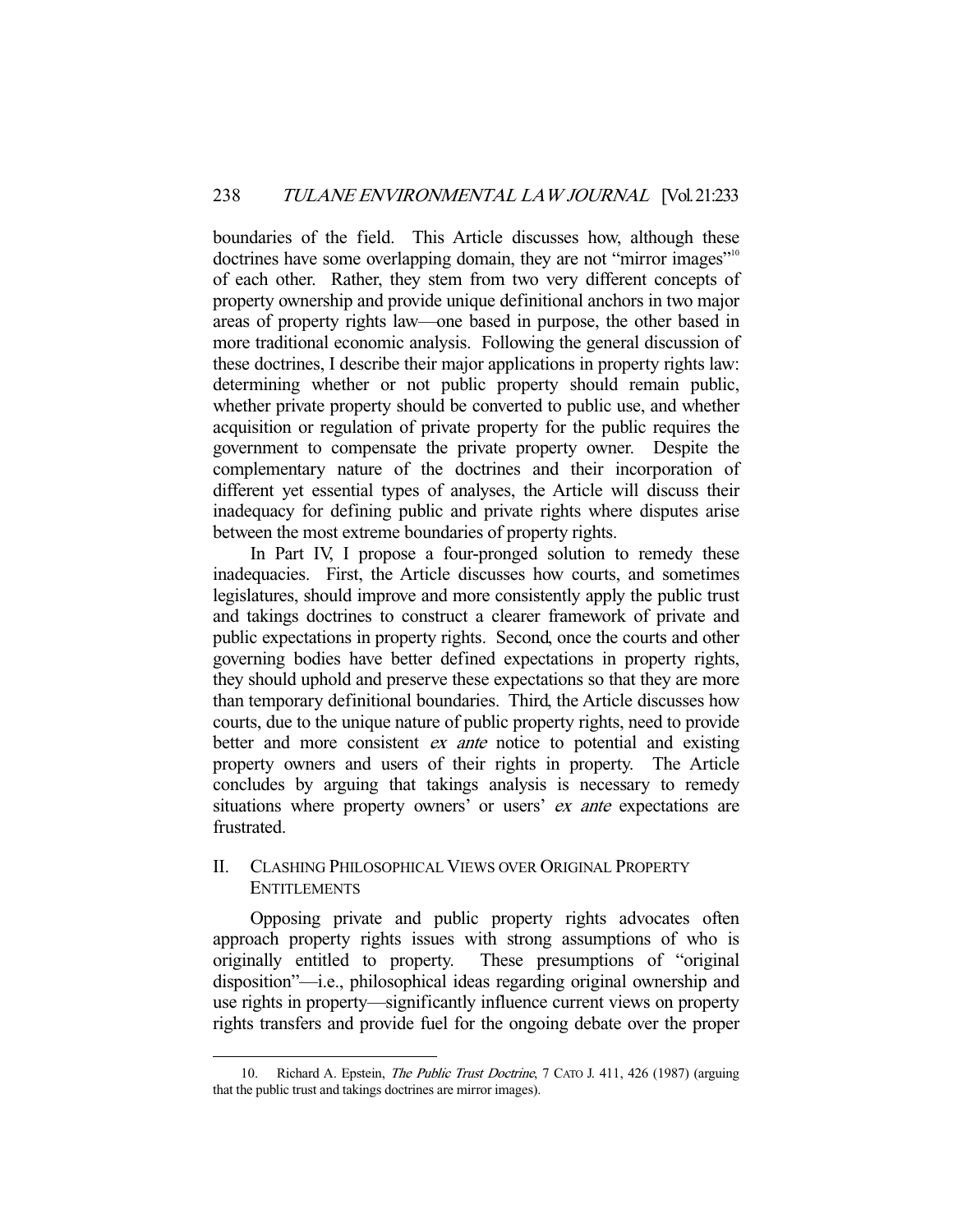division of property rights between the public and private users. This Part discusses several of these theories of original entitlement and how they may influence modern property rights analysis.

#### A. Theories of Original Entitlement: Ownership and Control

 The original disposition of property rights, prior to transfers and limitations on these rights through physical appropriation or regulation, could be debated endlessly; a brief glance at their origin, however, is essential to any discussion of the public trust, because the doctrine suggests that some types of property were originally public and not intended to be privatized.<sup>11</sup> This concept of an "original" disposition of property somewhat resembles a Lockean view, wherein humans originally "owned" all property in common and lacked the default ability to exclusively possess such commons.<sup>12</sup> Locke asserted that individuals could privatize some types of property and exclude others from claiming rights to property by mixing their labor with the resource.<sup>13</sup> This view could imply, therefore, that some property was never appropriate for privatization. Locke acknowledged two steps in the transition from public commons to private property, suggesting that resources such as water and wild game are common until captured. Thus, although privatization occurs through the capture of water in a pitcher or the slaying of a deer in Locke's world, the remaining uncaptured stocks of those resources remain common until captured. Although Locke asserts that one can catch and exclusively own a fish from the ocean, the ocean itself is "that great and still remaining Common of Mankind."14 Locke also suggests that in highly populated areas some land must be forever designated as a commons, for the benefit of all people in that area, although not for all of mankind.<sup>15</sup>

 Locke's theory of the original commons does not answer, however, the question of who *controls* or *manages* these commons. Locke did not envision government ownership of property in common because Locke saw property, as it originally stood, in a state best described in modern terms as open access. But perhaps upon the emergence of a structure to

 <sup>11.</sup> This Article will not discuss the origins of property. For discussion of the void in the definition of property's original disposition absent Locke's "theistic foundation" of property, see Epstein, supra note 10, at 411.

 <sup>12.</sup> JOHN LOCKE,TWO TREATISES OF GOVERNMENT 286 (Peter Laslett ed., 1988) (asserting that property rights initially descended from God to "Men in common" and that "no body has originally a private Dominion, exclusive of the rest of Mankind").

<sup>13.</sup> *Id.* at 288-89.

 <sup>14.</sup> Id. at 289.

 <sup>15.</sup> Id. at 292.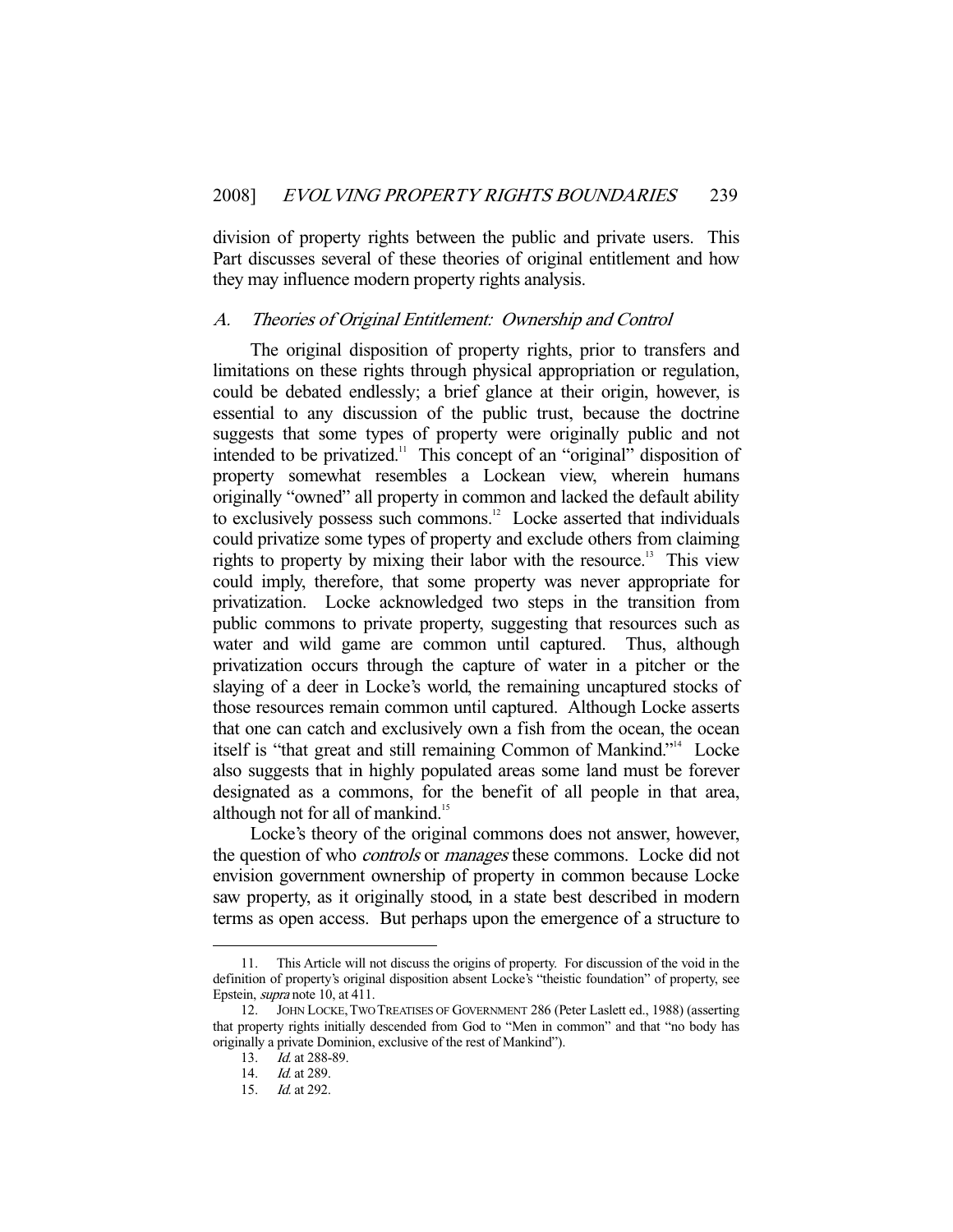govern humans and their commons, the government became the natural original "owner" of property in commons,<sup>16</sup> only ceding common property to individual ownership when an individual invested labor into property and put it to beneficial use. U.S. wildlife law has evolved to follow a similar theory under which the government holds game in trust for the benefit of the people. The government does not own the wildlife but protects it for the public benefit, allowing landowners under the common law of *ratione soli* to kill and capture game on their own land but also maintaining the "pool" of wildlife for the public in trust.<sup>17</sup> The courts have found that the government, for purposes such as wildlife conservation, may restrict this right of capture through due process of  $law<sup>18</sup>$ 

 A second view stemming from the original Lockean commons, taken to the extreme, could create a presumption of original *private* rights to property, which are fully established once labor has been mixed with property. Under this view, a government would own and manage only small portions of land (those that remained as a commons) within a larger structure of private ownership. The government, when attempting to seize private land for a public use, would be presumed to be the unrighteous aggressor unless it could prove that the use would clearly support a public benefit (under a stricter "public use" standard than has actually emerged) that was more valuable than the current private use. Although the government would still maintain a limited hand in property rights disputes because of its enforcement functions, informal enforcement norms would emerge even without a hierarchical government structure, thus lessening the need for government control of

 <sup>16.</sup> See, e.g., McBryde Sugar Co. v. Robinson, 504 P.2d 1330, 1338 (Haw. 1973) (describing the sovereign as owner of all land and water before some land was parceled out to private interests); In re Water Use Permit Applications, 9 P.3d 409, 443 (Haw. 2000) (referring to McBryde and holding that the sovereign reserved sovereign powers to provide for common use of land).

 <sup>17.</sup> See Hamilton v. Williams, 200 So. 80, 81 (Fla. 1941) ("Wild game is vested in the State as trustee for all its citizens with full power and authority in the State to regulate and protect."); see also Geer v. Connecticut, 161 U.S. 519 (1896) (finding that the state owned wildlife as property in trust for it citizens); Hughes v. Oklahoma, 441 U.S. 322, 325, 334-35 (1979) (overruling Geer, but finding that neither the state nor federal government "owns" wildlife, thus affirming its common characteristics prior to capture).

<sup>18.</sup> Andrew Daire, The Right To Pursue Game vs. the Government's Right to the Conservation of Wildlife, 10 U. BALT. J. ENVTL. L. 115, 120 (2003) ("The ownership of animals and game is in the sovereign to be held for the use and benefit of the people and hunting game is subject to the regulations of the government for the general good of the public."); see also Geer, 161 U.S. at 519 (finding that the state could thus pass laws keeping wildlife within the state); Barrett v. State, 220 N.Y. 423, 427-29 (1917) (finding that the government does not own wildlife but that the state ownership doctrine remains viable and that the government has a broader right to protect wild animals).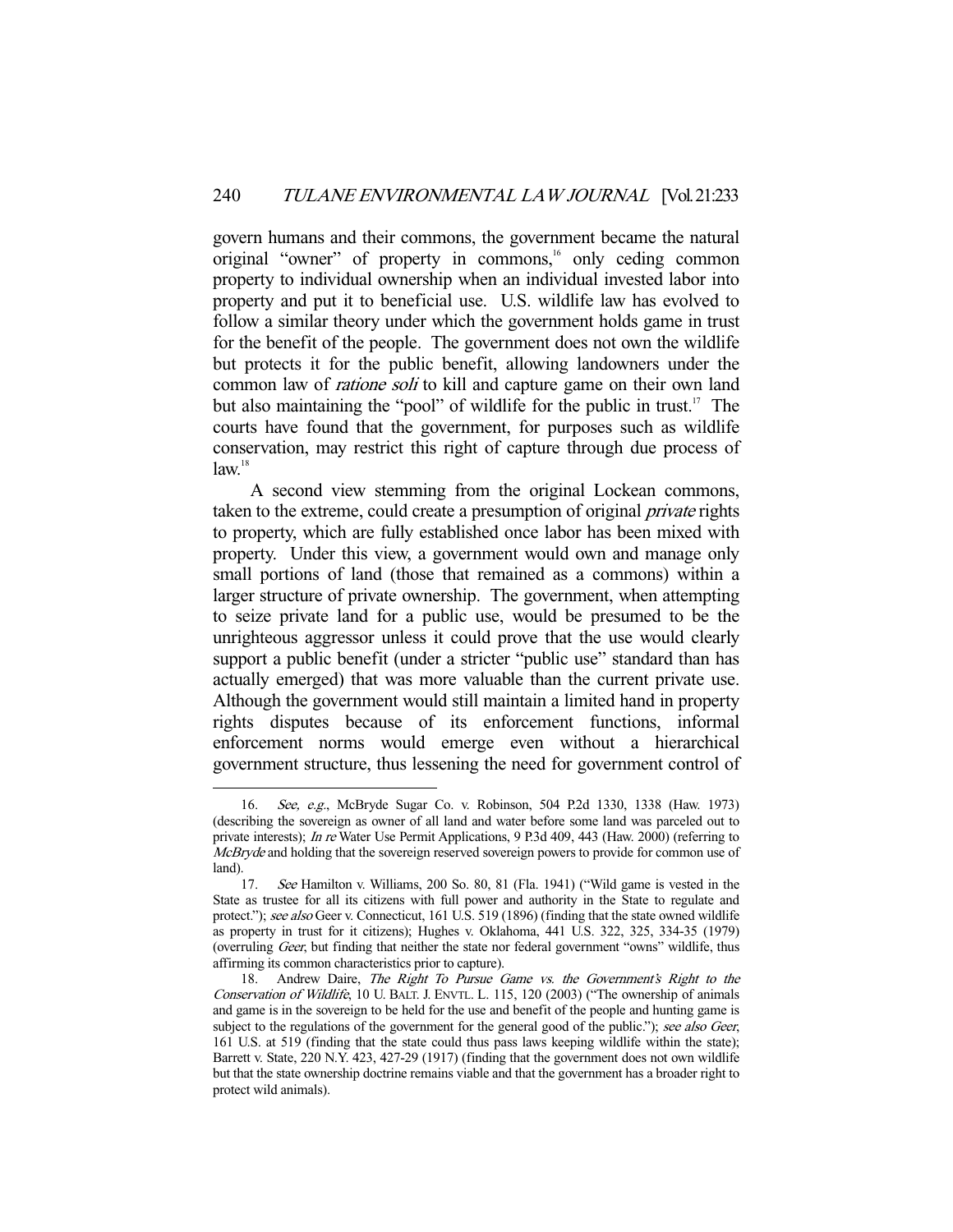property.<sup>19</sup> This view is similar to that of the property rights movement, which asserts that government has overstepped its bounds of power with respect to regulation, management, and acquisition of property.<sup>20</sup>

# B. Modern Philosophical Applications: Court Interpretations and Vocal Political Factions

 Despite the growing private property rights movement, American courts have, to a significant extent, treated property rights as an inherently governmental function, granting the government wide discretion in determining the uses of property for public purposes. Although U.S. courts have also strongly supported private property rights, the courts have consistently refused to place a heavy burden of proof on the government when the government is: (1) maintaining historically public property in public ownership under the public trust doctrine or (2) moving property from private to public ownership under eminent domain. In some cases, as the Article will discuss, courts may favor the government in a third scenario, where a government transfers property from private to public ownership under the public trust doctrine, although they often require the government to compensate the affected private owner.<sup>21</sup> The recent *Kelo v. City of New London* decision affirms that courts, absent state legislation to the contrary, defer to and favor governmental decisions over the disposition of property in a fourth category: when the government moves property from the private domain to another private entity to benefit the public.<sup>22</sup> This deference does not suggest that courts always favor outright ownership by the government

<sup>19.</sup> See, e.g., David D. Haddock, Force, Threat, Negotiation The Private Enforcement of Rights, in PROPERTY RIGHTS COOPERATION CONFLICT AND LAW 168 (Terry L. Anderson & Fred S. McChesney eds., 2003). But governments may at times more efficiently define or enforce property rights because they can reduce transaction costs associated with private property management, especially in a heterogeneous society with high costs of defending property rights on an individual basis. See Fred S. McChesney, Government as Definer of Property Rights: Tragedy Exiting the Commons?, in PROPERTY RIGHTS: COOPERATION, CONFLICT AND LAW 128, 129 (Terry L. Anderson & Fred S. McChesney, eds., 2003).

<sup>20.</sup> See, e.g., Nancie G. Marzulla, State Private Property Rights Initiatives, 46 S.C. L. REV. 613, 615 (1995) (discussing property groups' referendum-based efforts to rein in government action by making government assess regulatory burdens and better define "compensable takings); LEONARD C. GILROY, REASON FOUND., STATEWIDE REGULATORY TAKINGS REFORM: EXPORTING OREGON'S MEASURE 37 TO OTHER STATES, Executive Summary (2006) (noting "an increasing recognition that land use regulation significantly infringes on private property rights").

 <sup>21.</sup> Peter Manus, To a Candidate in Search of an Environmental Theme: Promote the Public Trust, 19 STAN. ENVTL. L.J. 315, 353 (2000) (describing the "status quo, where states may exercise the public trust to protect the environment only if third parties emerge fully compensated for foiled development schemes").

 <sup>22. 125</sup> S. Ct. 2655, 2661 (2005).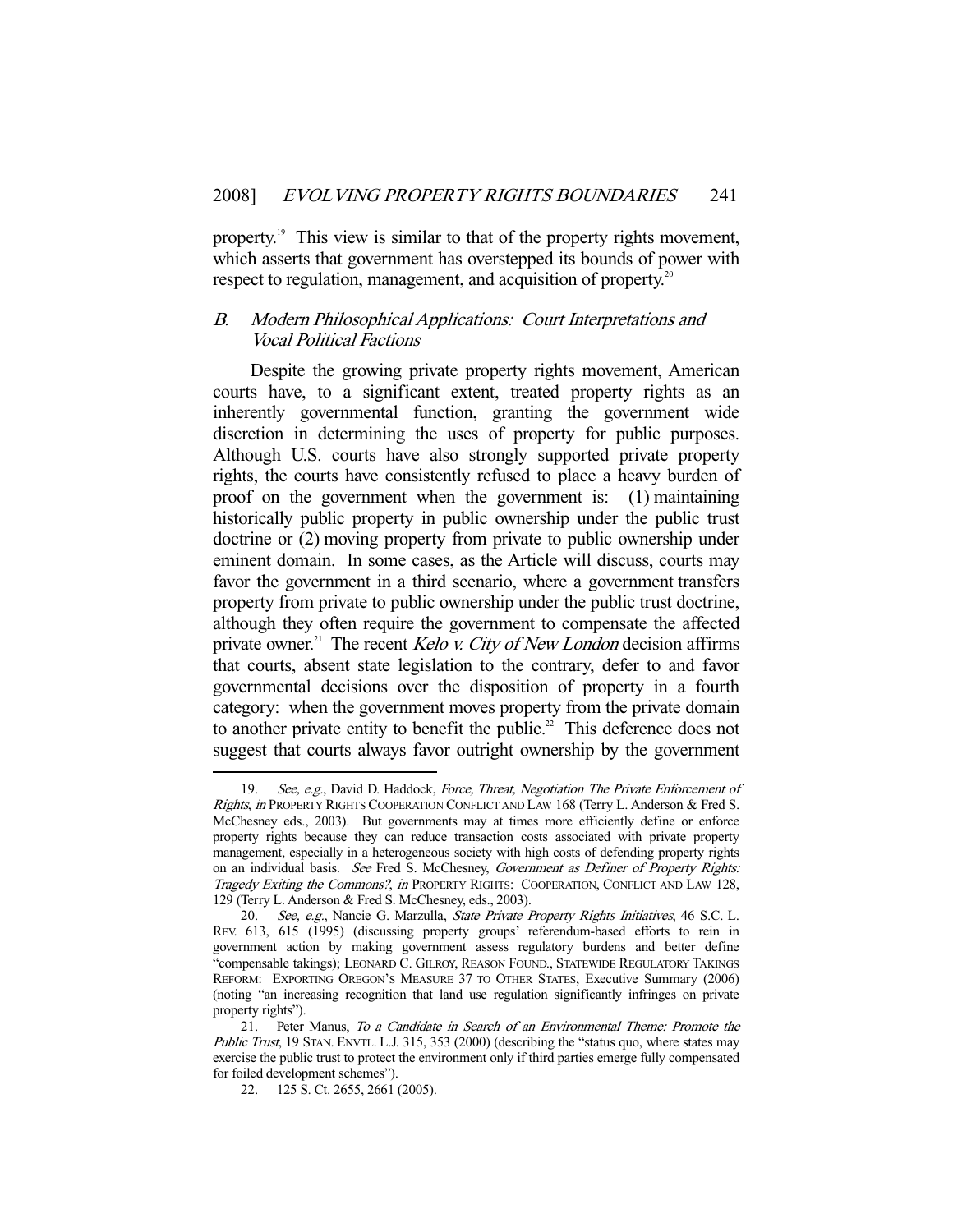but that they defer to governmental decisions regarding property's best use for public needs, whether the needs are fulfilled by private or governmental ownership.

 Compensation in takings cases, especially for regulatory takings, is often an exception to courts' assumption that the government, provided it is regulating property for a public purpose, is not taking all sticks of the bundle of rights away from the owner and that compensation to the owner is not necessary. The court presumes that no regulatory taking has occurred if the owner can still gain some economic benefit from the land. Courts give slightly less deference to the government under the Penn Central Transportation Co. v. New York City<sup>3</sup> balancing test, which looks to the expectations and economic value associated with the beneficial uses that remain in property and those that have been curtailed. Additionally, the courts may be more likely to find a complete deprivation of all economically beneficial use to private individuals in cases involving water rights—a common public trust issue—because the rights themselves are quite narrow and, if curtailed, likely deprive the owner of most economic benefit.<sup>24</sup>

 Although courts often begin with a presumption in favor of the government under the public trust and regulatory takings analyses, courts are suspicious of unusual private benefits that can result from government acquisition of land under both doctrines. Dissenting in Phillips Petroleum Co. v. Mississippi, Justice O'Connor worried that the government, although asserting retroactive public trust rights, was actually using the trust to benefit private interests in natural resource leases for private parties.<sup>25</sup> The Court also addressed this concern in the Kelo case, finding that a transfer of property to the government is impermissible if completed under the guise of a public purpose but with a true purpose of private benefit.<sup>26</sup>

 It is important to note that despite courts' presumption in favor of government interests under property transfers for the public good, courts generally favor private property as the optimal property management strategy in America.<sup>27</sup> Private property allows owners to exclude

 <sup>23.</sup> Penn Cent. Transp. Co. v. City of New York, 438 U.S. 104, 124 (1978).

<sup>24.</sup> See, e.g., Tulare Lake Basin v. United States, 49 Fed. Cl. 313, 319 (2001) (holding that EPA water use restrictions were a physical taking).

 <sup>25.</sup> Phillips Petroleum Co. v. Mississippi, 484 U.S. 469, 492-93 (1988) (O'Connor, J., dissenting).

 <sup>26.</sup> Kelo, 545 U.S. at 478 ("Nor would the City be allowed to take property under the mere pretext of a public purpose, when its actual purpose was to bestow a private benefit.").

<sup>27.</sup> See, e.g., Georgette Chapman Poindexter, Symposium, Democracy in Action: The Law & Politics of Local Governance: Land Hungry, 21 J. L. & POLITICS 293, 319 (2005)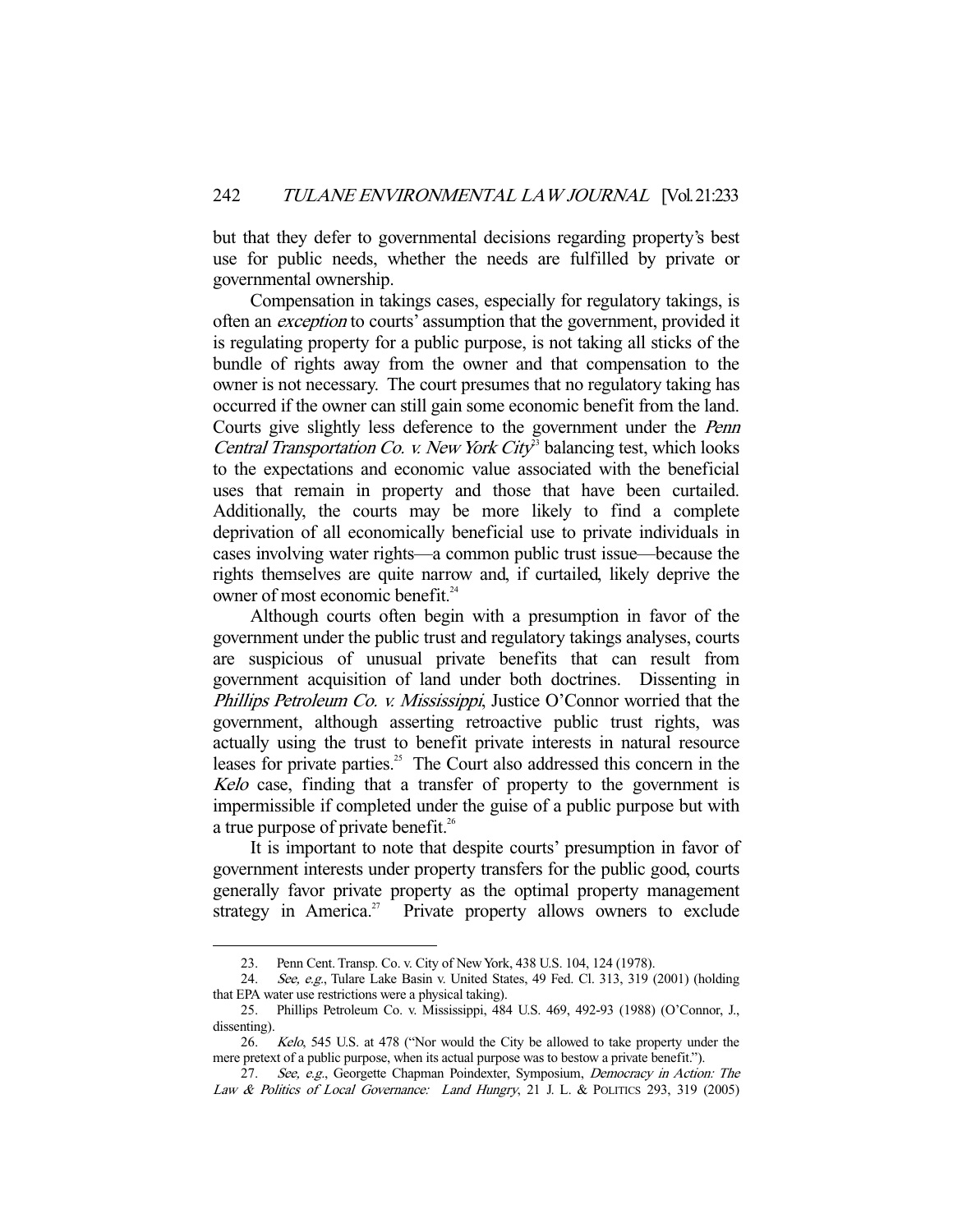unwanted users who would deplete resources, to invest in and improve their acquisition and pass it on to future users, and forces internalization of the costs associated with property use.<sup>28</sup> Thus, courts often favor governmental rights over private rights in cases addressing the legitimacy of property transfers between the government and private owners, not as applied to the rightful owners of property in general.

 Political groups have reacted with increasing force to courts' presumption in favor of government ownership—mainly through political referenda urging government payment whenever a regulation decreases the value of private property, and by encouraging states to tighten the definitions of "public use" for which the government may use its eminent domain powers.29 Other groups have registered their support for the government-oriented, planning-based side of the property rights debate, arguing that public control is needed to preserve valuable environmental resources, to plan and zone neighborhoods as populations increase, and to manage unwanted industrial and uses of property that could amount to nuisances, $30$  which they argue could—without adequate governmental control over property regulation—start developing in residential areas. These factions only increase the confusion over the actual status of property rights when rights transfers occur between the public and private domain.

 The original presumption of property rights ownership currently employed by courts, whether for the government or private owners, insufficiently defines the expectations of both public users of property and private owners. Even if the theoretical presumptions of original rights to property help us define expectations in rights, they fail to address the core definitional issue of what constitutes private or public property. The following Part describes the doctrines—the interpretation of which is often influenced by the philosophical views of property

<sup>(</sup>discussing how "the public trust doctrine is a 'jarring' exception to the general rule favoring private ownership of private resources").

<sup>28.</sup> See, e.g., Louis de Alessi, Gains from Private Property: The Empirical Evidence, in PROPERTY RIGHTS COOPERATION, CONFLICT AND LAW 90 (Terry L. Anderson & Fred S. McChesney eds., 2003); Carol Rose, The Comedy of the Commons: Custom, Commerce, and Inherently Public Property, 53 U.CHI. L.REV. 711, 711-12 (1986).

<sup>29.</sup> See, e.g., Leonard C. Gilroy, The Western Property Rights Wildfire, REASON, Aug. 7, 2006, http://www.reason.org/commentaries/Gilroy\_20060809.shtml (discussing the Western initiatives on regulatory takings); Hannah Jacobs, Note, Searching for Balance in the Aftermath of the 2006 Takings Initiatives, 116 YALE L.J. 1518, 1522-27 (2007) (describing the initiatives).

 <sup>30.</sup> See, e.g., AM. PLANNING ASS'N, POLICY GUIDE ON TAKINGS (2005), http://www. planning.org/policyguides/takings.html (discussing the need for regulations that allow for management of growth and mixed uses).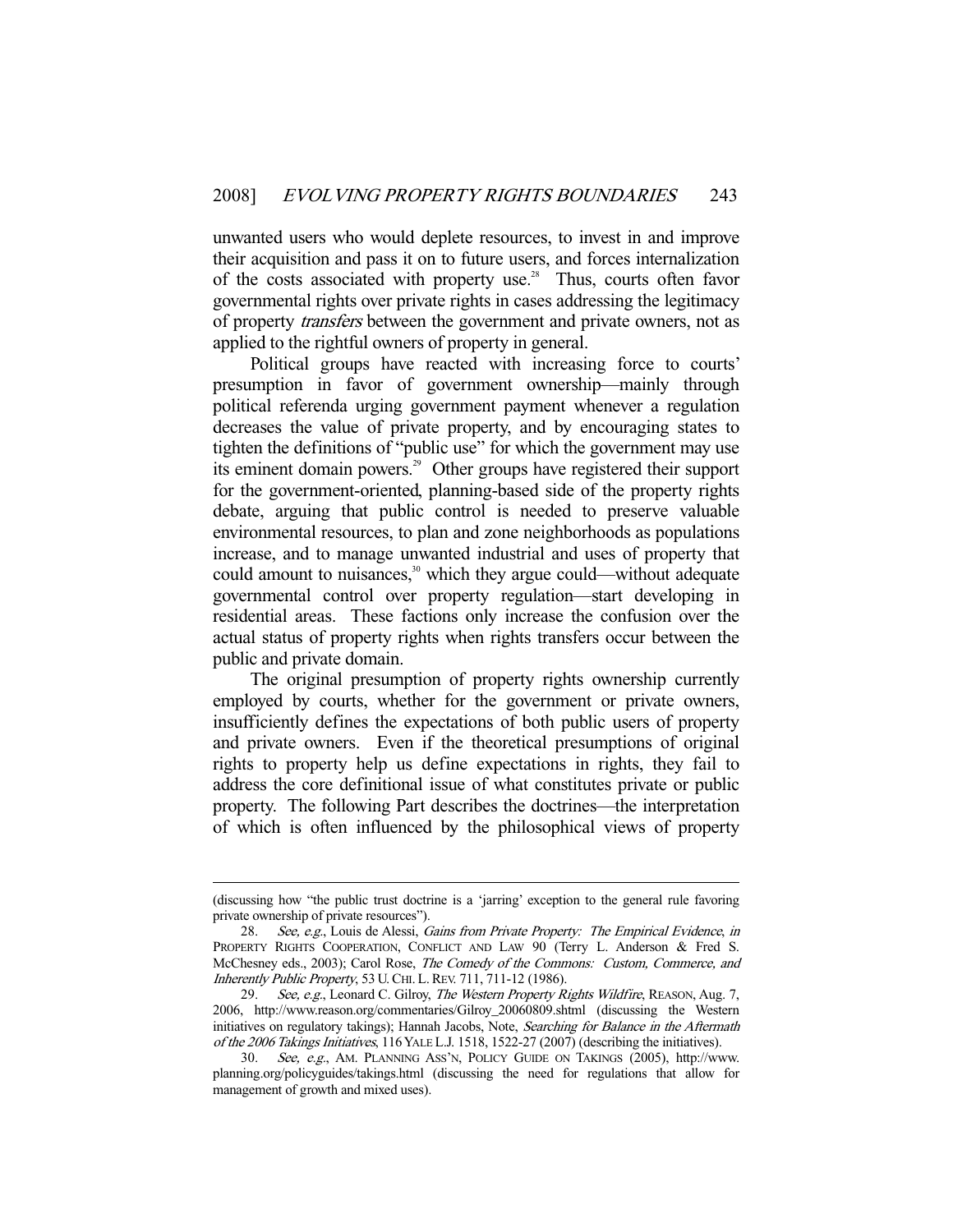entitlement addressed in this Part—that currently provide the outer definitional bounds of property rights.

# III. CURRENT PRACTICAL MANIFESTATIONS OF PROPERTY RIGHTS UNDER THE PUBLIC TRUST AND TAKINGS: DEFINITIONS, INHERENT DIFFERENCES, AND LIMITATIONS

 Just as the philosophical origins of property rights embody differing views of the nature of property, whether inherently private or held in common for the benefit of public use, their modern manifestations in property law have emerged in two distinct doctrines. This Part describes the doctrines of public trust and takings that currently define the outer boundaries of property rights. After briefly defining the two doctrines generally, this Part discusses their most common practical applications to disputes over property rights transfers: retaining public rights in currently public properties (the "status quo" public trust<sup>31</sup>), placing public burdens on property that was historically public but has been privatized for a discrete period (retroactive public trust<sup>32</sup>), and placing public burdens on private property by regulating or acquiring part of the property for public use (the typical takings analysis). Finally, this Part discusses how these doctrines diverge: the public trust doctrine is grounded in the *purpose* of property rights and the uses defined by those property rights, and takings are defined by principles based in economic compensation. Rather than being mirror images of each other, as Epstein suggests, the doctrines serve as independent yet necessary legal complements and provide a basic framework for property rights.

 <sup>31.</sup> Others have described the public trust as a "status quo" doctrine, although not typically differentiating the status quo from retroactive applications of the doctrine. See,  $e.g.,$ James M. Olson, Shifting the Burden of Proof: How the Common Law can Safeguard Nature and Promote an Earth Ethic, 20 ENVTL. L. 891, 907 (1990) ("The public trust . . . shifts the onus of proof to those seeking to alter that status quo forcing them to internalize the costs and consequences of their conduct."). However, Barton Thompson has focused on the difference between the status quo and retroactive public trust in a more general sense in his discussion of takings that may arise from retroactive applications of laws. See Barton H. Thompson, Jr., Judicial Takings, 76 VA. L. REV. 1449, 1507 (1990) (discussing how "the California government has frequently relied on the public trust doctrine to attempt to establish public rights to beaches and other resources for which they might otherwise have had to pay compensation").

<sup>32.</sup> Other authors have used a similar term. See, e.g., Joy Ellis, Symposium, Drafting from an Overdrawn Account: Continuing Water Diversions from the Mainstem Columbia and Snake Rivers, 26 ENVTL. L. 299, 321-22 (1996) (discussing California's application "of the public trust doctrine in a retroactive manner"); Barton H. Thompson, Jr., Environmental Policy and State Constitutions: The Potential Role of Substantive Guidance, 27 RUTGERS L.J. 863, 909 (1996) (discussing "retroactive judicial expansion of the public trust doctrine").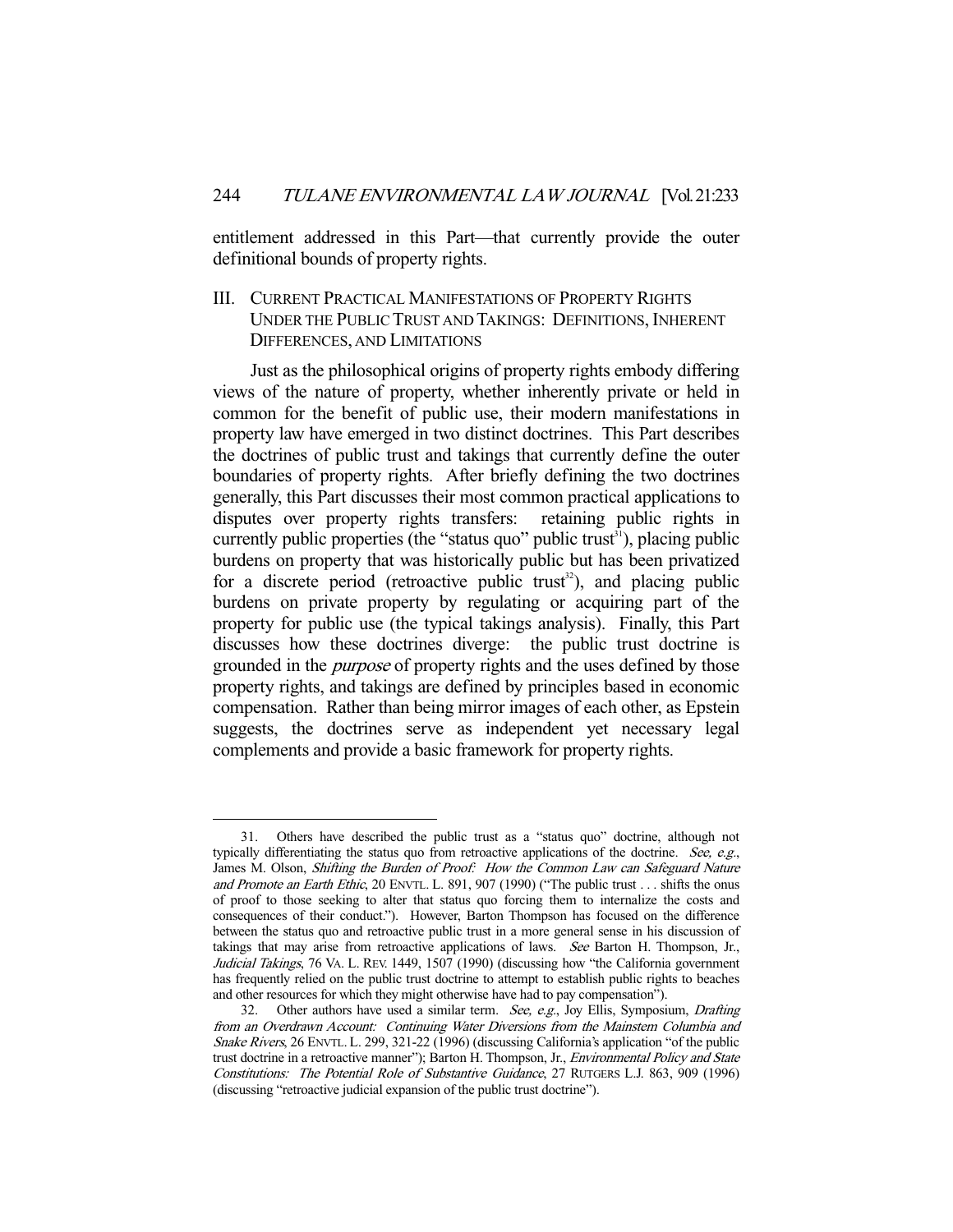#### A. A Definitional Framework Rooted in Expectations

 The public trust and takings doctrines provide the outer definitional boundaries of property rights expectations by defining when the public is entitled to use property, when private individuals are entitled to exclude the public from property, and who bears the burden of sharing or giving up use rights when both public and private entities claim rights in property. The public trust doctrine requires that governments hold some property for the use and enjoyment of the public—i.e., the beneficiaries of this trust. Just as a trustee is bound by certain ethical and legal duties in managing a trust corpus, the government must not wrongfully damage public trust resources by allowing privatization that would result in more limited access rights for the public. If a court finds that a resource is public trust property, and the government has attempted to divest this property in a way that damages the public's use of the property, the court prevents the divestment or reverses it if it has already occurred.

 Takings cases, on the other hand, arise when the government acquires or limits some or all of a private owner's bundle of property rights in order to benefit the public, either through physical acquisition, physical occupation, or regulation. Here, courts ask whether the government must compensate the owner for this taking (in the case of regulatory takings challenges) and, if so, whether the compensation provided was adequate. When the government physically acquires or occupies property through eminent domain, the occurrence of a taking is clear, but the amount of compensation required is often disputed by the owner. The standard for compensation under eminent domain is, as generally stated, that the owner is entitled to compensation equal to the fair market value of the property taken at the time of the taking.<sup>33</sup>

1. The Public Trust Doctrine: Maintaining or Designating Resources for Public Use

 The public trust doctrine addresses whether property or certain uses of property should remain public or be converted to private ownership, and to what extent private property or usufructuary rights that are part of privately owned property must remain public to allow citizens to effectively use and enjoy the property. Under this latter scenario, where property is divided between private and public trust uses, the public

 <sup>33.</sup> United States v. Miller, 317 U.S. 369, 374 (1943).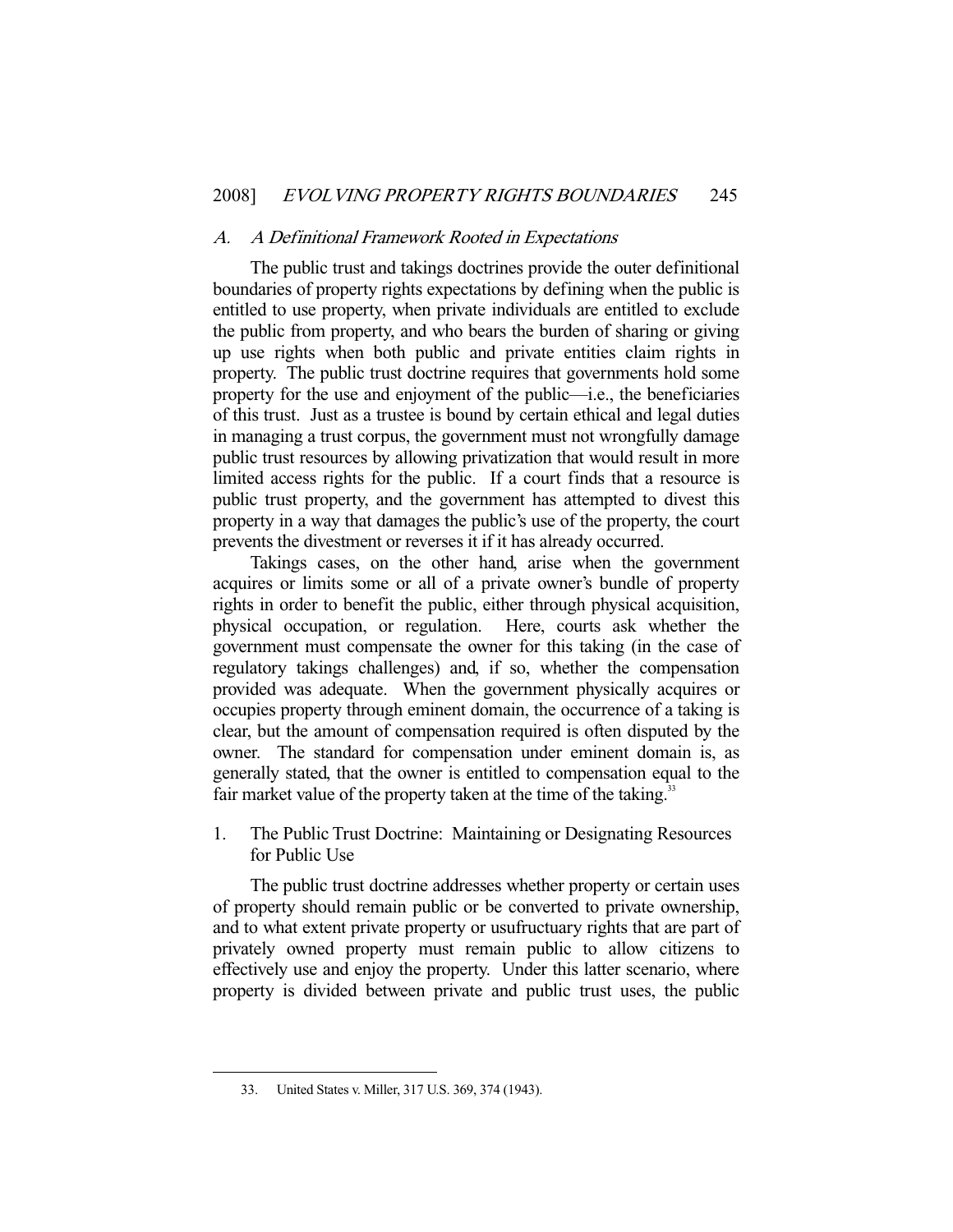rights are defined as the *jus publicum*<sup>34</sup> and the private rights reserved on the property fall under the *jus privatum*.

 The public trust doctrine as defined by the Supreme Court's watershed Illinois Central Railroad v. Illinois decision assumes that some forms of property have always been held for the common benefit of citizens and should be presumed to be public: the Court's proposition that the state's title is "held in trust for the people of the State that they may enjoy . . . the [public use of] waters . . . freed from the obstruction or interference of private parties $\frac{35}{35}$  is the central element of the doctrine. Illinois Central's interpretation has remained strong despite criticism from all sides by courts, legal scholars, and legislatures alike.<sup>36</sup> Courts frequently rely upon *Illinois Central* when public trust questions arise,<sup>37</sup> numerous state legislatures have upheld the principle by inserting trust language into their constitutions and statutes, $38$  and state executives have enforced public trust provisions and faced legal repercussions when they have failed to fulfill their fiduciary duties under the doctrine.<sup>39</sup> This Article identifies two types of property transfers that occur under the public trust doctrine-- "status quo" and "retroactive" public trust transactions.

<sup>34.</sup> See, e.g., Appleby v. New York, 271 U.S. 364, 384 (1926) (defining the *jus publicum* as "the power to preserve and regulate navigation"); Shively v. Bowlby, 152 U.S. 1, 12 (1892) ("[T]he people have a public interest, a jus publicum, of passage and repassage with their goods by water, and must not be obstructed by nuisances." (internal quotations and citations omitted)).

 <sup>35. 146</sup> U.S. 387, 452 (1892).

 <sup>36.</sup> See, e.g., Richard Lazarus, Changing Conceptions of Property and Sovereignty in Natural Resources: Questioning the Public Trust Doctrine, 71 IOWA L. REV. 631 (1986) (criticizing the doctrine for numerous reasons, including its overlap with the police power and other mechanisms for natural resource protection); Tracey Dickman Zobenica, The Public Trust Doctrine in Arizona's Streambeds, 38 ARIZ. L. REV. 1053, 1059-60 (1996) (discussing the Arizona legislature's attempt to alienate most streambeds).

<sup>37.</sup> See, e.g., Lazarus, *supra* note 36, at 640 (discussing the doctrine as the "lodestar" of the modern public trust doctrine and courts' use of the doctrine).

<sup>38.</sup> See, e.g., PA. CONST. art. I, § 27 (discussing natural resources and the public estate as the common property of all people); ORS 390.720 (describing Oregon's public trust ownership of the shore); Washington Shoreline Management Act, RCW 90.58 (1971); Aquatic Lands Act, RCW 79.105 (2005); Water Resources Act, RCW 90.54 (1971); Ralph W. Johnson, Craighton Goeppele, David Jansen & Rachael Paschal, The Public Trust Doctrine and Coastal Zone Management in Washington State, 67 WASH. L. REV. 521, 546 (1992) (describing Washington's Seashore Management Act, requiring the shore to remain "forever open to the use of the public").

 <sup>39.</sup> See, e.g., U.S. Plainsmen v. N.D. State Water Conservation Ass'n, 247 N.W.2d 457, 463 (N.D. 1976) (discussing how the Environmental Law Enforcement Act requires state agencies to plan for allocation of public water resources under the public trust doctrine).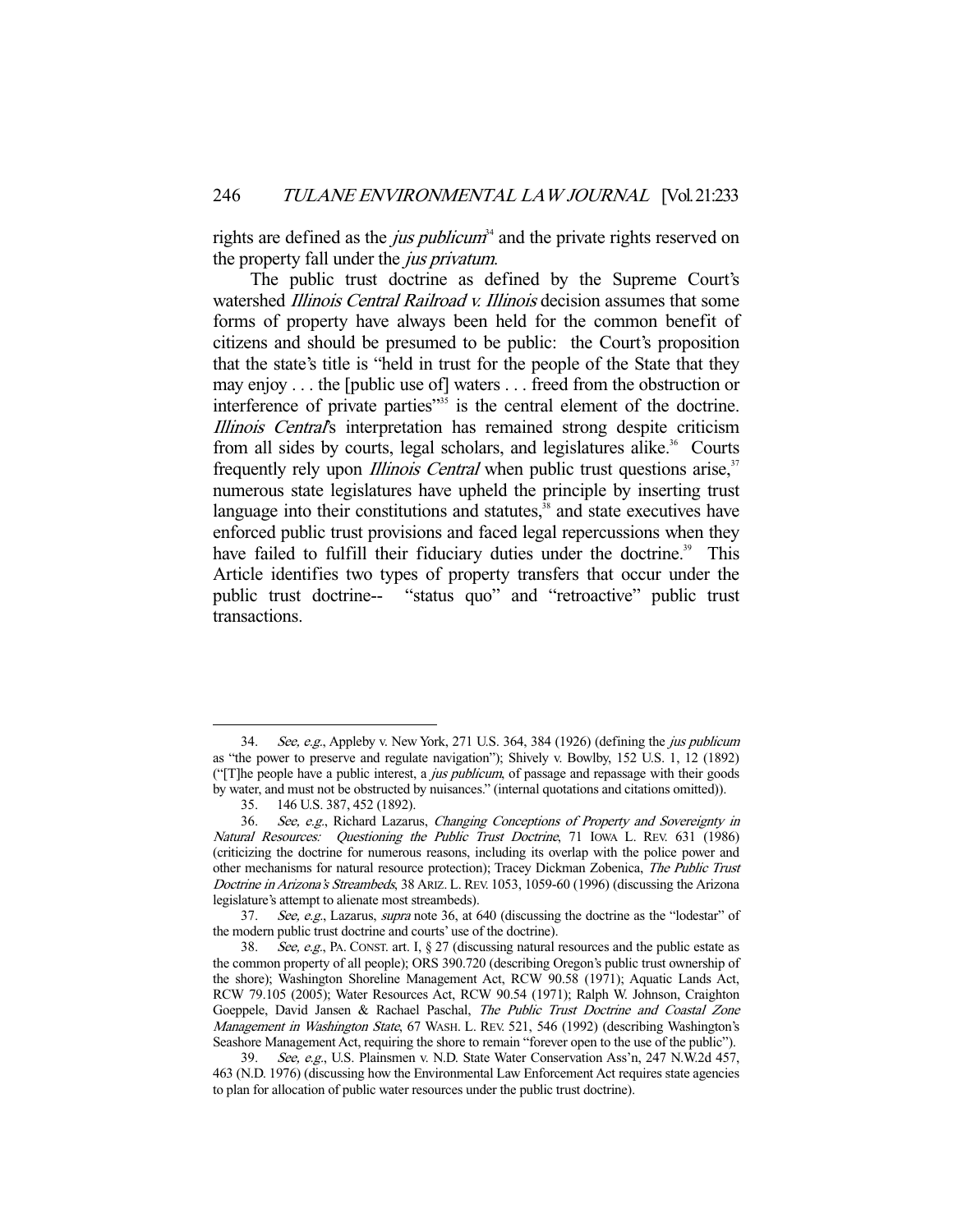### a. Status Quo Public Trust: Maintaining Public Ownership through Prevention of Public-Private Transfers

 Many public trust cases ask whether or not a government may relinquish ownership rights in a historically public resource to private interests. This Article will refer to such cases as the "status quo" public trust because in these situations the court decides whether or not the property in question may remain in the public status quo of government ownership or alternatively, enter private hands. Under the status quo public trust there is a strong presumption in favor of governmental management of property, particularly for traditional public trust resources that serve commercial and navigational interests. This presumption is highlighted most strongly in *Illinois Central*,<sup>40</sup> where, although the legislature temporarily deeded the bed of Lake Michigan to private buyers, the court found that such privatization should never have occurred and that some resources are to remain indefinitely under government ownership for the benefit of the public.<sup> $41$ </sup> For resources traditionally falling under the doctrine, like the lakebed in Illinois Central, the government is likely to have a low bar to hurdle in court. In many states, the parties arguing for the public trust must only prove that the resource supports one of the "traditional triad" of public uses (navigation, commerce, and fishing)<sup>42</sup> for the public trust to attach. The courts in these cases often establish the required facts from very basic knowledge of the area in question; the court in Illinois Central, for example, found that the uses of Lake Michigan were widely known and had been occurring for years.<sup>43</sup> Further, courts have determined that uses of a resource connected to the traditional triad of uses may also support a public trust finding.<sup>44</sup>

National Audubon Society v. Superior Court of California (Mono Lake), also a status quo public trust case, exemplifies this expansion of a public trust finding to uses connected to the traditional triad. Here, the court expanded the doctrine beyond the status quo public trust

<sup>40.</sup> See, e.g., Joseph D. Kearney & Thomas W. Merrill, The Origins of the American Public Trust Doctrine: What Really Happened in Illinois Central, 71 U. CHI. L. REV. 799, 800 (2004) (describing Illinois Central as the "leading" public trust case in the United States).

 <sup>41.</sup> Ill. Cent. R.R. v. Illinois, 146 U.S. 387, 452-53.

<sup>42.</sup> See, e.g., id. at 452.<br>43. See, e.g., id. at 457.

See, e.g., id. at 457.

 <sup>44.</sup> Marks v. Whitney, 491 P.2d 374, 379-80 (Cal. 1971) (finding public trust rights in tidelands and the "shores of bays and navigable streams"); Nat'l Audubon Soc'y v. Super. Ct., 658 P.2d 709, 721 (Cal. App. Dep't Super. Ct. 1983) (concluding that "the public trust doctrine, as recognized and developed in California decisions, protects navigable waters from harm caused by diversion of nonnavigable tributaries").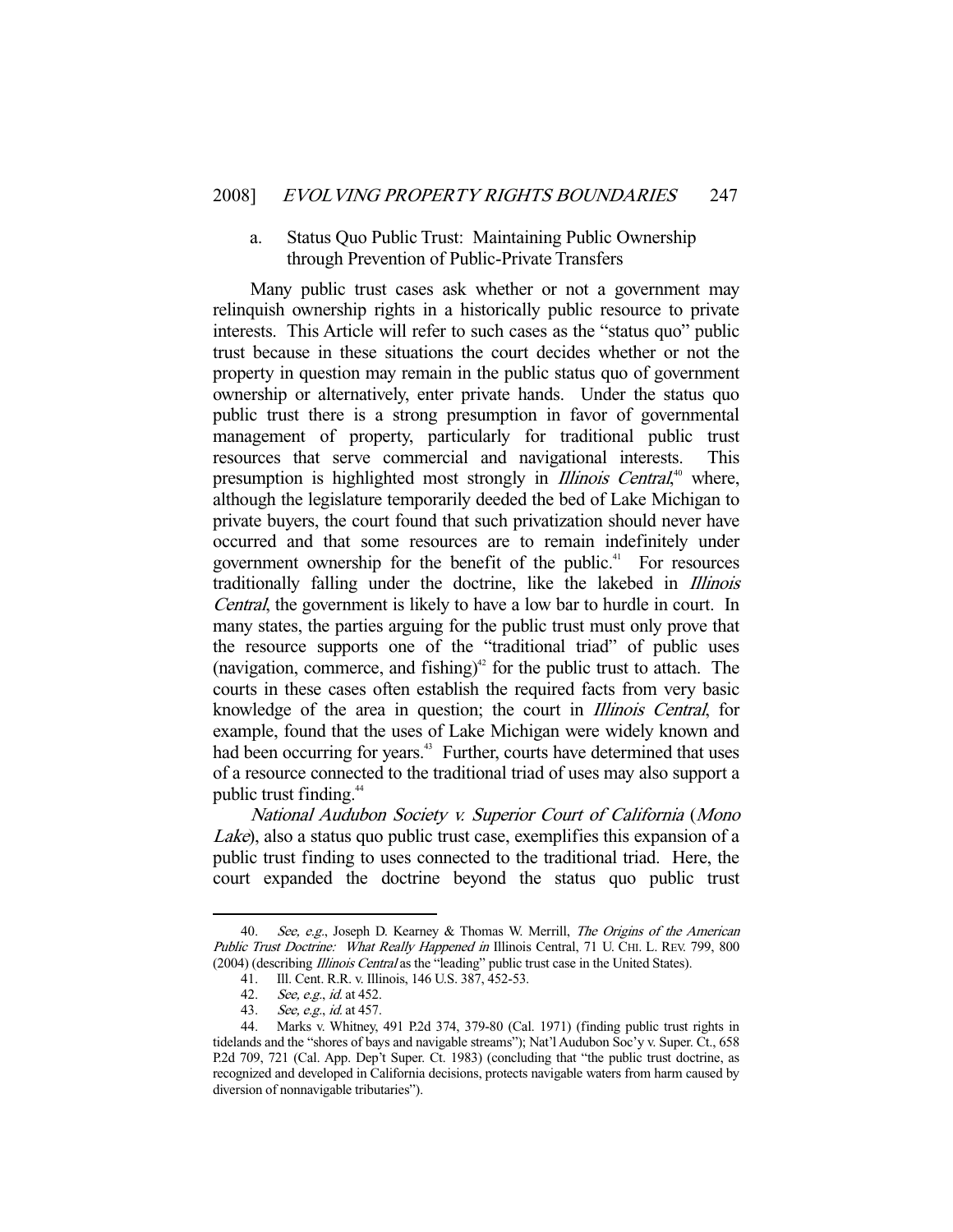characteristic of navigability to uses of nonnavigable water that affect navigability.<sup>45</sup> The resource at issue was historically public and managed by the state of California, as evidenced by the fact that the Los Angeles Department of Water and Power had to apply to the Division of Water Resources (later the California Water Resources Board) for use of the water from tributaries of Mono Lake.<sup>46</sup> I define the City of Los Angeles as a "private" entity asserting "private" rights over the public trust property because the city had obtained drinking water for its citizens at the expense of other uses enjoyed by the general public.

 Although private entities often battled for and won use rights to the waters of Mono Lake, $47$  the historic public rights to the resource were clear under a 1921 amendment to the Water Commission Act of 1913, authorizing the water board to reject applications for water rights "when in its judgment the proposed appropriation would not best conserve the public interest."48 The court upheld the public's continued right to these waters based on this historic publicness and the state government's role in preserving the resource for public use.<sup>49</sup>

 In Arizona Center for Law in the Public Interest v. Hassell, the court similarly granted broad power to the government in its control of status quo public waters.<sup>50</sup> Here, the Arizona legislature passed a statute declaring the navigable waters of the state to be owned by the government. Subsequently, the legislature attempted to divest ownership of almost all navigable watercourses to private users. The court, similar to the *Illinois Central* decision, invalidated Arizona's attempt to alienate public land under the public trust doctrine.<sup>51</sup> Although the state had not asserted its equal footing powers over navigable waters prior to the legislature's divestiture of the waters to private interests, $52$  the court found that public trust duties had attached to the waters since the state's entry into the union. $53$ 

Illinois Central, Hassell, and Mono Lake all exhibit courts' typical position under the status quo public trust, finding limited historic private ownership rights in certain public resources and voiding attempts by the government, as trustee, to expand private rights in violation of their

 <sup>45. 658</sup> P.2d at 709.

 <sup>46.</sup> Id. at 719.

<sup>47.</sup> *Id.* (discussing farmers' opposition to use of the waters by Los Angeles).

 <sup>48.</sup> Id.

<sup>49.</sup> *Id.*<br>50. 83

 <sup>50. 837</sup> P.2d 158, 161 (Ariz. Ct. App. 1991).

 <sup>51.</sup> Id. at 161.

 <sup>52.</sup> Id. at 161 n.14.

 <sup>53.</sup> Id. at 161.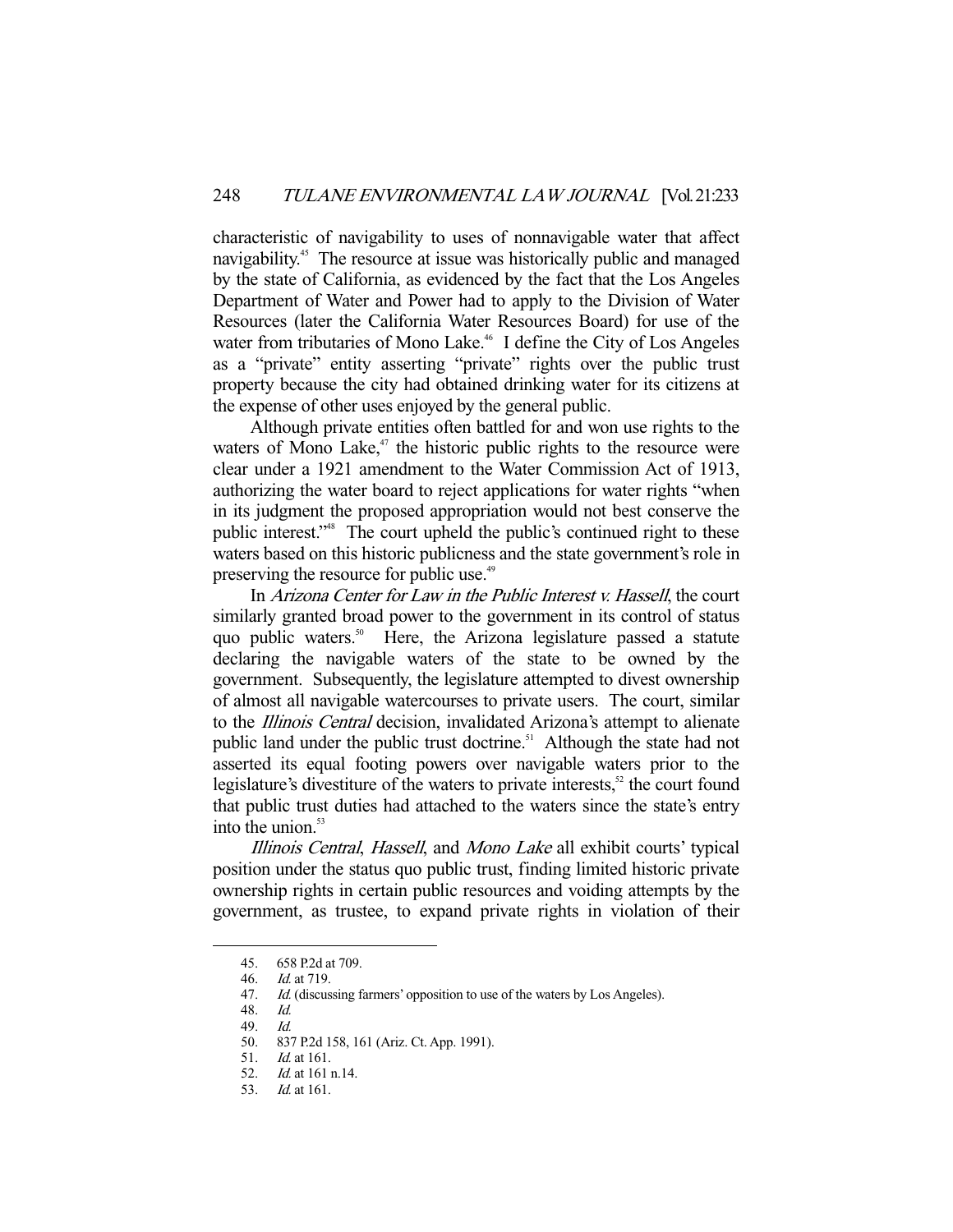public trust duties. In *Hassell* and *Mono Lake*, although private parties historically exerted rights to the resources, the parties were aware, or perhaps should have been aware, that their rights were limited by competing public rights.<sup>54</sup> In *Hassell*, the Arizona government had failed to sufficiently uphold or clarify its duties, which passed to it under the equal footing doctrine.<sup>55</sup> In *Mono Lake*, the parties were aware that all rights—private and public—were to some extent limited by California's historic management of the waters. The private parties were unaware of the scope of the limitation, however, until the court clarified the government's public trust responsibilities.

## b. Retroactive Public Trust: Moving from Private to Public Ownership Under the Public Trust Doctrine

 Many public trust cases address land that, unlike the property in Illinois Central that had been alienated for a short time and remained undeveloped during private ownership, has remained private for long periods of time during which it has hosted nearly exclusive private uses.<sup>56</sup> I label these cases as applications of a "retroactive" public trust theory.<sup>57</sup> They typically involve government reclamation of private land that the government considers to have always been in the public trust and only relinquished to private interests for a discrete period of time, although the period may have been long. In more extreme retroactive cases, the government asserts public rights to land that has been historically private, with no public history. If the court finds that the property in question is public trust property, there is, similar to the status quo public trust, a

 <sup>54.</sup> See, e.g., id. (holding that navigability is determined by navigability upon admission to statehood and that parties should know that they do not hold a full bundle of private rights to formerly navigable areas); Nat'l Audubon Soc'y, 658 P.2d at 719 (noting that the city's attempts to acquire water rights were strongly opposed by local farmers).

<sup>55.</sup> Az. Ctr. for Law, 837 P.2d at 172.

<sup>56.</sup> See, e.g., Nat'l Audubon Soc'y, 658 P.2d at 713 (describing "the continuing power of the state as administrator of the public trust, a power which extends to the revocation of previously granted rights or to the enforcement of the trust against lands long thought free of the trust."). Douglas Grant has defined somewhat similar categories for the public trust doctrine. Grant uses two categories, describing one as upholding legislative decisions to revoke previous legislative grants of public trust land (such as *Illinois Central*) and the second as invalidation of legislative grants of public trust lands in cases where a later legislature didn't revoke the grant. Douglas L. Grant, Underpinnings of The Public Trust Doctrine: Lessons from Illinois Central Railroad, 33ARIZ. ST.L.J. 849, 879 (2001).

 <sup>57.</sup> Although there are other subcategories of public trust cases, like those involving challenges to the government's management of trust resources, most of these sub-categories conveniently fall under the "status-quo" or "retroactive" labels. A claim that a government is not properly managing a public trust resource is essentially a claim that the government is not properly maintaining the status quo for public use.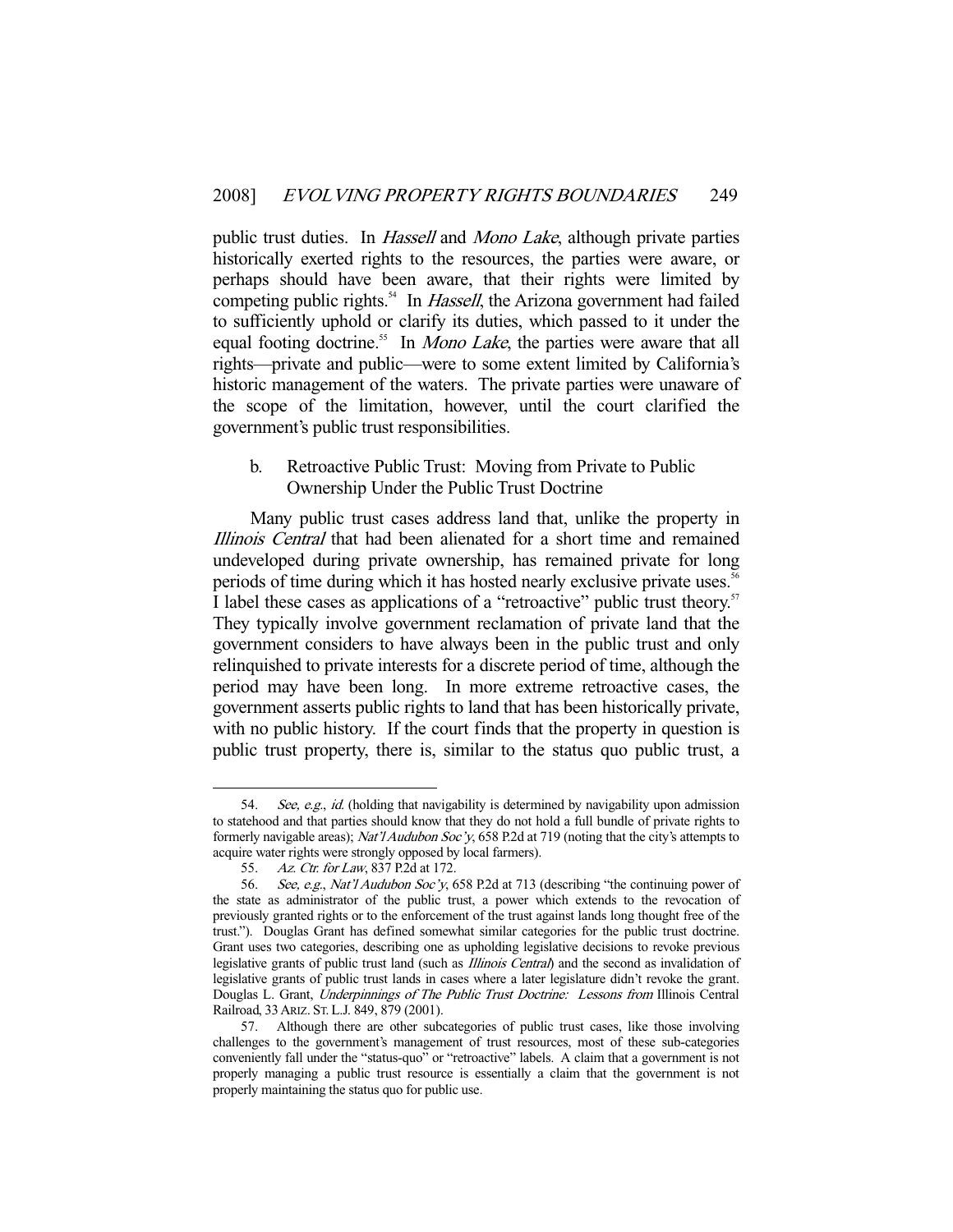presumption in favor of the government. Although a takings claim may arise in retroactive public trust cases (unlike status quo circumstances, where a private owner attempts to acquire historically public property), the court may hold that the owner never held the public trust rights to the land.<sup>58</sup> Thus, the owner fails to merit compensation for those rights.<sup>59</sup> In many retroactive cases, however, particularly those involving historically private lands, the court may find a taking and require compensation.

 Retroactive public trust cases are so similar to eminent domain actions in theory and in practice that the two doctrines, in the context of private to public transfer of property, could merge. In fact, some have questioned whether the two separate doctrines of takings and the public trust are necessary in such cases.<sup>60</sup> Retroactive public trust cases are also at times difficult to distinguish from status quo public trust cases. The distinction is important under the classifications discussed in this Article, however: as I later argue, retroactive public trust cases, particularly when the public trust is applied to a private property in an evolutionary "burst" of the doctrine (i.e., where the owner could not have reasonably predicted that the public trust would apply), require application of both the public trust and takings doctrines in fairness to the private owner.<sup>61</sup>

The *Hassell* case, although I have categorized it as an example of the statute quo public trust, falls close to the line between retroactive and status quo cases. In Hassell, private owners had been using navigable lakebeds for years.<sup>62</sup> Although thirty-eight states had defined navigable waters as part of the public trust $63$  at the time the case was decided, thus potentially limiting private owners' expectations in their private rights to the beds of navigable waters, the Arizona courts had used the public trust

<sup>58.</sup> Michael C. Blumm & Thea Schwartz, Mono Lake and the Evolving Public Trust in Western Water, 37 ARIZ. L. REV. 701, 709-10 (1995) (discussing Mono Lake's clarification of public trust rights as "inherently nonvested property interests"); Joseph L. Sax, The Limits of Private Rights in Public Waters, 19 ENVTL. L. 473, 481-82 (1989).

 <sup>59.</sup> Douglas L. Grant, Western Water Rights and the Public Trust Doctrine: Some Realism about the Takings Issue, 27 ARIZ. ST. L.J. 423, 423 (1995) (describing the state's ability to "later reassert title to the land to fulfill its trust duties" without creating a taking).

 <sup>60.</sup> See, e.g., Grant, supra note 56, at 883 (discussing whether the public trust doctrine is necessary when a state may reacquire previously public for the public property through eminent domain).

 <sup>61.</sup> See, e.g., Thompson, supra note 32, at 910 (discussing how under one view, "use of the public trust doctrine to make a potential end run around the 'just compensation' provisions should be a serious concern").

 <sup>62.</sup> Az. Ctr. for Law in the Pub. Interest v. Hassell, 837 P.2d 158, 166 (Ariz. Ct. App. 1991) (discussing the "valid legislative concern with the unsettling of record title to extensive landholdings throughout the state"); see also Dickman Zobenica, supra note 36, at 1054 (discussing individual and business ownership of many riverbeds in Arizona).

<sup>63.</sup> Az. Ctr. for Law, 837 P.2d at 166 n.13.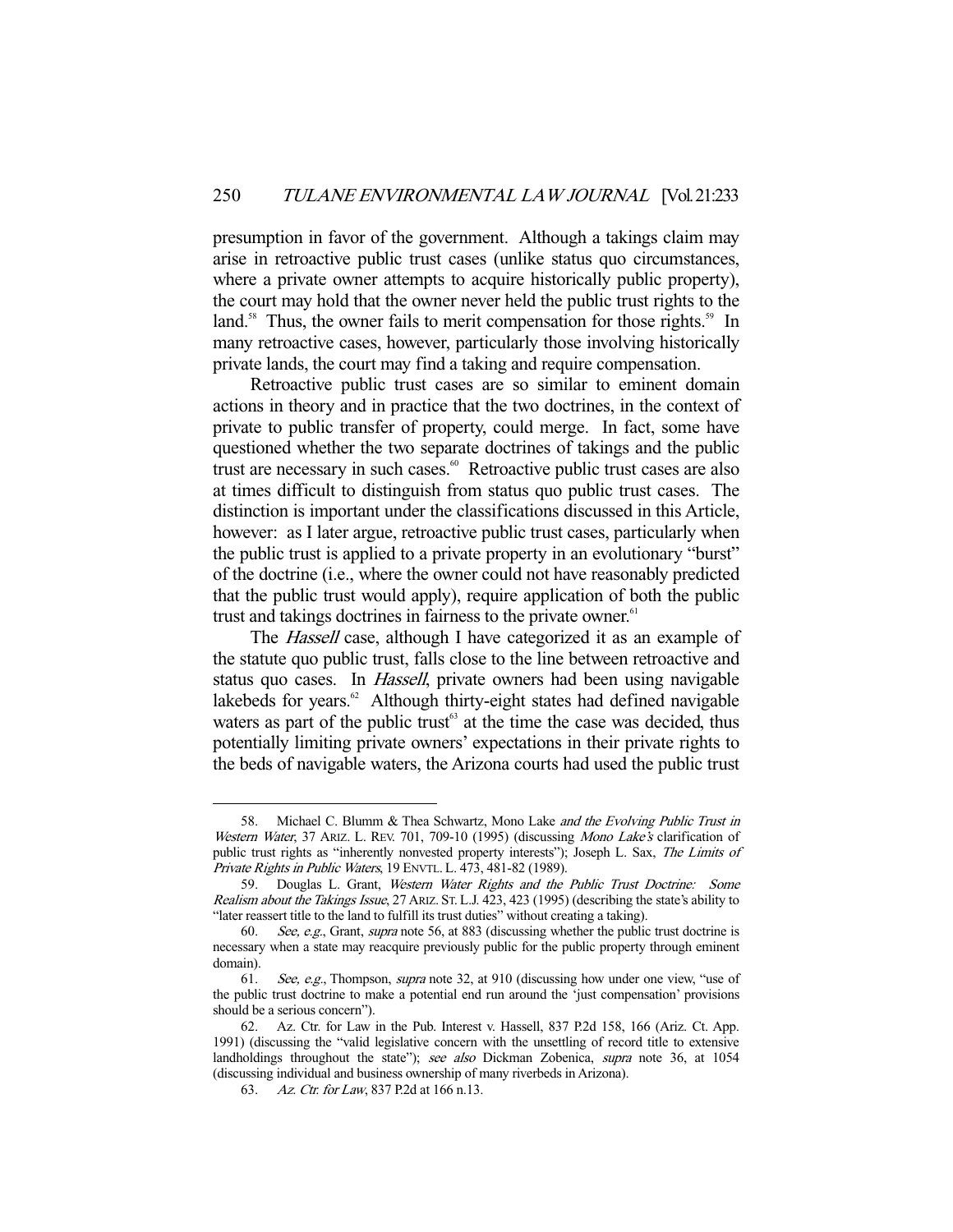sparsely and the doctrine was relatively undeveloped in the state prior to Hassell.<sup>64</sup> Private owners in Arizona were not fully on notice that they were claiming rights to public trust resources and that these rights could be substantially limited if their use impaired public use. Many of the riverbeds claimed by private owners had dried up as a result of damming and other activities, and owners were likely not aware that state control over watercourses arises from navigability that existed at the inception of statehood rather than current navigability.<sup>65</sup> The *Hassell* court found, however, that the lack of full notice to the owners did not permit divestiture of the riverbeds to private interests, finding that the fact "[t]hat generations of trustees have slept on public rights does not foreclose their successors from awakening."66

The *Hassell* case on its bare facts looks more like a retroactive than a status quo case, since individuals had exercised nearly exclusive private rights to the use of water resources for generations,<sup>67</sup> Arizona had not previously asserted public trust rights to the resources,<sup>68</sup> and the Arizona courts and legislatures had not clearly defined the public trust for the riverbeds that private owners were claiming.<sup>69</sup> But owners claiming rights to riverbeds should have been aware of a potential navigational servitude limiting these rights – a servitude that had existed since Arizona's entry into the union.<sup>70</sup>

Mono Lake, although also a status quo case, has retroactive public trust characteristics similar to Hassell. In Mono Lake, private entities had to apply to California's Water Board to obtain water rights from the state. These entities still held a strong expectation that if they put waters to beneficial and continuous use before other private individuals appropriated the water, as was typically allowed under California's prior appropriation doctrine, they could legitimately acquire these waters for private use. However, Los Angeles's "private" ownership of the water rights was highly disputed even before the court determined that Mono Lake and its tributaries fell under the public trust. Additionally, when the Water Board granted the private rights to Los Angeles it had done so

 <sup>64.</sup> Id. at 166.

 <sup>65.</sup> Dickman Zobenica, supra note 36, at 1059.

<sup>66.</sup> Az. Ctr. for Law, 837 P.2d at 369.

<sup>67.</sup> *Id.* at 360 (explaining that Arizona acquired title to "all lands below high-water mark in all navigable watercourses within its boundaries" but did not assert equal footing claims to any waters other than the Colorado River until 1985).

<sup>68.</sup> *Id.* at 360.

 <sup>69.</sup> Id. at 366 ("Our supreme court long ago acknowledged the doctrine yet the doctrine has not yet been applied.").

<sup>70.</sup> See supra note 68 and accompanying text.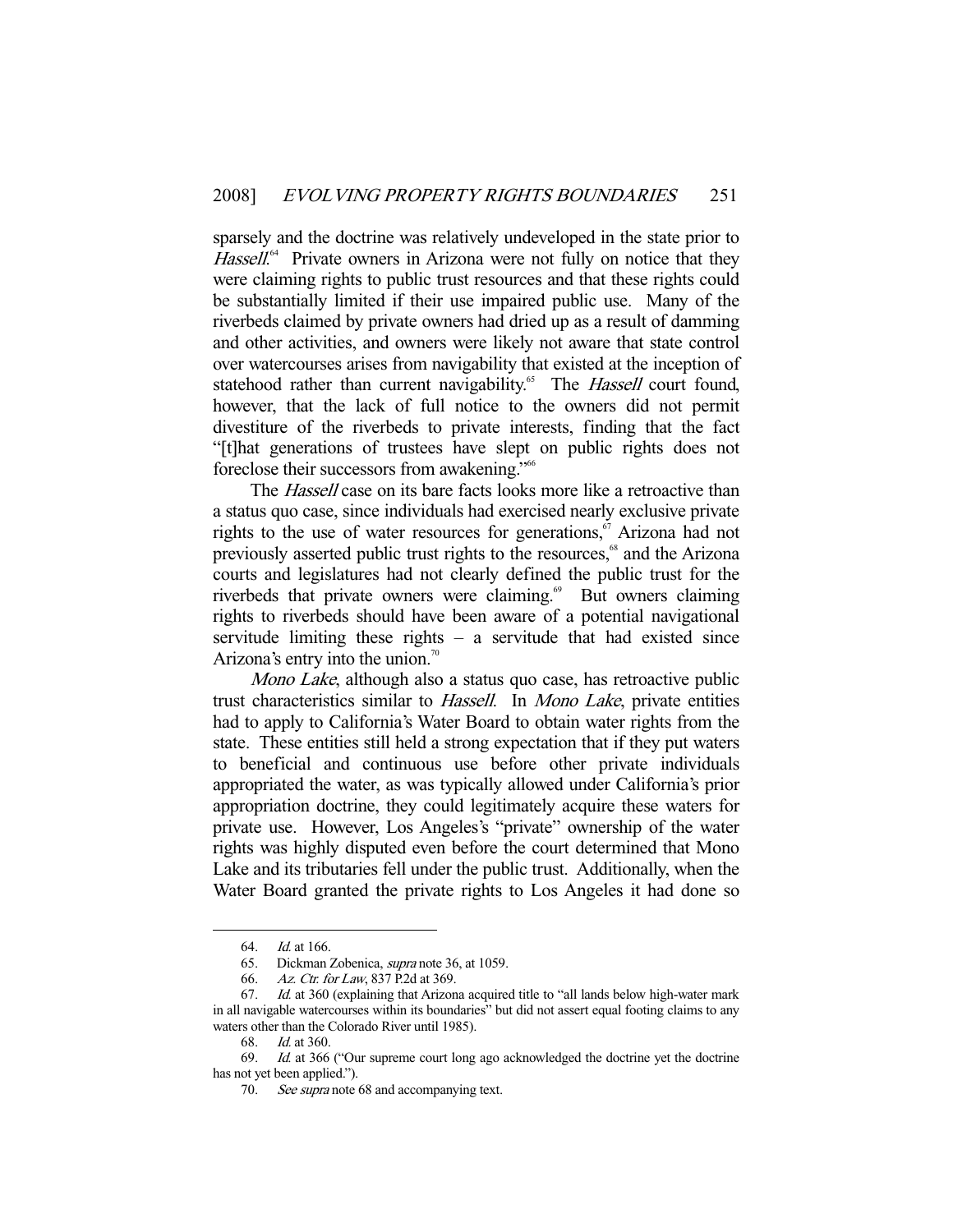grudgingly, admitting that such a grant was likely at the expense of public trust values.<sup>71</sup> Thus, *Mono Lake* is not strictly retroactive. Los Angeles had some notice that it was infringing on public trust rights. The timing of events within the case also shows its dominant status quo public trust characteristics. Like *Illinois Central*, the public trust resource at issue in Mono Lake had been alienated to private interests for a relatively short period of time: the Water Board's grant of two permanent licenses to the city did not occur until  $1974$ .<sup>72</sup>

2. Takings: Acquisition or Regulation of Private Property for Public Benefit

 Like the public trust doctrine, Fifth Amendment takings analysis focuses on expectations, but as currently applied concentrates on the expectations of private rather than public owners. Many takings questions arise under eminent domain disputes. A city or state, for example, may establish a public park or beach by acquiring formerly private property. In such cases, private owners argue that the government acquired their land without properly compensating them, or that the government exceeded its authority in using eminent domain. Other takings questions under the "regulatory takings" doctrine address government regulation that burdens landowners by decreasing the value of their land through, for example, development limitations to benefit the aesthetics of an area or to protect a natural resource, or, in the case of the public trust, regulations requiring a private owner to accommodate public uses on her property. In *Lucas v. South Carolina Coastal Council*—the quintessential regulatory takings case—the government of South Carolina prohibited certain beachside developments in order to mitigate coastal erosion, thus preventing Lucas from constructing homes on his beachfront property.<sup>73</sup>

 Takings analysis is narrower than many questions under public trust cases, and, unlike the public trust, nearly always addresses a proposed transfer from private to public property, or private property that will be developed or used for a public benefit. In physical takings cases, the court begins with the understanding that the property, or many sticks in the property bundle, are in private hands. The court then determines: (1) whether the government's taking of the property under eminent

 <sup>71.</sup> Nat'l Audubon Soc'y v. Super. Ct., 658 P.2d 709, 713 (Cal. App. Dep't Super. Ct. 1983).

 <sup>72.</sup> Id. at 713 n.8.

 <sup>73. 505</sup> U.S. 1003 (1992).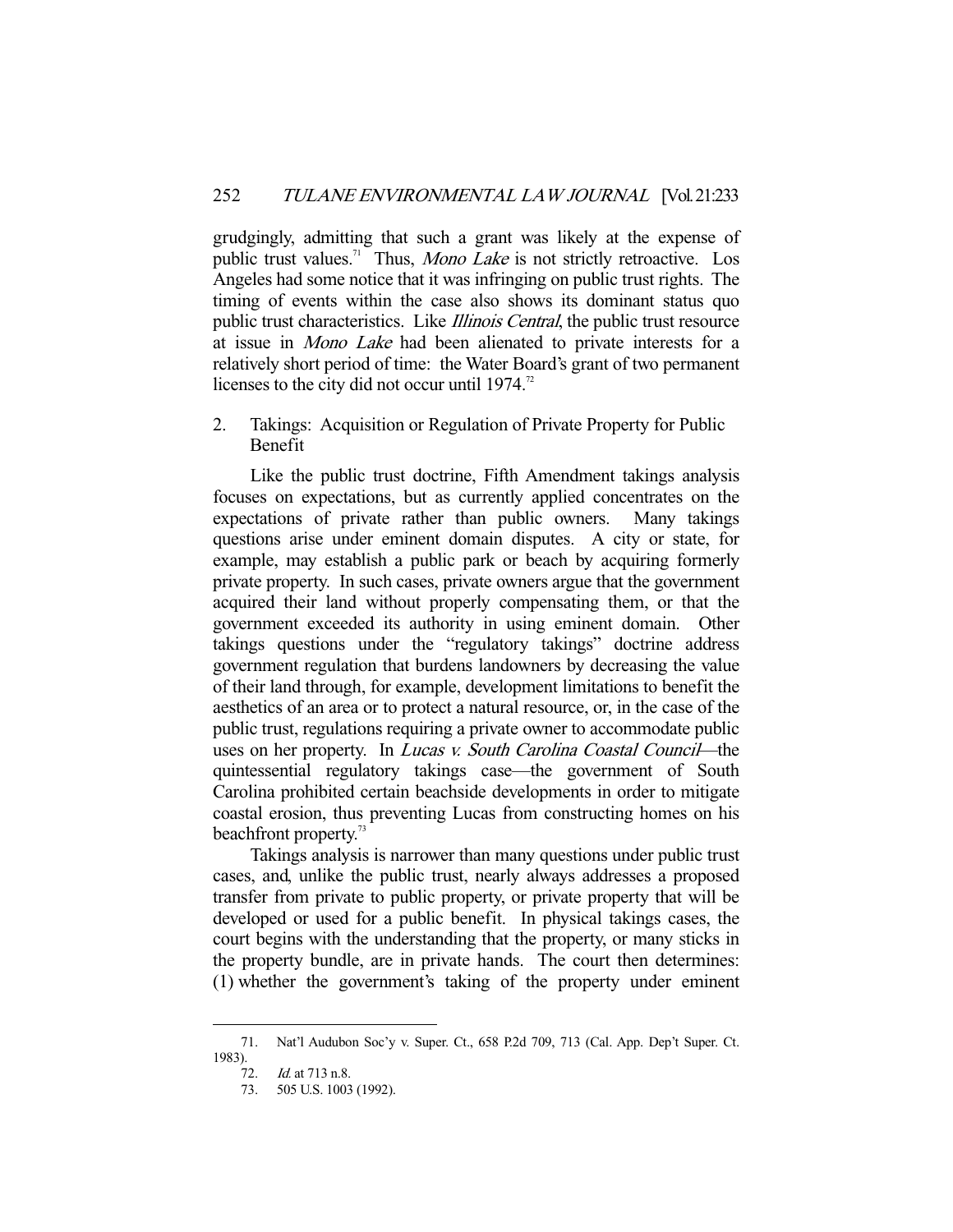domain is for a public purpose<sup> $74$ </sup> (if not, the government will have exceeded the bounds of its authority); (2) whether such taking requires compensation; and (3) if so, whether the compensation provided was adequate. When an individual argues that her property has been unfairly burdened by a regulation or physical government action and has been taken without sufficient compensation, the court under the Penn Central balancing test looks to the owner's reasonable, investment-backed expectations in the property, as well as the worth of the owner's desired uses on the property, the character of the government regulation, and the extent to which the property value has declined.<sup>75</sup> This analysis only occurs, however, in the absence of an actual physical invasion of the property<sup>76</sup> or destruction of all economic value of the property,<sup>77</sup> where the court finds a per se taking.

 Although a takings analysis places the private property owner in a stronger starting position than do the status quo and retroactive public trust scenarios discussed above, the court's initial stance regarding the balance of private and public often lies in favor of the government. The government can easily prove that its acquisition of the land is for a public purpose because of the court's broad interpretation of this standard under takings analyses.<sup>78</sup> When determining whether or not the government action requires compensation of the private owner, the court in regulatory takings cases typically begins with the presumption that it does not, and only finds exceptions to this rule in limited cases.<sup>79</sup> The owner in an eminent domain case of course has a stronger position, unless the owner argues that no amount of compensation can justify the government's acquiring her land; the central dispute typically lies in how much compensation is due—not whether compensation is due.

## B. Inherent Differences Between the Two Doctrines: Compensation and Purpose-Based Analysis

 The public trust and takings doctrines are similar in their presumptions in favor of the government when property rights are transferred to public use, as well their basis in public and private expectations—asking whether a private owner should have anticipated

<sup>74.</sup> See, e.g., Kelo v. City of New London, 545 U.S. 469, 480 (2005) ("The disposition of this case turns on the question whether the City's development plan serves a 'public purpose.'").

 <sup>75.</sup> Penn Cent. Transp. Co. v. City of New York, 438 U.S. 104, 124 (1978).

Loretto v. Teleprompter Manhattan CATV Corp., 458 U.S. 419, 421 (1982). 76. Loretto v. Teleprompter 1<br>77. Lucas, 505 U.S. at 1030.

<sup>78.</sup> See, e.g., Kelo, 545 U.S. at 480 ("Without exception, our cases have defined [public use] broadly  $\dots$  .").

<sup>79.</sup> See supra notes 76-77 and accompanying text.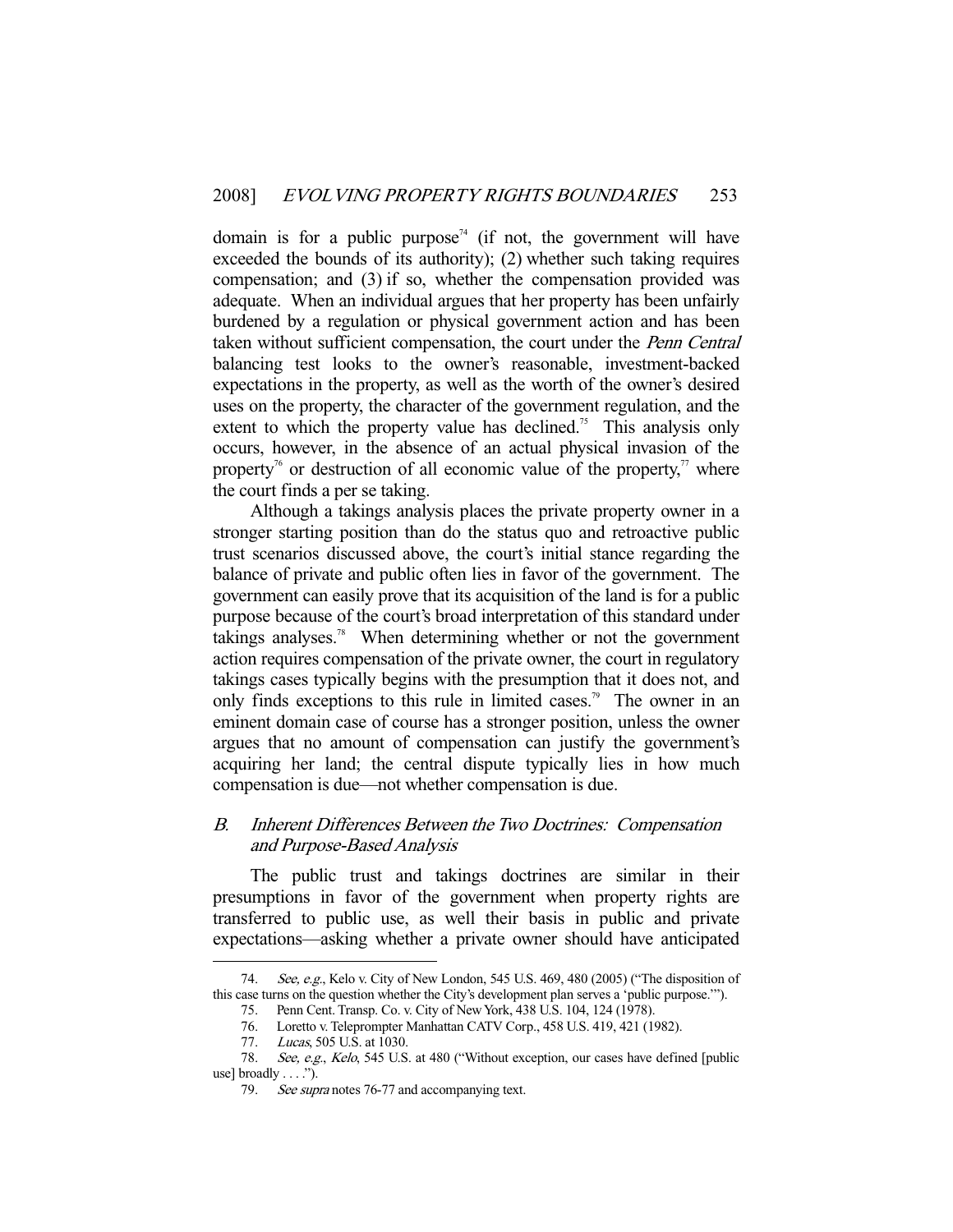that the government retained some rights for the public benefit (the *jus* publicum) in property that the private owner purchased; whether the government should compensate a private party when government brings property from private ownership back to the public domain; and whether the public has historically treated some property as a shared resource, thus creating continuing expectations of public access to that resource and preventing privatization in the first place.

 The public trust doctrine is unique, however, because of its necessary focus on the *type* of resource and resource use, and thus the  $purpose$  of the resource<sup>80</sup> at issue.<sup>81</sup> Courts have recognized this uniqueness, finding that "public trust land is not like other property"<sup>82</sup> and "is different in character from that which the state holds in lands intended for sale."83 Traditionally, the public trust doctrine covered beds of navigable waterways and lands underlying tidal waters and thus protected the public activities associated with these resources.<sup>84</sup> Legislatures and courts have expanded the doctrine to cover additional resources, but they have often done so based on these traditional categories of public trust resources. For example, although the court in Mono Lake interpreted the doctrine to cover activities affecting the public's enjoyment of nonnavigable waters, it did so only after finding that these activities were harming traditionally public navigable waters and public enjoyment of navigable waters.<sup>85</sup> The court focused on the fact that the public trust in the United States "encompasses all navigable lakes and streams" and that Mono Lake is a navigable waterway<sup>86</sup> therefore, over-use of nonnavigable waters that directly interrupted the use of navigable resources was a legitimate public trust issue in the eyes of the court.

<sup>80.</sup> See, e.g., Kootenai Envtl. Alliance v. Panhandle Yacht Club, 671 P.2d 1085, 1092-93 (1983) (noting that when determining whether property falls under the public trust, the court looks to "the impact of the [proposed private] project on the public trust resource when that resource is examined in light of the primary purpose for which the resource is suited").

 <sup>81.</sup> See, e.g., Phillips Petroleum Co. v. Mississippi, 484 U.S. 469, 476 (1988) ("[W]e reaffirm our longstanding precedents which hold that the States [own] all lands under waters subject to the ebb and flow of the tide."); Dardar v. Lafourche Realty Co., 985 F.2d 824, 830 (5th Cir. 1993) ("The State owns 'public things . . . such as running waters, the waters and bottoms of natural navigable water bodies, the territorial sea, and the seashore.'") (quoting LA. CIV. CODE ANN. art. 450)).

 <sup>82.</sup> Az. Ctr. for Law in Pub. Interest v. Hassell, 837 P.2d 157, 170 (Ariz. Ct. App. 1991).

 <sup>83.</sup> Ill. Cent. R.R. v. Illinois, 146 U.S. 387, 452 (1892).

<sup>84.</sup> See, e.g., Arnold v. Mundy, 6 N.J.L. 1 (1821) (discussing English origins of the common right of navigation); Phillips Petroleum Co. v. Mississippi, 484 U.S. 469, 473-74 (1988).

 <sup>85.</sup> Nat'l Audubon Soc'y v. Super. Ct., 658 P.2d 709, 720 (Cal. App. Dep't Super. Ct. 1983).

 <sup>86.</sup> Id.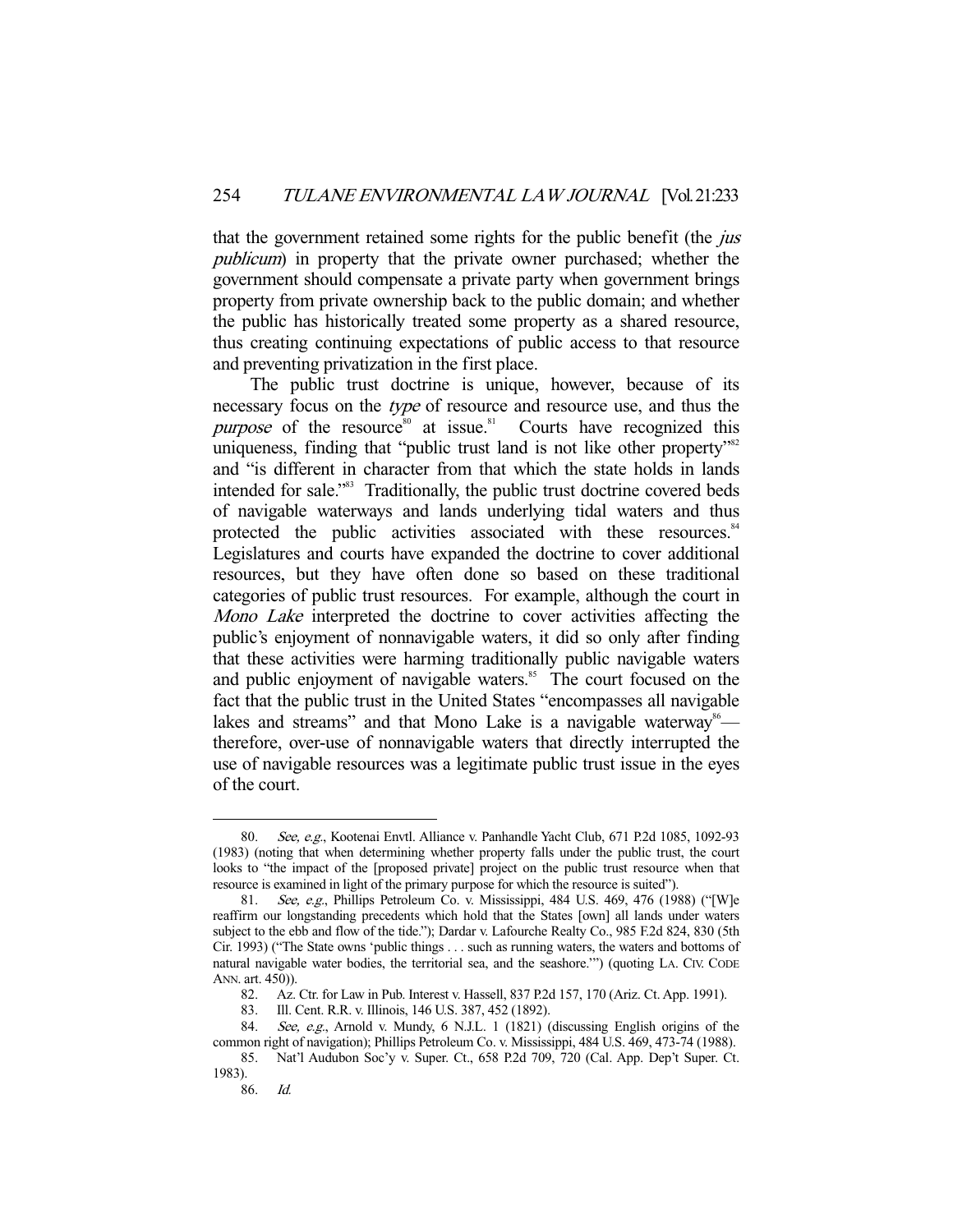Takings cases differ substantially from public trust cases because, with the exception of the application of the public trust doctrine as a background principle, they rarely look to the type of resource or the purpose of the resource as a determining factor in the case. Unlike the public trust doctrine, if the existence of a taking is clear (as is the case under eminent domain), the courts focus on the fair market value that the owner has lost.<sup>87</sup> If the courts must first determine whether a taking has occurred under a regulatory takings analysis, they look to the ways in which that owner's uses have been limited but retain an overarching focus on economic loss.<sup>88</sup>

 Of course, under takings analyses that address public trust issues, the public trust's purpose and use-based analysis applies: courts will sometimes compare public and private uses of the property and find that a proposed private development would require unusual changes to property and would needlessly destroy public assets of the property.<sup>89</sup> In such cases, the courts may look to the social value of proposed private uses of the disputed property as well as the impacts of such uses on public land when determining whether or not a denial of all economically beneficial use has occurred.<sup>90</sup> Based on the type of resource in question and the comparative value of the private and public use, the courts often find that no taking has occurred when the government prevents certain private uses, and that the government need not compensate the private owner who has brought the takings claims, provided the owner still retains some economic benefit. But the type of property at issue is not a final determining factor in the court's decision in of takings cases. Rather, it aids the court in determining the extent to which the private owner has been harmed by government action.

 In some scenarios of property transfer, a proposed transfer requires a "public-type" and "takings-type" analysis under both doctrines. Property disputes involving beaches, for example, unlike other public resources discussed in this Article, often address small tracts of highly-

<sup>87.</sup> See supra note 33 and accompanying text.

 <sup>88.</sup> See, e.g., Lucas v. S.C. Coastal Council, 505 U.S. 1003, 1019 (1992) ("[W]hen the owner of real property has been called upon to . . . leave his property economically idle, he has suffered a taking.").

 <sup>89.</sup> See, e.g., Just v. Marinette County, 201 N.W.2d 761, 770 (Wis. 1972) (finding that an owner's right to change "commercially valueless land" to economically productive land is not "controlling" in a takings case where exercising right damages public rights); City of Berkeley v. Superior Court of Alameda County, 606 P.2d 362, 373-74 (Cal. App. Dep't Super. Ct. 1980) (discussing the need to "balance the interests of the public . . . against those of the landowners," but finding that public uses outweighed the private benefit of filling tidelands that would be difficult to fill and develop).

 <sup>90.</sup> Lucas, 505 U.S. at 1030-31.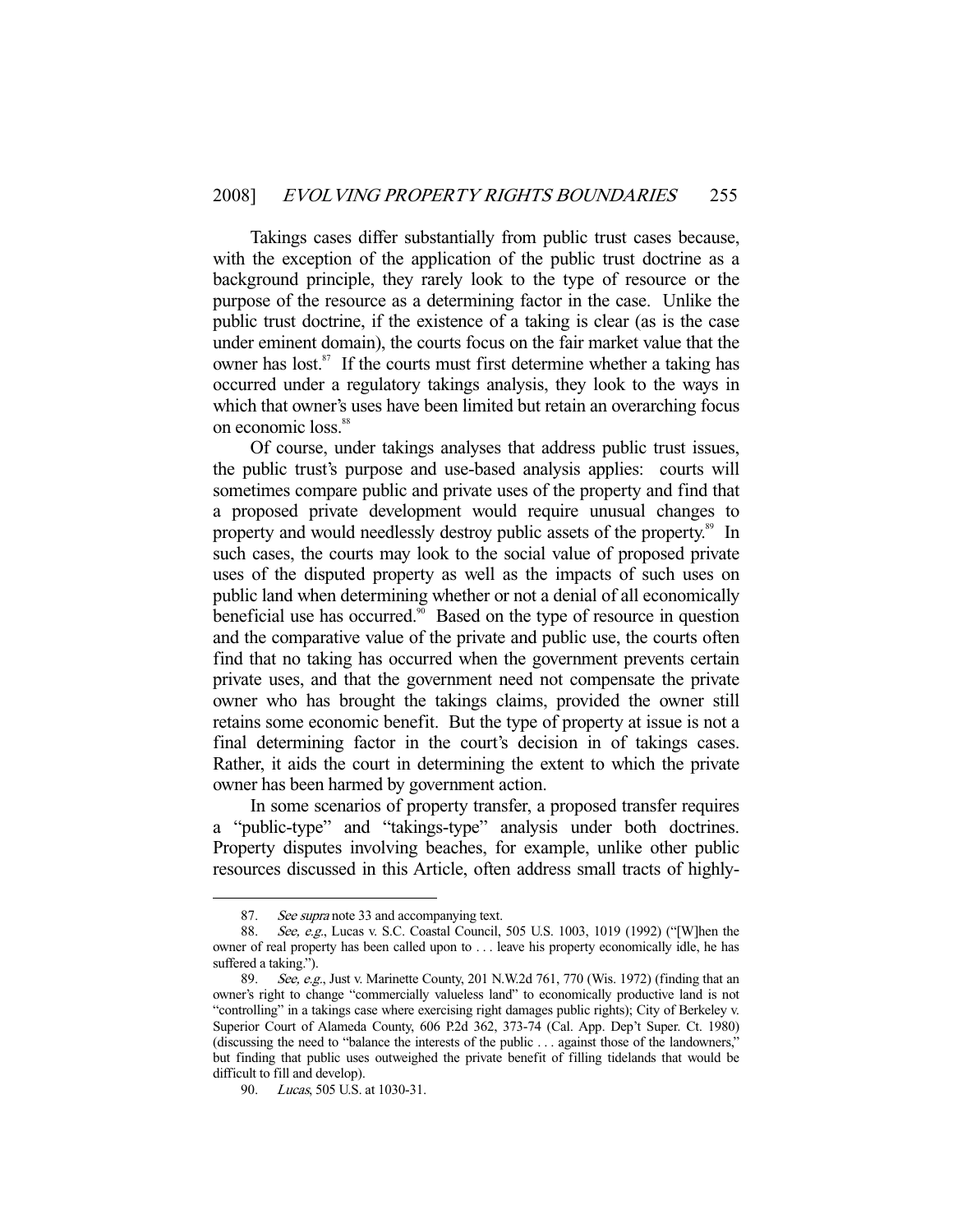disputed and well-delineated land. They are at the core of the conflict between public users and development interests.<sup>91</sup> In the public trust context, small portions of the beach are often designated for public use through easements over private land to allow for access to and enjoyment of public trust resources, $92$  while several preeminent takings issues have involved private owners of shoreline property challenging environmental regulations and similar laws. These laws aimed at public benefit, thus limiting private owners' development of their land.<sup>93</sup> Both takings and the public trust are essential to address these types of property disputes, where the interests of the public and private owners frequently collide. The public trust doctrine informs private owners of the *jus publicum* rights attached to their lands *ex ante* based on an analysis of the use and purpose of the property. The takings doctrine allows private owners to challenge this finding *ex post* (or, just prior to a government's proposed implementation of public rights on land, provided she can establish standing) and argue that the public did not sufficiently establish adverse use of the property—if the right was established by easement—or that the government imposed a public right on the property without sufficient compensation to the private owner, thus applying a market-based focus.

 The public trust, by focusing on the use of property, explicitly recognizes the purpose-based values in property rights that the public receives from trust protection. I define purpose-based values broadly as characteristics and uses of property that cannot be easily "priced" in the common market. To this extent, they could be described as "noneconomic" values—noneconomic as compared to traditional economic valuation.<sup>94</sup> When states have intervened in a property dispute to protect their public trust land, courts have found that noneconomic injury to the public trust resources constituted a "legally protectable interest" required for intervention.<sup>95</sup> And under western water law and definitions of beneficial use of waters held in trust for the public, some states explicitly define both economic (transportation and commerce)

<sup>91.</sup> Sean T. Morris, Taking Stock in the Public Trust Doctrine, 52 CATH. U.L. REV. 1015, 1015 (2003) (describing growing conflicts between private and public users for beach access).

<sup>92.</sup> See, e.g., id. at 1016-17; Gion v. City of Santa Cruz, 464 P.2d 50 (Cal. 1970).

<sup>93.</sup> Lucas, 505 U.S. at 1003; City of Monterey v. Del Monte Dunes, 526 U.S. 687 (1999).

 <sup>94.</sup> Economists would likely argue that anything can be valued and that therefore, nothing should be relegated to a category of "noneconomic."

 <sup>95.</sup> Defenders of Wildlife v. Johanns, No. C 04-4512 PJH, slip op. at 14, 20 (N.D. Cal. Dec. 1, 2005).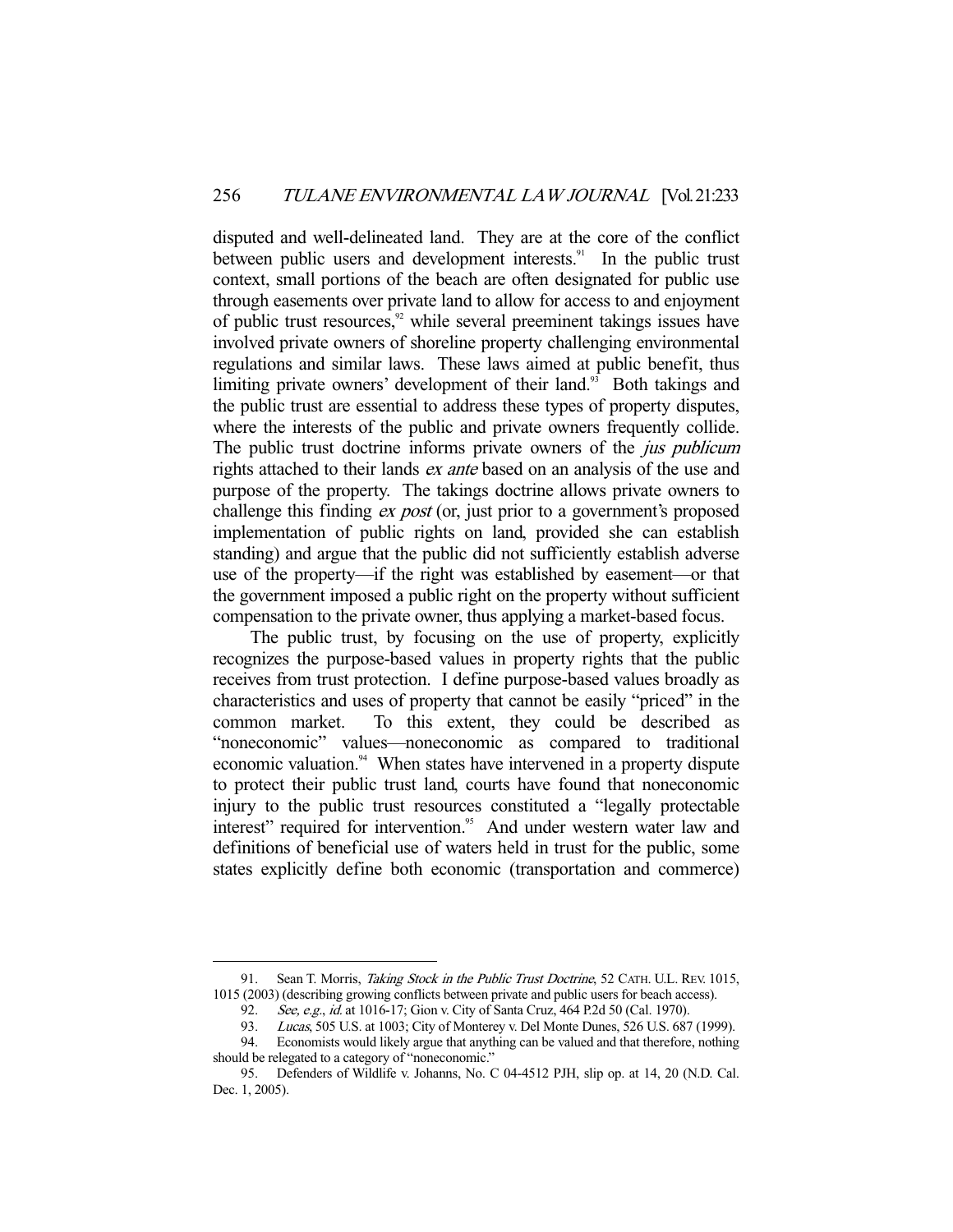and noneconomic (e.g., scenic beauty and recreational) uses as beneficial.<sup>96</sup>

 Conversely, takings cases, with the exception of "permanent physical occupation" cases, $\frac{97}{10}$  focus nearly exclusively on economic, compensation-based interests.<sup>98</sup> Courts nevertheless sometimes rely heavily on the type of property use (such as the proposed public use of the property under government regulation when evaluated under Penn Central's balancing test) and other values not based in commerce<sup>99</sup> that would be impaired by a governmental act in takings cases. But takings analysis still overwhelmingly addresses the economic loss to the private owner resulting from government regulation.<sup>100</sup>

 One reason for the noticeable lack of strictly "economic" valuation of public trust resources is that, while a single or discrete number of owners using one piece of property for a specific period of time can be easily identified in a takings analysis, the court cannot often accurately or comprehensively identify all types of uses, the number of users, or the actual value of a public trust resource, especially if it is historically public. Although economists attempt to value public resources using metrics such as contingent valuation or the travel cost method,<sup>101</sup> these are blunt tools that often produce differing results. A court is unaware of the value, in monetized terms, that would be lost if a public trust resource reverted to private hands.

 Richard Epstein argues that a public trust analysis should (and does inherently) involve questions of economics and compensation because it

 <sup>96.</sup> Idaho v. Coeur d'Alene Tribe, 521 U.S. 261, 287 (1997) (discussing preservation of a lake for scenic beauty, health, recreation, transportation, and commercial purposes as "necessary and desirable for all inhabitants of the state" (quoting IDAHO CODE § 67-4304)).

 <sup>97.</sup> Nollan v. Cal. Coastal Comm'n, 483 U.S. 825, 831-32 (1978) (explaining that when there is "permanent physical occupation" of the property by the government, there is a taking regardless of whether there is only "minimal economic impact on the owner" (citing Loretto v. Teleprompter Manhattan CATV Corp., 458 U.S. 419, 432-35 (1982))).

<sup>98.</sup> See, e.g., id. at 853 ("[W]e have regarded as particularly significant the nature of the governmental action and the economic impact of regulation.").

<sup>99.</sup> See, e.g., Pruneyard Shopping Ctr. v. Robbins, 447 U.S. 74, 82 (1980) ("The term 'property' as used in the Taking Clause includes the entire 'group of rights inhering in the citizen's [ownership].'" (quoting United States v. General Motors Corp., 323 U.S. 373 (1945)); Lucas v. S.C. Coastal Council, 505 U.S. 1003, 1044 (1992) (Blackmun, J., dissenting) (discussing how "[p]etitioner can picnic, swim, camp in a tent, or live on the property in a movable trailer" seemingly non-explicitly economic uses— but finding such attributes to be "economic uses").

<sup>100.</sup> See, e.g., Kaiser Aetna v. United States, 444 U.S. 164 (1979) (noting the court's focus on the investments already made by owners who dredged and built around the water).

<sup>101.</sup> See, e.g., Catherine L. Kling, The Gains from Combining Travel Cost and Contingent Valuation Data to Value Nonmarket Goods, 73 LAND ECON. 428 (1997).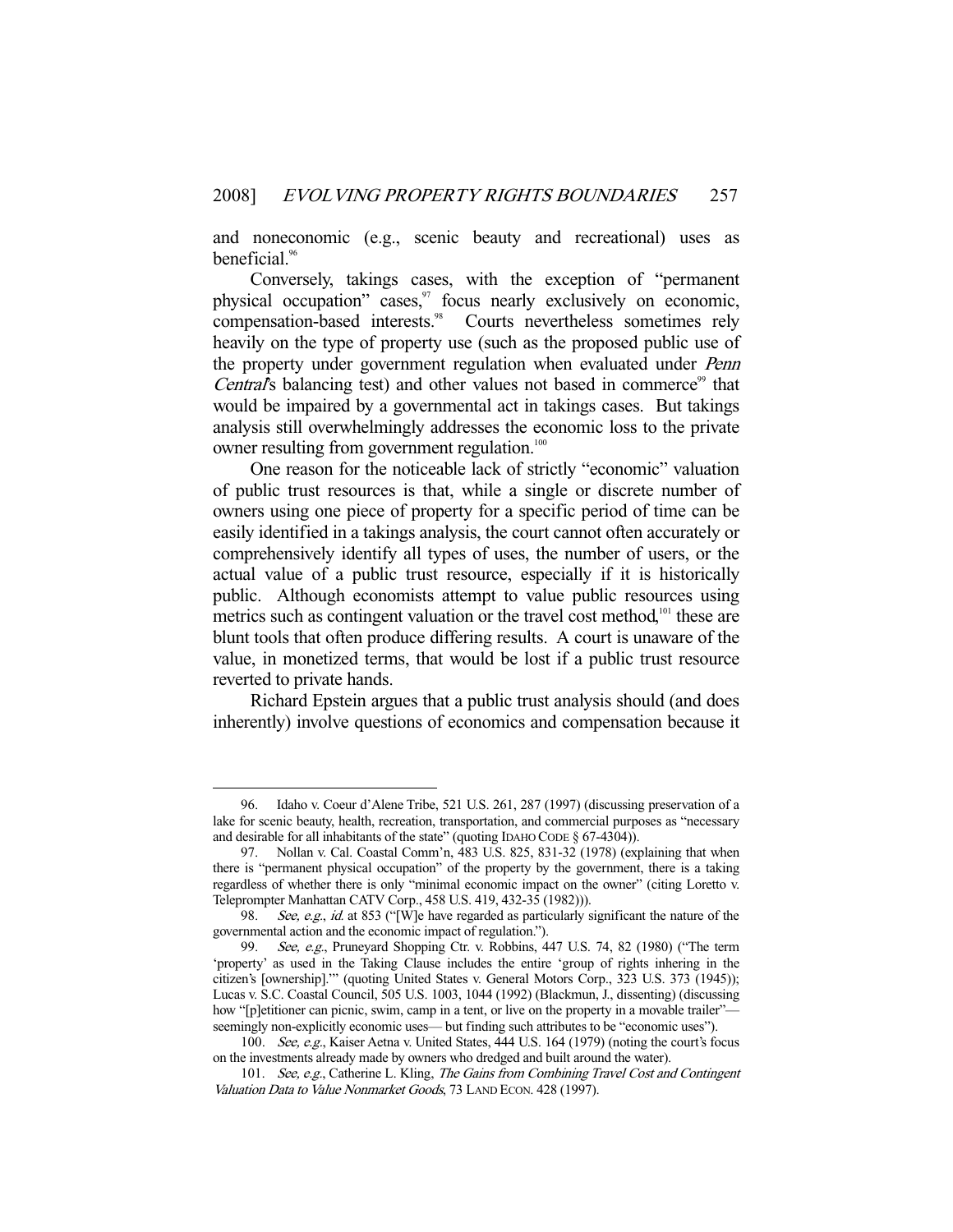is a mirror image of takings.<sup>102</sup> Under this view, a takings analysis addresses a landowner's losses when private rights are transferred to the public for public use, whereas a public trust analysis applies when land is transferred from public to private use—i.e., a finding for the private claimant in a status quo public trust case. Just as a takings analysis asks whether and how much the private owner should be compensated when the government acquires some of her rights, under the public trust doctrine, Epstein suggests that the courts should ask how the public should be compensated when a government divests public trust resources to private ownership.<sup>103</sup> Grounding the doctrine in the equal protection clause, he argues that some individuals benefit disproportionately when a government alienates public trust resources.104

 Thus, the question of constitutionality of the proposed alienation of public trust property is, according to Epstein, determined by whether or not the individuals of the public who lost as a result of the transfer received compensation for this loss.<sup>105</sup> To describe how this public compensation could occur, Epstein uses the example of a highway acquired through eminent domain, which the government now holds in trust for the public. If the government attempted to grant private users special access to the highway, the public trust would likely obligate the government to sell licenses for this private use in the competitive market and to retain the profits for a public purpose.<sup>106</sup>

 Although I adopt and apply part of Epstein's analysis in Part IV, where I discuss how the public should be compensated when the government wrongfully and irreversibly divests public trust resources, I argue that the public trust doctrine is not simply a mirror image of takings because it is not at its core rooted in compensation but rather the purpose of property, including determination of the public needs served by public trust property, the types of uses that the property will support, and the evolving needs of the public and their relative importance. The public trust doctrine, ex ante, helps to define attributes of property that could not be fully captured by a traditional compensatory economic analysis.

<sup>102.</sup> Epstein, *supra* note 10, at 419, 426 (describing takings and the public trust as a mirror image).

<sup>103.</sup> *Id.* at 428.

<sup>104.</sup> Id. at 419 ("Two questions have to be addressed. The first is whether the transfer should be made, and the second is, when made, what level of compensation should be provided.").

 <sup>105.</sup> Id. at 428.

 <sup>106.</sup> Id. at 429.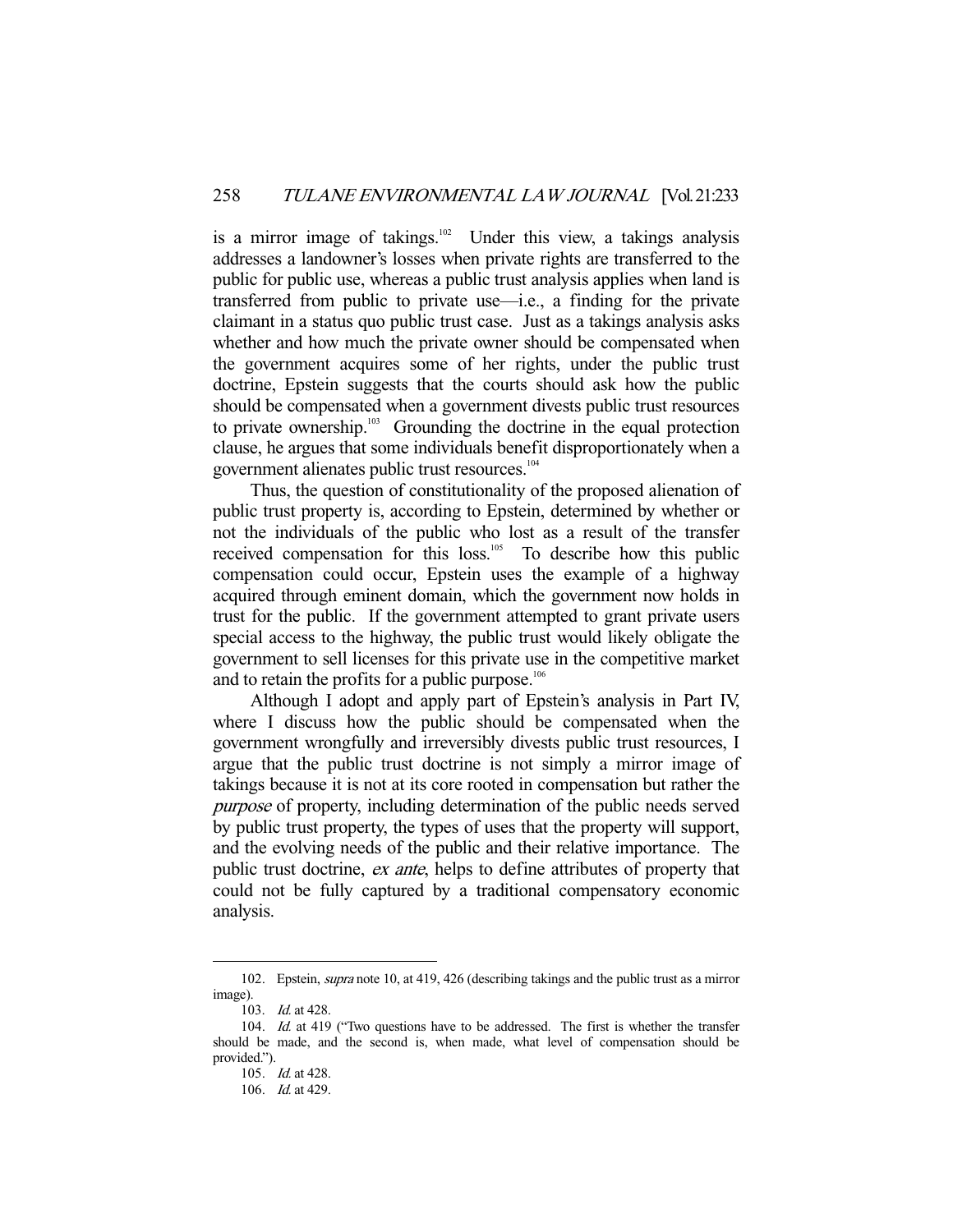Although applying takings-type compensation analysis under the public trust doctrine would be beneficial to members of the public who have permanently lost the use of public property, a compensation-based analysis is insufficient to address all of the issues that arise under the public trust doctrine. Courts, perhaps recognizing the inability of an inquiry rooted in monetary terms to fully capture the value of the recreational enjoyment of a beautiful landscape, for example, have instead applied a purposive analysis. The Idaho Supreme Court has described how a proposed private development of property may impact "the public trust resource when that resource is examined in light of the primary purpose for which the resource is suited . . . and the degree to which broad public uses are set aside in favor of more limited private ones."<sup>107</sup>

 Given the many types of property transfers and values associated with these transfers, courts need the public trust doctrine and takings analysis to successfully address property transfer disputes. While takings analysis focuses on the aspects of loss that can be valued monetarily and compensated for, the public trust doctrine provides a basic structure for identifying property and use values that are more difficult to capture in monetary terms. Yet current definitions of property rights under the public trust and takings doctrines, as defined by legislatures and courts alike, are insufficient. The following Subpart discusses how these doctrines, as currently construed, fail to provide answers in property rights disputes that fall between the clearer extremes of the doctrines.

# C. Definitions at the Extremes: The Inadequacies of Current Property Rights Laws

 The public trust and takings doctrines, as applied to the major types of property transfer disputes that arise in the United States, serve as guideposts—creating an initial framework for defining the boundaries of property rights—but only at the extreme edges of these boundaries. These extreme edges are the "easy" cases, such as eminent domain where the government physically appropriates property and the court determines how much compensation is required for the private owner, and *Illinois Central*-type public trust cases, where a resource has been historically and openly public and has traditional public trust characteristics that courts have recognized since early common law cases, such as navigable waters and the lands underlying these waters. Even these "easy" extremes present some interpretational difficulties,

 <sup>107.</sup> Kootenai Envtl. Alliance v. Panhandle Yacht Club, 671 P.2d 1085, 1092-93 (1983).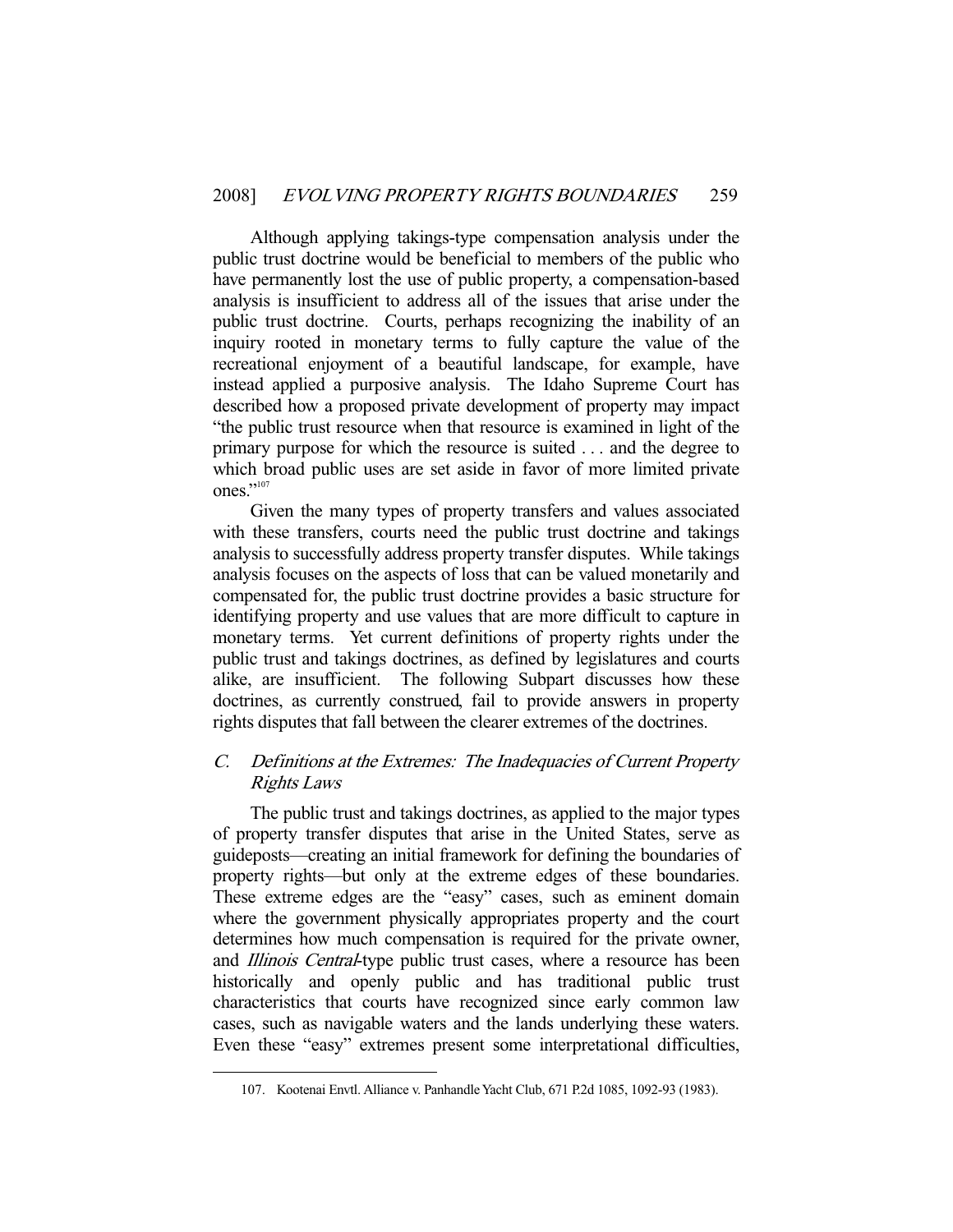however, and they are by far not the most common cases that arise.<sup>108</sup> Under eminent domain, for example, fair market value at the time of the taking is a broad term that requires specific case-by-case interpretation. Similarly, in status quo cases like *Illinois Central*, although the "publicness" of the resource is relatively clear, the extent to which private uses would impair or enhance public use may be difficult to determine.

 The residual middle gray area, where many property rights disputes arise, remains more murky and undefined. These gray areas include retroactive public trust cases; status quo public trust cases where historic public use has not been continuous and/or clear; and regulatory takings cases, with the exceptions of the rare Lucas-type case where the loss of all economic value is (arguably $10^{109}$ ) apparent. When the government places limitations on private property by enacting regulation for the public benefit, a private owner is only certain to be compensated for the impacts of this taking if the government physically appropriates all or part of her land, or regulates the property to the extent that no economic value remains—both relatively extreme scenarios. In between, the courts apply a tenuous balancing test.

 The public trust doctrine, as currently applied by courts, also fails to adequately define the boundaries of either public or private property rights. The courts sometimes apply the doctrine to clearly public areas, such as beaches or waters that have been historically and openly public. Yet in other circumstances, courts or legislatures may justify a retroactive acquisition of historically private property by applying the public trust doctrine, thus surprising private landowners who had no notice of potential public burdens on their property. This Part discusses the limitations of the two doctrines and their failure, as currently interpreted and applied by courts and addressed by legislatures, to fill in the large gray area in property rights law that exists between the extremes. More specifically, these doctrines fail to adequately define public and private expectations in property rights, to consistently uphold those expectations once they are developed, and to notify individuals of these expectations—a necessity that is unique to public trust resources. Finally, the doctrines fail to sufficiently remedy damages caused when

<sup>108.</sup> See, e.g., Preston Paul Frischknecht, Comments and Notes, Safety Nets and Side Effects: Regulatory Takings and Alternative Compensation Structures Created in Response to the Desert Tortoise Listing in Southern Utah, 2005 UTAH L. REV. 997, 1011 (2005) (discussing how Congress rarely uses eminent domain powers, especially under the Endangered Species Act, because the use of eminent domain requires "large scale political support").

 <sup>109.</sup> Justice Blackmun argued that recreational and temporary residential economic uses remained. See Lucas v. S.C. Coastal Council, 505 U.S. 1003, 1044 (1992) (Blackmun, J., dissenting).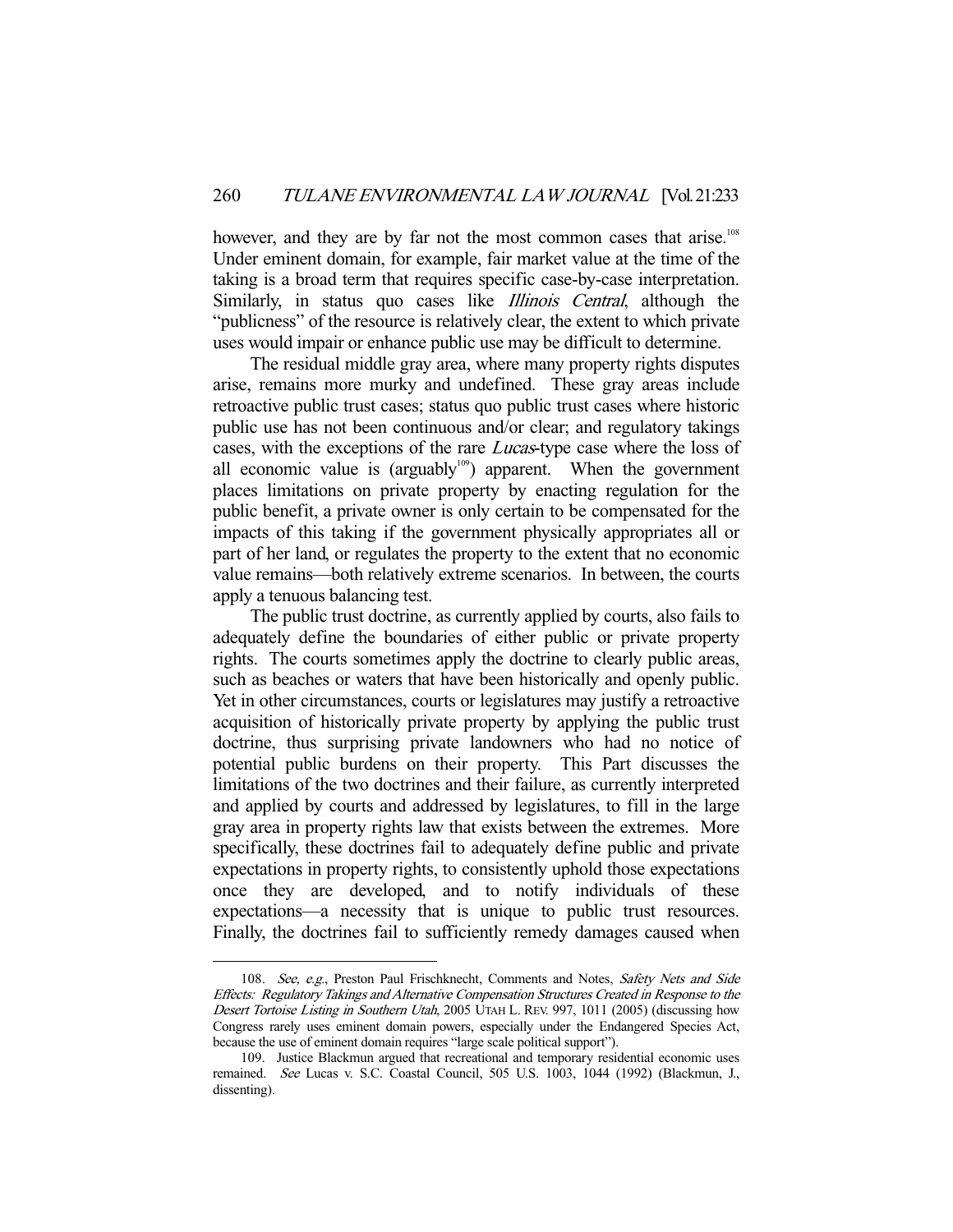reasonable expectations are limited or eliminated by certain types of property rights transfers.

## 1. Inadequate Definition of Expectations and Resulting Inefficient Investments in Property

 Both the public trust doctrine and takings analysis fail to adequately define the reasonable expectations that public users and private owners should hold with respect to property rights. Although courts have found that public trust resources are defined by the physical characteristics of the resource, the public purpose of the resource, and public uses that the resource supports,<sup>110</sup> courts often fail to more specifically define these characteristics. Potentially public users of private property are left wondering what exact physical characteristics actually create "publicness," and which uses are defined as public. Private owners are unsure, when they attempt to purchase property, whether the courts will hold that the government must hold the property in trust and may not divest it. Furthermore, they may not be fully aware of the *jus publicum* rights that attach to that property that may require the private owner to accommodate certain public uses of the property.

 Scholars have lamented that takings cases are equally unpredictable<sup>111</sup> in defining expectations. The courts have developed several defining tests under takings, including a per se finding of a taking when the government physically appropriates property<sup>112</sup> and when a regulation denies all economically beneficial uses of the property,<sup>113</sup> as discussed above. However, a landowner will still have difficulty predicting the outcome of these takings cases, and even more so in those that do not fall under the per se rules and require a Penn Central balancing test.<sup>114</sup> The investment-backed expectations prong of the *Penn* Central test allows for a broad range of interpretations, and courts have

 <sup>110.</sup> See, e.g., Ill. Cent. R.R. v. Illinois, 146 U.S. 387, 452 (1892) (explaining that the public trust is "a title held in trust for the people of the state, that they may enjoy the navigation of the waters, carry on commerce over them, and have liberty of fishing therein"); In re Crawford County Levee & Drainage Dist. No. 1, 196 N.W. 874 (Wis. 1924) (preventing privatization of a resource where privatization would substantially impair hunting and fishing).

 <sup>111.</sup> See, e.g., Lise Johnson, After Tahoe Sierra, One Thing Is Clearer: There Is Still a Fundamental Lack of Clarity, 46 ARIZ. L. REV. 353 (2004); Douglas W. Kmiec, The Original Understanding of the Taking Clause Is Neither Weak nor Obtuse, 88 COLUM. L. REV. 1630 (1988); Saul Levmore, Takings, Torts, and Special Interests, 77 VA. L. REV. 1333, 1333 (1991).

 <sup>112.</sup> Loretto v. Teleprompter Manhattan CATV Corp., 458 U.S. 419, 434-35 (1982).

 <sup>113.</sup> Lucas v. S.C. Coastal Council, 505 U.S. 1003, 1016 (1992).

<sup>114.</sup> The court admits the uncertain nature of this test. See Penn Cent. Transp. Co. v. City of New York, 438 U.S. 104, 124 (1978) (admitting that each case requires an "essentially ad hoc, factual inquiry").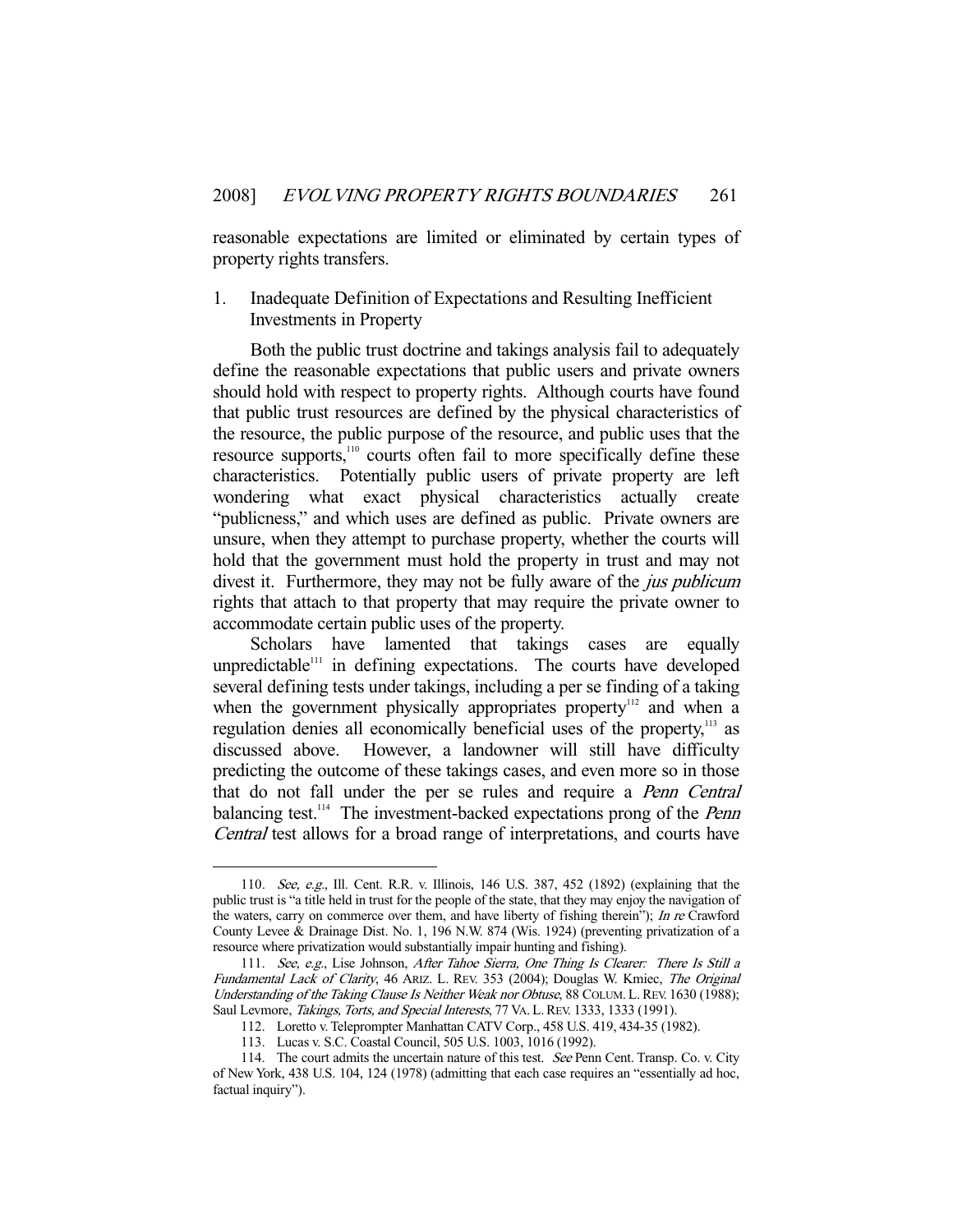failed to define fully background principles that exempt the government from compensation duty when it has deprived an owner of all economically valuable use of land; often, the courts blur background principles and investment-backed expectations in a confusing manner.<sup>115</sup>

 With the unclear expectations that arise under doctrines that provide only tenuous definitions between the extreme cases, a private landowner may avoid investing in future improvements to his or her land for fear that such development will be blocked without adequate compensation under a takings claim. A similar effect will result if a landowner fears retroactive application of the doctrine without adequate compensation<sup>116</sup> when a court requires that the private owner recognize some *jus* publicum rights in the land; that the owner allow public users to cross his or her property to access a public trust resource; or when a court or legislature expands public trust rights or narrows private rights that attach to the property.<sup>117</sup> Prospectively, the uncertainty of the public trust doctrine may also prevent private investment because certain resources are assumed to be held in trust, and the breadth of the public trust is not tested until the government attempts to alienate such resources.

 Just as unclear expectations in property rights can lead to inefficient investments by private property owners, the public's awareness of its right to use public trust property will be incomplete, and public trust resources will fail to meet their purpose of providing a space for an unlimited number of individuals to enjoy recreational and other public activities, as well as to provide environmental services to the larger public.

## 2. Failure To Uphold Expectations and Associated Rights

-

 Unclear or inconsistent definitions of expectations under the public trust and takings doctrines also lead to inadequate enforcement of these doctrines, thus preventing existing and potential landowners and property users from holding a consistent set of rights in property. Without clearly defined expectations and the knowledge that rights will remain stable once acquired, landowners are unlikely to invest in property and public users will not take full advantage of resources that are held in trust for their benefit. Additionally, courts, in failing to follow a clear line of

<sup>115.</sup> Patrick Parenteau, Unreasonable Expectations: Why Palazzolo Has No Right To Turn a Silk Purse into a Sow's Ear, 30 B.C.ENVTL.AFF. L.REV. 101, 127 (2002).

<sup>116.</sup> See, e.g., Grant, supra note 59, at 461 (discussing the appropriation doctrine's establishment of secure water rights to "encourage investment in water development projects").

<sup>117.</sup> David L. Callies & J. David Breemer, Selected Legal and Policy Trends in Takings Law: Background Principles, Custom and Public Trust "Exceptions" and the (MIS) Use of Investment-Backed Expectations, 36 VAL. U.L.REV. 339, 373 (2002).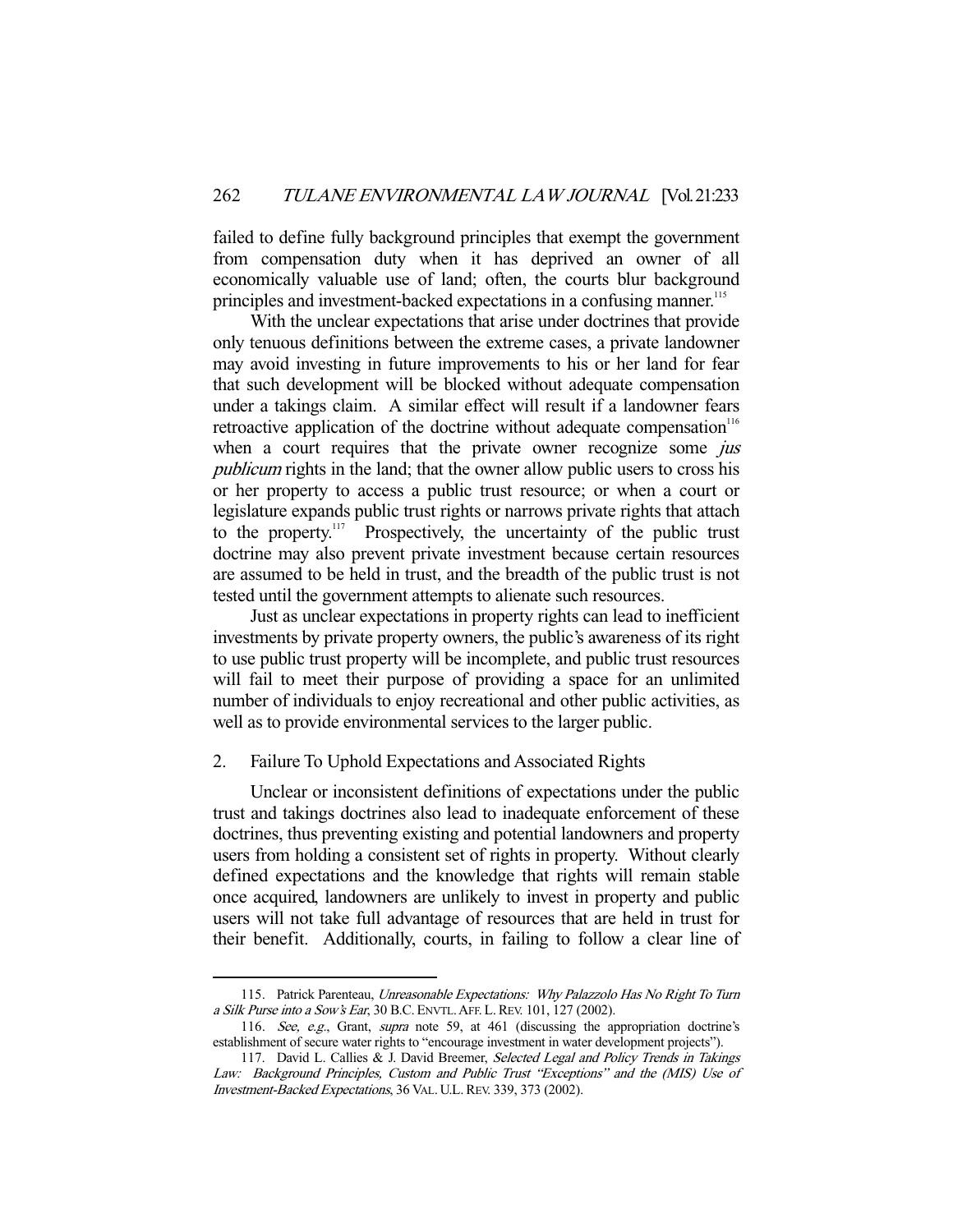analysis and to uphold rights in property to their full extent, may reach unjust solutions in takings and public trust cases, thus harming private landowners and/or the public. If the courts fail to recognize that a resource requires trust protection, a government official could sell a public trust resource to benefit a favored individual in direct contravention of her duties to the public.<sup>118</sup>

#### 3. Failure To Provide Clear and Consistent Notice of Property Rights

 Although both takings and the public trust doctrine rely upon a clear and consistent definition of the boundaries of property rights to inform public and private expectations, the public trust doctrine is unique in requiring notice of these expectations once they are established. The "public" that a public trust resource benefits is a constantly-changing entity as individuals travel, as new generations are born, and as recreational and commercial uses of property change. This fluctuation means that the existence of a public trust benefit alone is insufficient: there must be some form of relatively constant notice alerting the public to this benefit. And if courts and legislatures fail to define and uphold consistent rights in public trust property, this notice will be deficient.

 The failure of the current system to define fully public expectations in property rights creates ongoing notice problems and resulting underutilization of public property. With this underutilization runs the danger of privatization of resources that should be held in the public trust. While public use would typically place potential private owners investigating the property on notice of existing public burdens on the property,<sup>119</sup> underuse will impede buyer awareness of these burdens. As a result, governments may wrongfully divest the resources to private owners. Following divestment, reacquisition of the property for the public will be more difficult, because the government may have to compensate the private owner or at least bring a costly lawsuit to determine whether the transfer was proper.

 It is impossible to create a fully defined framework for property rights—as these rights, like all other rights rooted in the common law and constitutional analysis—will inevitably change. But a more solid definitional foundation would provide an anchor for this oftenfluctuating field of law.

<sup>118.</sup> Epstein, *supra* note 10, at 421.

<sup>119.</sup> See, e.g., Paul Sarahan, Wetlands Protection Post-Lucas: Implications of the Public Trust Doctrine on Takings Analysis, 13 VA. ENVTL. L.J. 537, 564 (1994) (discussing how a private owner should have "constructive knowledge" that public trust rights attached to the property).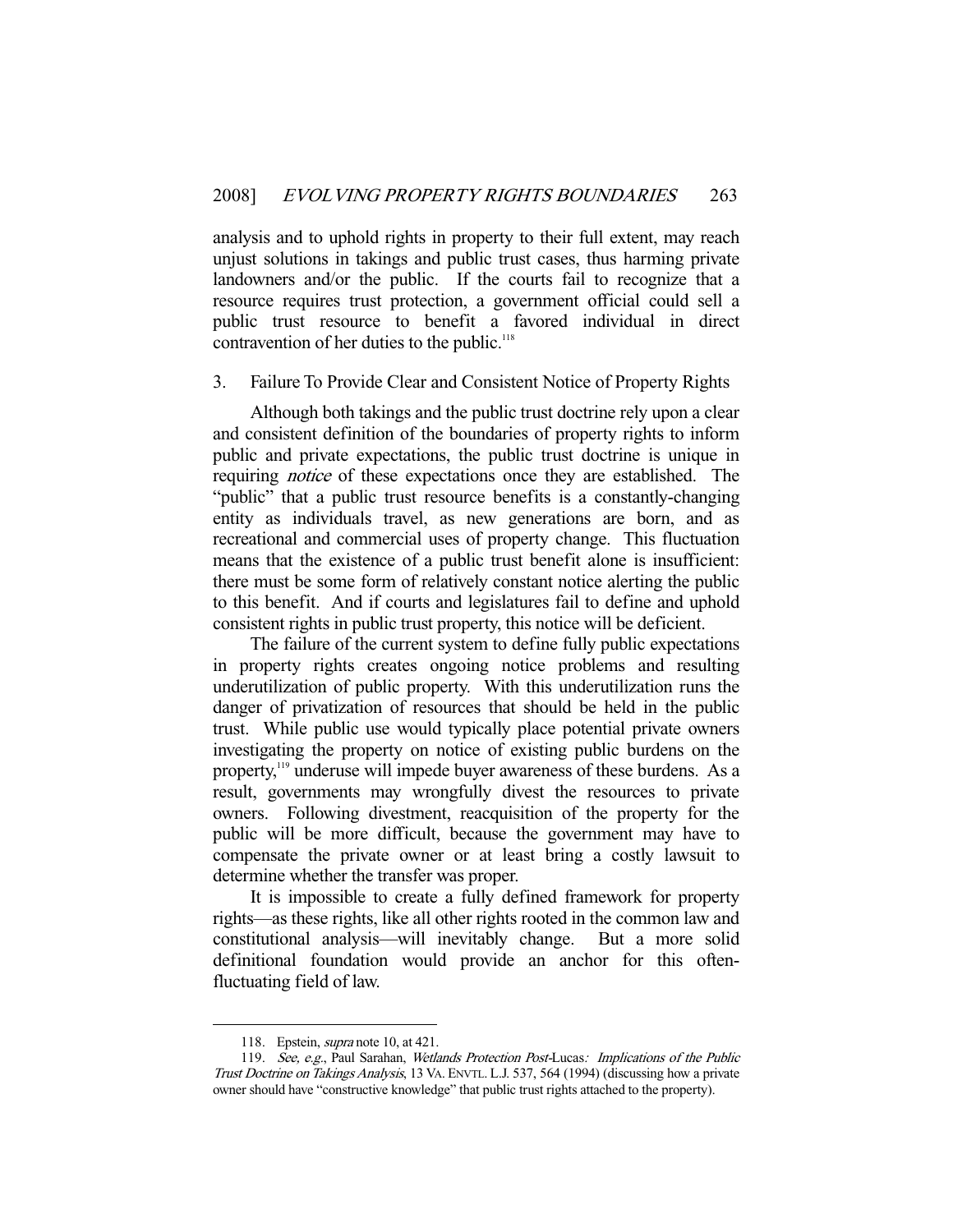# IV. IMPROVING EXISTING DOCTRINE: CREATING AND UPHOLDING EXPECTATIONS, NOTIFYING PARTIES OF PROPERTY RIGHTS BOUNDARIES, AND REMEDYING DAMAGED EXPECTATIONS

 Under the murky areas that remain in property rights law, potential and existing property owners and users—both public and private—are forced to rely upon two doctrines that provide guidance at the very edges of disputes but not in the moderate cases, where many disputes arise. This Part discusses how courts, and at times the legislature, could solidify these existing doctrines to better define and uphold user expectations, to provide better notice as to the existence of certain rights in property, and to remedy situations of unfair damage to owner expectations.

# A. Public Expectations: Type and Length of Public Use as Defining **Characteristics**

 The central defining aspect of the public trust doctrine is its requirement that property, to be protected under the doctrine, be inherently public. The characteristics that create this inherent "publicness," however, must be better defined by courts in order to shape the confines of public and private expectations in property. The publicness that attaches to all public trust lands and helps to inform courts, governments, the public, and private owners of the boundary between private and public property rights arises from two general principles that could be further refined and improved: (1) the type of property at issue and (2) whether such property is used by the public. The courts should (and often do) investigate the type of property and should focus more clearly on the concept of public use and the characteristics that make a use inherently public. Many courts already follow this framework, requiring both the type of resource and the type of resource use to be public to support a public trust finding.

In *Mono Lake*, for example, the court found that activities in nonpublic trust areas (nonnavigable waters) that harmed specific public trust resources (navigable waters) could be enjoined as a nuisance because they affected the public's use and enjoyment of the public trust resources.120 But the existing definitional framework is not sufficiently consistent to be predictable. Furthermore, the public trust doctrine naturally varies from state to state, since some state legislatures and constitutions provide a more specific definition of public trust resources

<sup>-</sup> 120. Nat'l Audubon Soc'y v. Super. Ct., 658 P.2d 709, 720 (Cal. App. Dep't Super. Ct. 1983).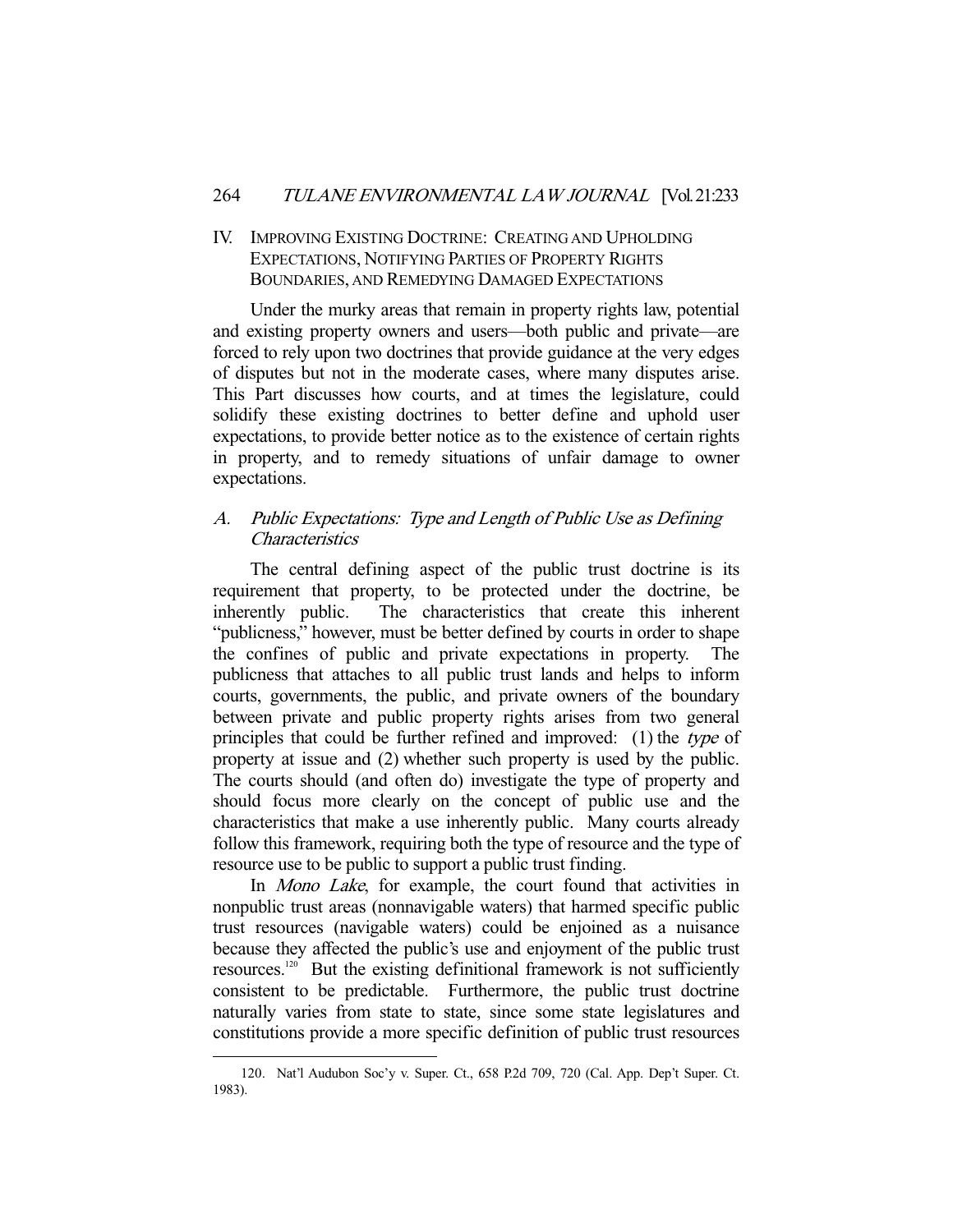than a court that applies broader common law principles. A clearer common law doctrine is nevertheless essential to provide guidance to state courts and to fill the void in cases where public trust precedent is lacking.

 Inherently public property, which supports inherently public uses, has four specific characteristics to define the physical aspects of public trust property and the types of use that occur on the property. First, the resource must have supported public use historically, or must have had the potential to support this type of use.<sup>121</sup> Historic use places potential buyers and users of the resource on notice as to its public attributes, and provides evidence of the likely future public uses and the necessity of trust protections for the resource. Second, the property must currently support public activities that require a specific type of resource and a relatively large amount of space or, alternatively, a small and valuable space that is subject to strong private pressures. Similarly, because a significant amount of space is often required, the property must typically be susceptible to hold-out problems.<sup>122</sup> Third, privatization of the property must create a substantial, prolonged obstacle to public enjoyment of the property, and sufficient alternative venues for similar types of public use in the general geographic area of the public trust resource must not exist. Finally, the property must not be easily created or recreated by human technology—in other words, the property must have some broadly defined environmental value that supports public use and/or enjoyment of that property.

 Courts' First Amendment analysis of the sufficiency of opportunities for expression within public fora provides useful guiding standards for analyzing the "publicness" of public trust property, which are somewhat similar to the four standards for the public trust that I have just proposed. Public forum analysis focuses on the amenability of a space to public discussion (i.e., whether the space provides a sufficient forum for public discourse), whether or not the public has historically used the space for discourse, and whether or not there are sufficient alternative channels available for discussion if the forum is privatized.<sup>123</sup> Finally, public forum analysis has its own "traditional triad" of clearly public uses (sidewalks, streets, and parks).<sup>124</sup> Note, however, that similar to the public trust doctrine, courts have taken a variety of approaches to

 <sup>121.</sup> As discussed in further detail below, the use need not be physical; I broadly define "use" to include ecosystem services provided by public trust property.

 <sup>122.</sup> Rose, supra note 28, at 750-53.

 <sup>123.</sup> Denver Area Educ. Telecomms. Consortium v. FCC, 518 U.S. 727, 791 (1996).

 <sup>124.</sup> Id.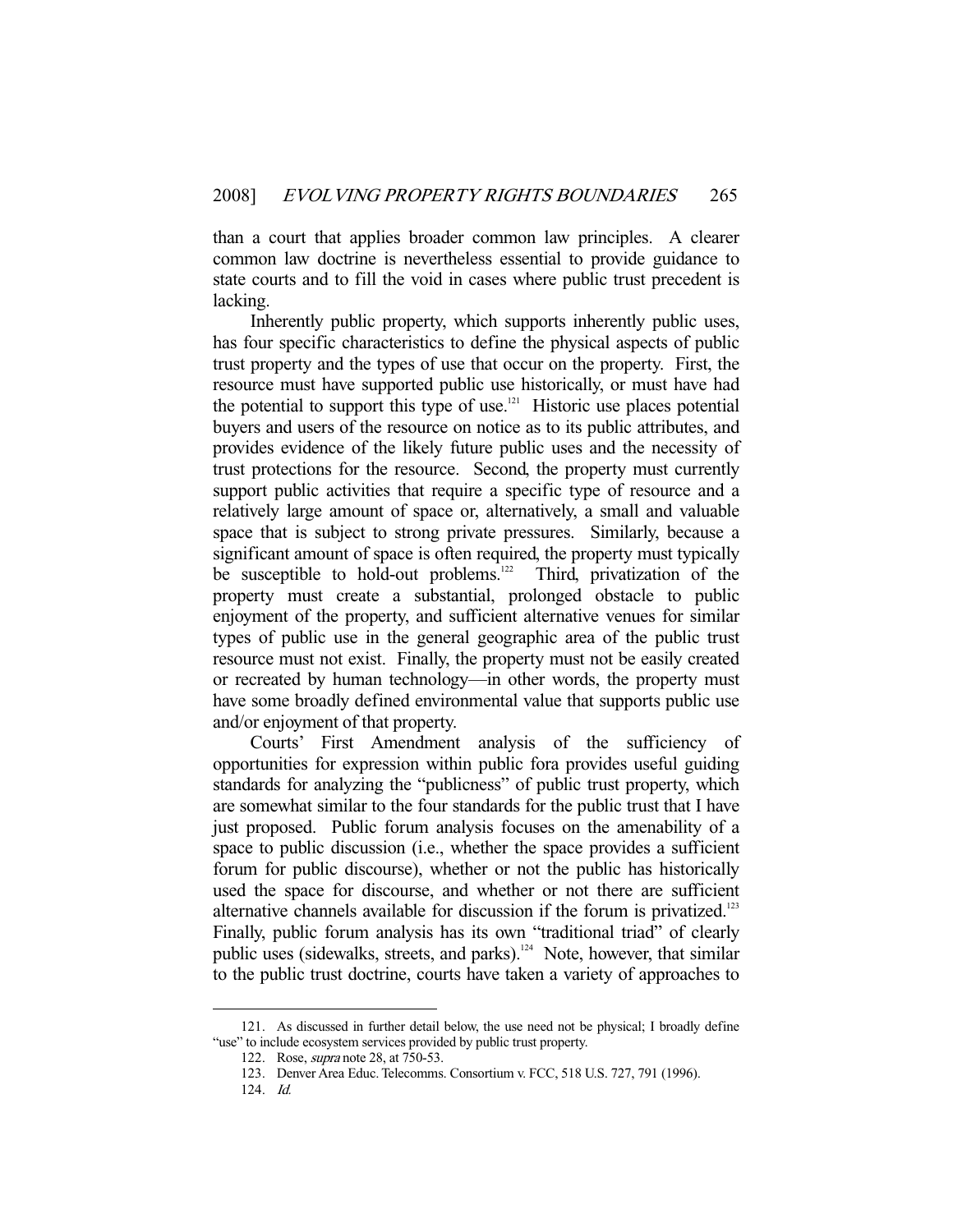define public fora<sup>125</sup> and it is therefore not a "foolproof" reference doctrine.

 The following Subparts discuss the four physical and use-based factors that help to better define the public trust doctrine in cases where the public trust property is not clearly within the traditional triad of public trust resources and uses or is otherwise difficult to recognize whether due to sporadic use by the public, past divestment of the resource to private owners, or characteristics of the property that are similar to the traditional triad of public trust categories but do not fall strictly within the framework of navigation, commerce, or fishing.

#### 1. Actual Historic Use of Public Property

 Although the types of public uses of property change over time, actual use is one of the best indicators of the public activities supported by the resource and the public's need for that resource. This actual, historic public use need not, however, be *physical*. If this public use were limited to physical use, many public trust resources that provide important ecological services to the public would be excluded from the public trust definition. Rather, the definition of historic use should be broad and should cover those resources that have played a vital role in either supporting public activities and quality of life or providing a space for physical enjoyment and use of the property, whether for public recreation, commerce, protection of resources that provide essential services to the public, or otherwise.

 Of course, an overly broad definition of public use would be inefficient and would likely prevent privatization of resources that do not provide much value to the public. A useful analogy to place limits on the bounds of actual public "use" is courts' determination of standing in environmental cases. Just as theoretical observation of foreign species in the future was insufficient to establish standing in *Lujan v. Defenders of* Wildlife, where the court emphasized that "a plaintiff claiming injury from environmental damage must use the area affected by the challenged activity and not an area roughly 'in the vicinity' of it,"126 a public trust resource must have supported some actual use of the area in question, even if the use consisted of purely aesthetic enjoyment or an environmental service that is not readily and physically apparent.

 <sup>125.</sup> ACLU v. City of Las Vegas, 333 F.3d 1092, 1099 (2003).

 <sup>126. 504</sup> U.S. 555, 565-66 (1992) (citing Lujan v. Nat'l Wildlife Fed'n, 497 U.S. 871, 887- 89 (1990)).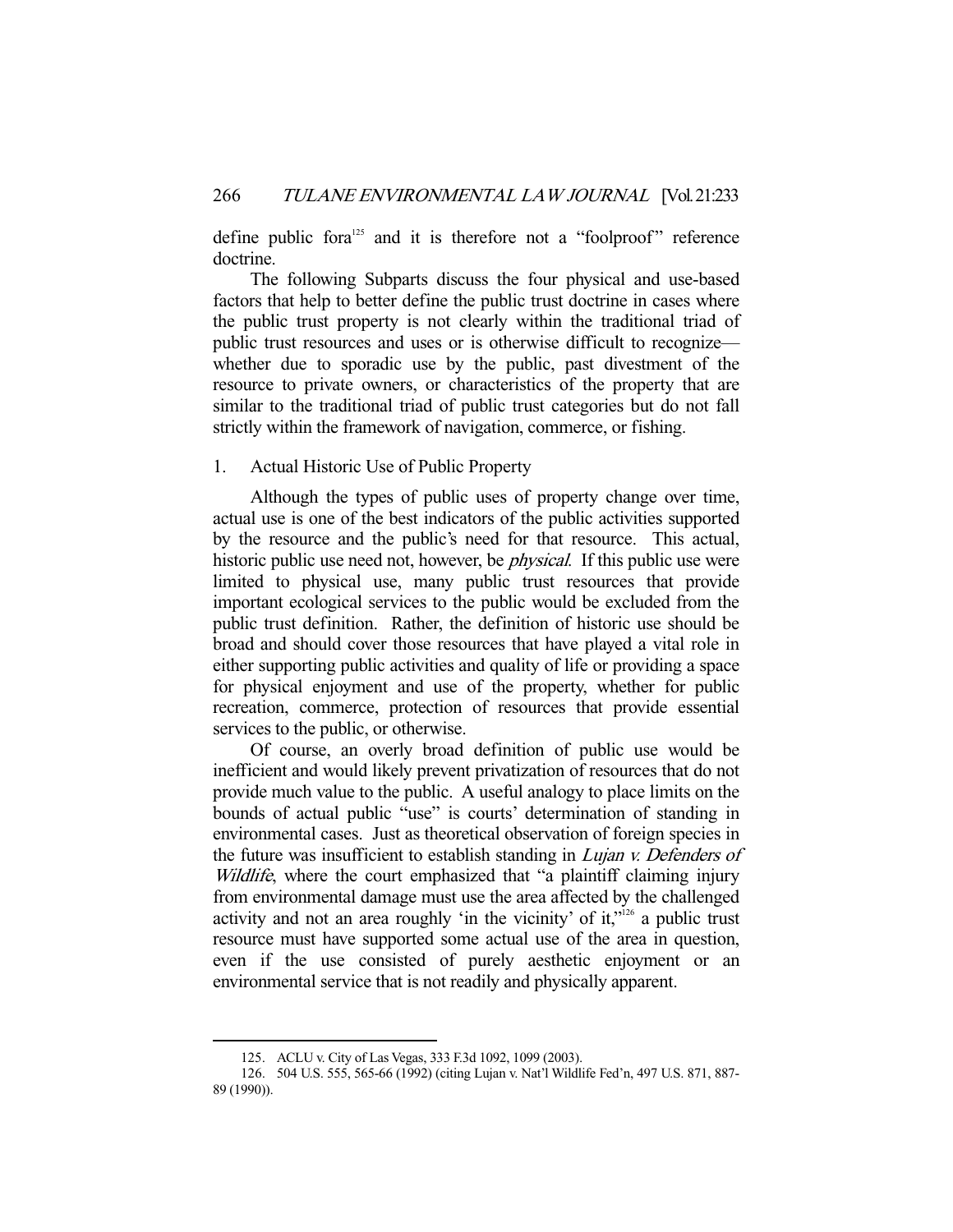The courts' reliance on historic use under doctrines similar to the public trust shows the value of a use-based analysis for determining the current functions of property—whether public or private. In prescriptive easement cases, for example, courts investigate the past use of a resource and the length of that use to determine whether or not the public has established an easement on the property.<sup>127</sup> Similarly, courts look to the length of time the public has historically relied on a place for public discourse in determining whether a property is a traditional public forum for speech. In International Society for Krishna Consciousness v. Walter Lee, the Supreme Court found that airport terminals had only recently emerged and were thus not property that "immemorially . . . time out of mind" had been held in public trust to allow for free expression.<sup>128</sup> Similar analyses apply in public trust cases: if the public has failed to use the resource for a long period of time, it is less likely to fall under the doctrine. The Court in Kaiser Aetna v. United States, for example, required compensation for a government regulation allowing public access to a private marina (not historically public) that a landowner had constructed and connected to a public bay.<sup>129</sup> And where courts find that beaches have been used by the public for years, they tend to hold them in the public trust.<sup>130</sup> The historic uses of a public trust resource indicate that the public has consistently valued the availability of the resource, has taken advantage of this value, and will continue to use the resource in the future, whether for similar or substantially different activities.

2. Sufficiency of the Resource for Public Use: Size and the Potential for Monopolization, Collective Action Problems, and Hold-Out

 Although historic public use will generally indicate the existence of property that may require public trust protection, the use will at times be sporadic or nonobvious and will fail to provide its typical notice function. The courts therefore need to look to current characteristics of the property for further clues. For a piece of physical property—whether land or water or air—to be inherently public, its size must be sufficient to support the typical uses enjoyed by the public on that property. This size must arise from the connection of parcels of property that, if individually

<sup>127.</sup> See, e.g., Gion v. City of Santa Cruz, 464 P.2d 50, 54 (Cal. 1970) (explaining that the public has used the beach and road in question for "at least 100 years"); Eaton v. Town of Wells, 2000 ME 176, ¶ 34, 760 A.2d 232, 244-45 (discussing the long history of public use of the beach).

 <sup>128. 505</sup> U.S. 672, 680 (1992).

 <sup>129. 444</sup> U.S. 164, 178-79 (1979) (emphasizing that the pond was historically private and nonnavigable before the private owner made improvements).

 <sup>130.</sup> Eaton, 2000 ME 176, ¶ 55, 760 A.2d at 250.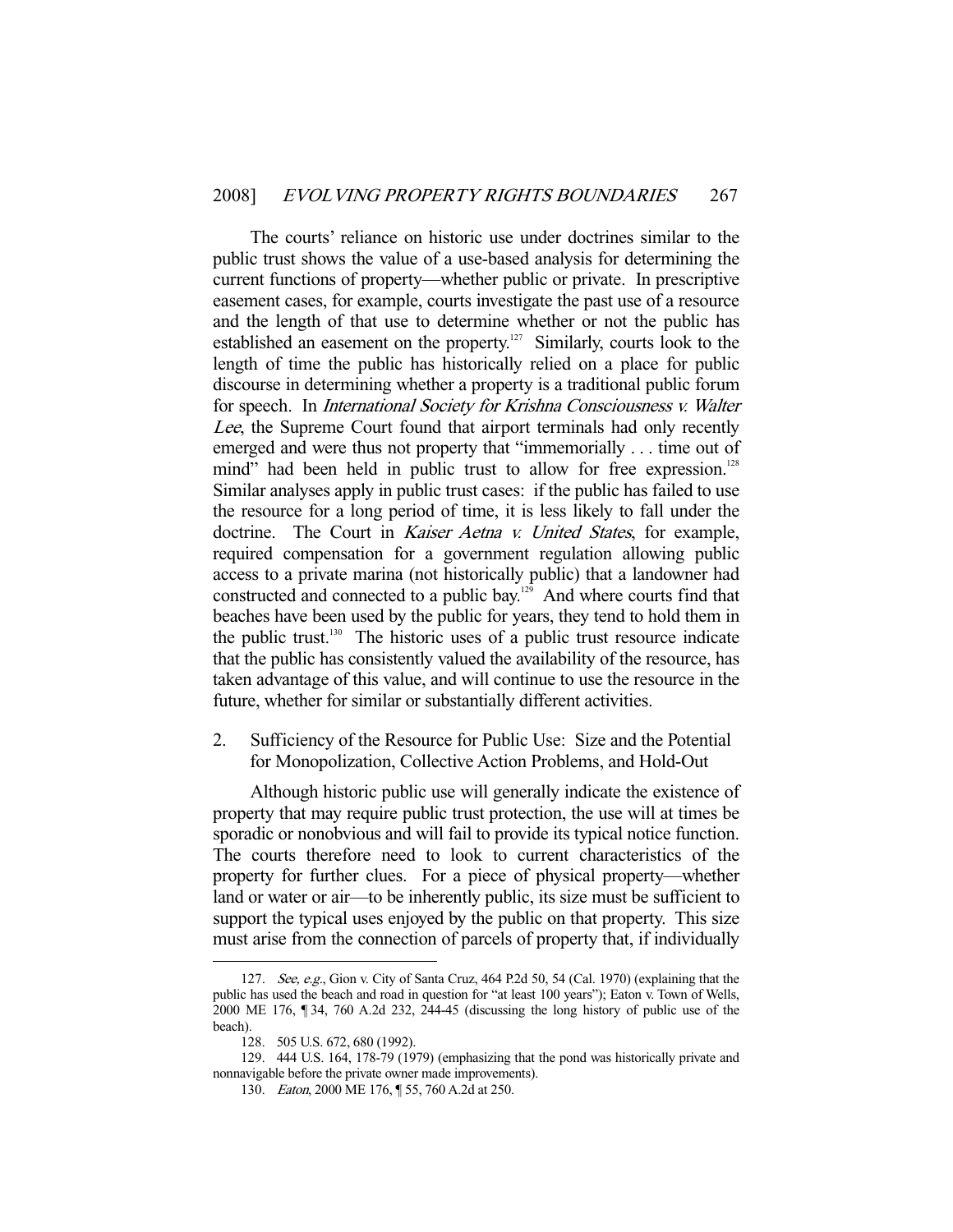privatized, would prevent public enjoyment of the property. In the simplest example, members of the public wishing to enjoy a boating trip require a river or other unobstructed water body.<sup>131</sup> The public, because of collective action problems, would have difficulty organizing and purchasing contiguous pieces of property (the many segments of a winding river or access points to a lake, for example) to ensure the necessary size and type of property for their desired activity. If private entities all owned pieces of the water body, it would be difficult to bring these pieces together by buying them up, particularly if one owner realized the potential profits that could be gained by holding out and refusing to sell.

 In addition to exhibiting hold-out problems related to the need for contiguous pieces of property, monopolization of the resource by one private individual must threaten to interfere with other uses of the resource. A private owner along a lake, for example, could build a large dock on the only accessible portion of the shoreline, and put up a "no trespassing" sign. This private action would effectively block public access to the resource.

 Carol Rose observes that hold-out and monopolization problems do not answer all puzzles related to publicness.<sup>132</sup> Courts have traditionally protected fishing under the public trust doctrine, for example, yet it is not typically subject to hold-out or monopolization problems. As Rose explains, private individuals cannot generally prevent others from capturing fish in rivers, and in situations where they can, fishing has been treated as a public utility.<sup>133</sup> Nor do public squares—a classic public space—typically require acquisition of multiple blocks of land that could be subject to hold-out. Yet the courts still find that the protection of the resource for the public through a trust-like arrangement is necessary in these cases. $134$ 

 Although fishing and similar recreational rights are not independently indicative of hold-out problems and thus fail to fully explain the need for the public trust, the resources that make these rights possible are subject to hold-out problems. Assuming that public trust resources, particularly water resources, had been privatized in the past, the difficulty of reacquiring these resources and assembling sufficient

 <sup>131.</sup> See, e.g., Attorney General v. Benjamin F. Woods, 108 Mass. 436 (1871) (discussing the public's need to use a small stream, free of obstruction by a dam, for business or pleasure).

<sup>132.</sup> Rose, *supra* note 28, at 753-55.

<sup>133.</sup> *Id.* at 754-55.

 <sup>134.</sup> For public squares, the courts protect the public by finding implied dedication for public use. See, e.g., President, Recorder & Trs. of Cincinnati v. Lessee of White, 31 U.S. 431, 439 (1832).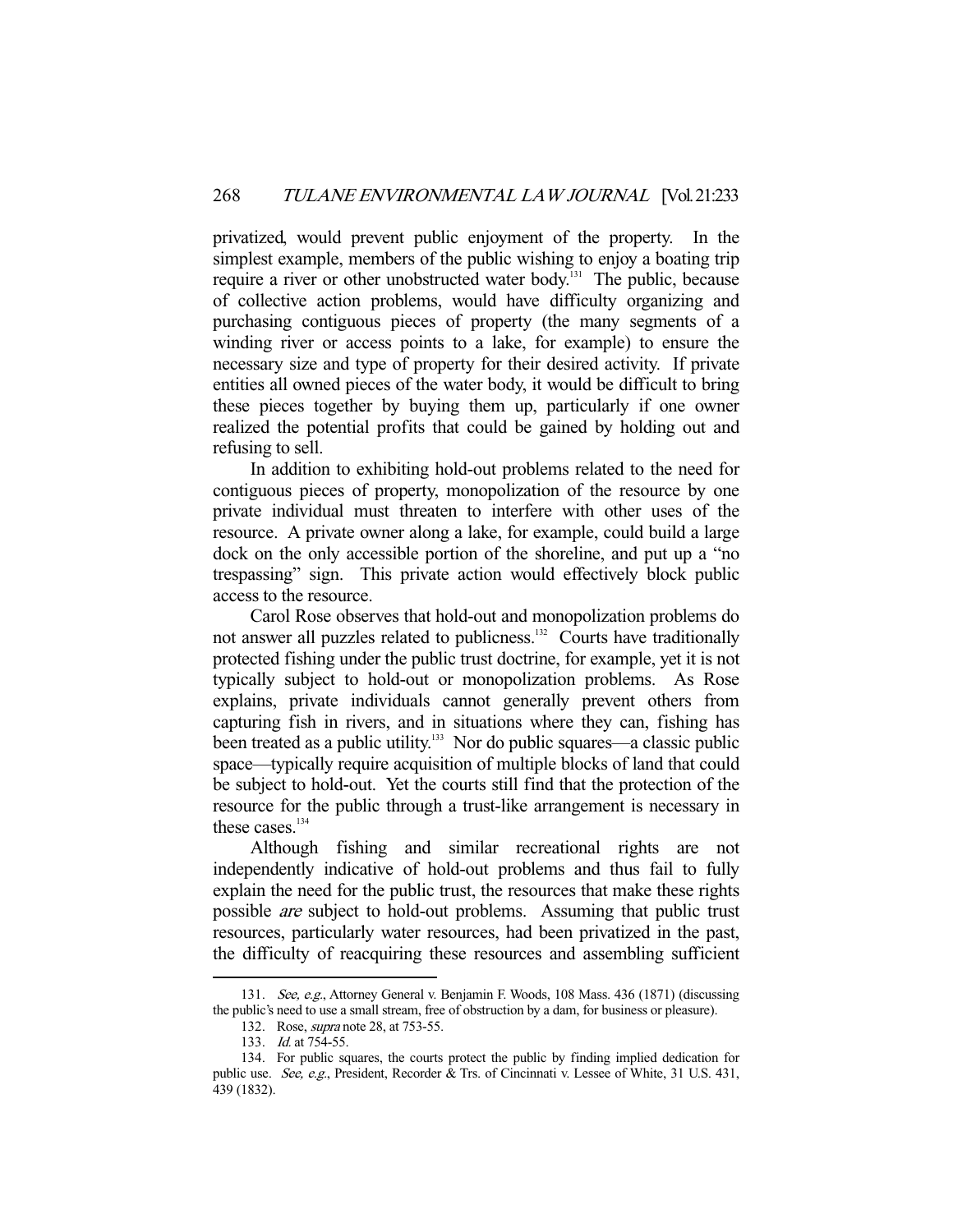contiguous property to allow for uses such as fishing would be nearly insurmountable. Even with government assistance in reacquisition of the property for the public, the government is likely to face hold-out landowners demanding high prices.

Public squares do not require much physical space but *are* subject to potential monopolization problems. If not maintained for the public, a private owner could easily acquire a square and exclude the public from enjoying it. Although a government could subsequently use eminent domain to designate another area as a public square, two problems would emerge. First, the square would not necessarily be in a convenient location for the public. Historic squares tend to be in highly populated areas where individuals have a heightened need for open space, no matter how small the space. If relocated to a more remote area, the square would lose its primary advantage of providing aesthetic and recreational space in the midst of a crowded area. Second, as discussed in more detail in Part IV.D below, many public trust resources are unique because the public has used or appreciated them historically, thus providing a constant form of notice to subsequent generations regarding the public trust property's availability for public uses. If a historic square were privatized and the government developed a square in a new location, even if the location were convenient, much of the public would likely be unaware of its existence.<sup>135</sup>

 The public trust doctrine relies on the principle that certain resources should be open to all—to the vague, as yet undetermined public—including individuals who do not own property yet still wish to enjoy the types of recreational pursuits allowed by public property. Thus, larger spaces are required to provide the opportunities for activities that, although themselves not subject to hold-out or monopolization, rely upon a resource that is threatened by these problems.

#### 3. Interference of Privatization with Public Use, and Insufficient Alternative Public Resources

 Just as hold-out and monopolization of a public resource by private individuals could endanger public access to property, the privatization of a public trust resource (even if it does not amount to all-out monopolization) must directly, negatively impact public use of the resource and must leave open insufficient alternatives for similar public

<sup>135.</sup> Alternatively, privatization of the square could result in *better* notice to the public of its location because the private individual would have incentive to advertise the location and attract customers. But low-income individuals would be excluded from use.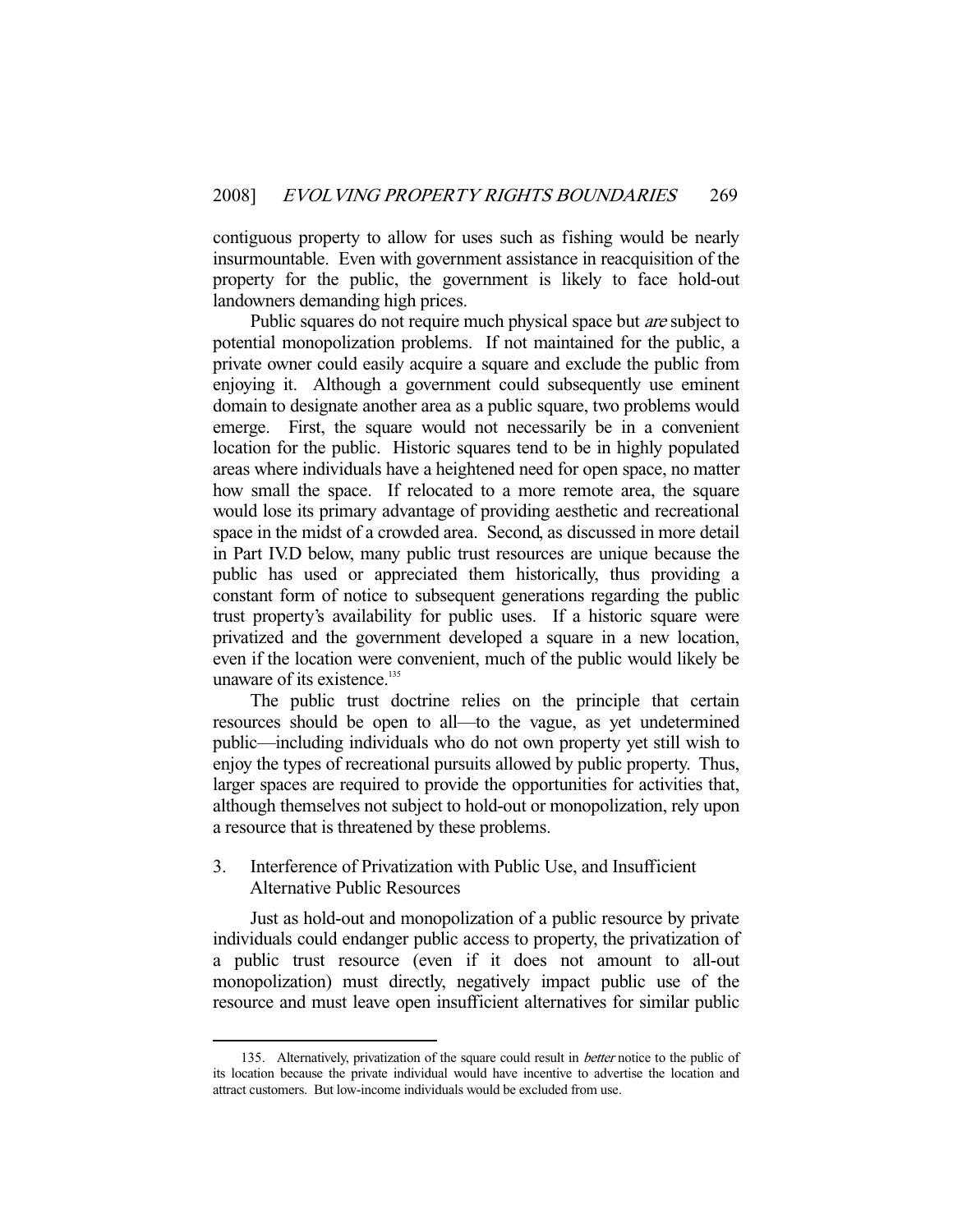use on other pieces of property. The *Hassell* court applied this type of "alternative channels" analysis in a public trust case, investigating "the impact of the individual [privatization] project on the public trust resource when that resource is examined in light of the primary purpose for which the resource is suited"136 and when "examined cumulatively with existing impediments to full use of the public trust resource."<sup>137</sup>

 Given, courts will have difficulty determining the negative effects of privatization under the public trust; the extent to which private use of property will actually block public use is often unclear *ex ante*. In *Lake* Michigan Federation v. United States Army Corps of Engineers, the impact of lakefill activities by Loyola University on public access to the lake would not have been fully apparent until lakefill actually occurred.<sup>138</sup> While filling twenty acres of the lake and replacing it with "coastline," as Loyola proposed, would have marginally reduced public access to the submerged water, $139$  Loyola had promised that it would provide bike paths and other public use areas along the newly created coastline.<sup>140</sup> Whether these artificially constructed areas would provide sufficient "alternative channels" for public uses existing before the proposed development was not certain, but the court appeared more concerned with the legislature's grant of a public trust resource for private benefit than the actual physical property restrictions caused by the proposed development.<sup>141</sup> Similarly, courts must often guess at the impacts of private docks on public commercial and recreational boating. The Wisconsin Supreme Court, for example, has puzzled over the difficulty of reconciling the public benefits of private wharves that provide access to the water with their negative impacts of blocking public navigational traffic.<sup>142</sup> In some cases, privatization may enhance the public trust resource, in which case the courts generally approve the transfer from public to private ownership.<sup>143</sup>

 The determination of future impacts of any proposed action are inherently tenuous, and courts must make the best determinations

 <sup>136.</sup> Az. Ctr. for Law in the Pub. Interest v. Hassell, 837 P.2d 158, 170 (Ariz. Ct. App. 1991).

 <sup>137.</sup> Id.

 <sup>138. 742</sup> F. Supp. 441, 446 (N.D. Ill. 1990).

 <sup>139.</sup> Id.

 <sup>140.</sup> Id.

<sup>141.</sup> *Id.* at 445.

 <sup>142.</sup> Milwaukee v. State, 214 N.W. 820, 827 (Wis. 1927).

 <sup>143.</sup> See, e.g., City of Berkeley v. Superior Court of Alameda County, 606 P.2d 362, 366 (Cal. App. Dep't Super. Ct. 1980) (allowing a public-private transfer when "the purpose of the conveyance was to promote navigation and commerce); City of Madison v. State, 83 N.W.2d 674, 678 (Wis. 1957) (discussing how diminution of a small portion of public property—construction of a public auditorium built by a "private" party (a city)—improved public use of the property).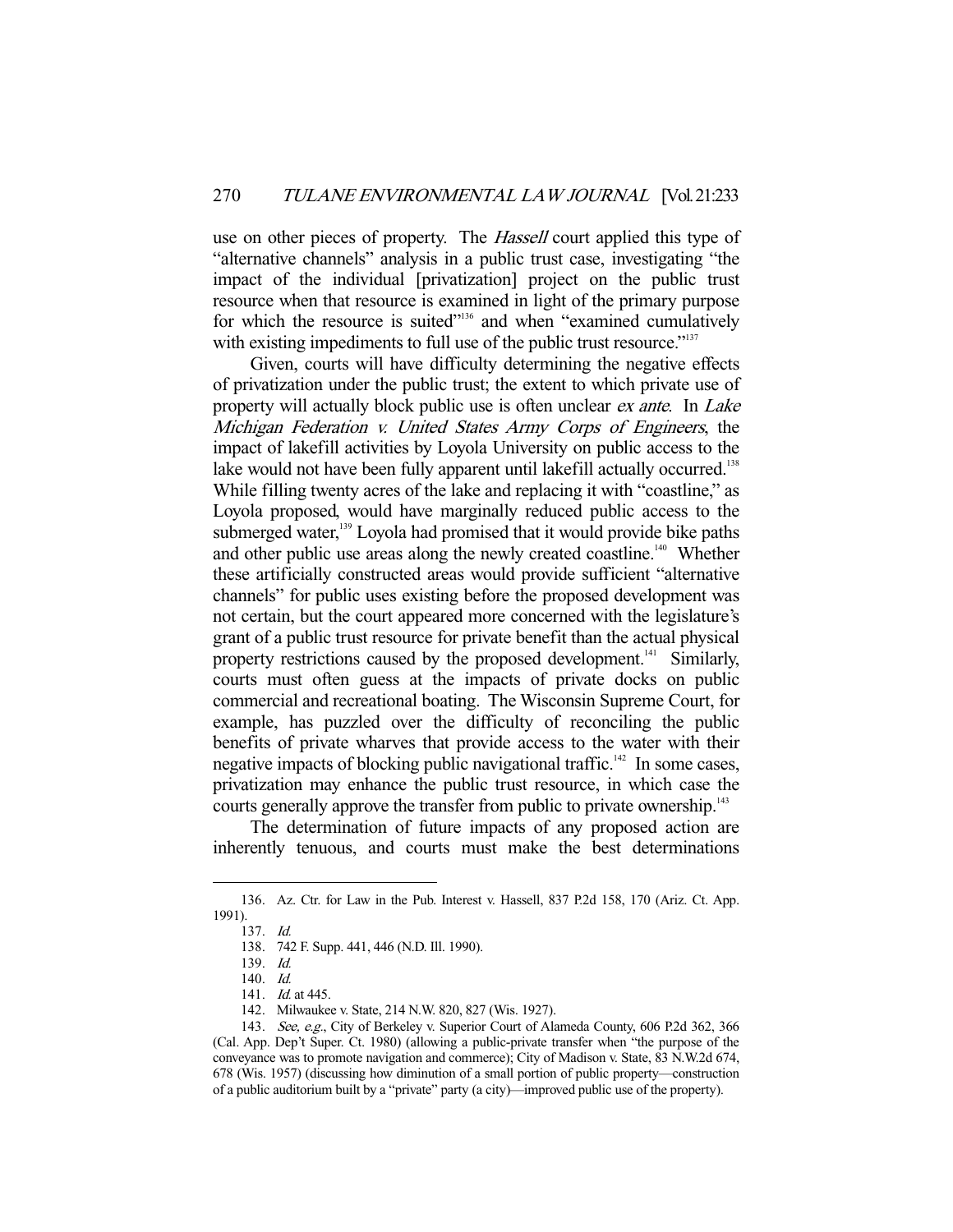possible given the facts at hand. In the Loyola case, for example, if the facts indicated that the public used the shoreline only for swimming—not biking or walking—then filling part of the lake and replacing the lost water with paths may have left open insufficient alternatives for public shoreline access for swimming. Just as courts under a public forum analysis look to the opportunities for alternative venues for expression, under the public trust they should identify the historic and existing public uses on the property and investigate the alternative areas where those same uses are feasible.

### 4. Environmental Value of Property

-

 A final characteristic necessary for defining public trust resources is their possession of unique "environmental value." Several limited exceptions to this principle exist, including technological commons that have emerged and are decidedly part of the public trust,<sup>144</sup> as well as public streets and thoroughfares.<sup>145</sup> But the requirement that a public trust resource should typically originate from nonhuman sources captures courts' growing recognition that public trust resources are protected not only to preserve resources for use by current generations but also to guarantee the existence of such resources for future use, whether for the sole purpose of ecological preservation or for scientific research and recreational enjoyment.<sup>146</sup> Public trust resources would have no unique need for trust protection if human technology could easily recreate them. This technological argument only goes so far, of course. With dams, reservoirs, and other large construction achievements creating quasi "natural" areas for enjoyment, humans have proven their ability to reshape and even create "natural" resources to their personal needs. However, for those members of the public who appreciate a long, winding creek that has meandered through their community for generations, which changes with the seasons rather than when the power company upstream chooses to release waters from the dam, there is great value in the preservation of some natural resources. Technological alternatives fail to capture much of this value.

 <sup>144.</sup> Democratic Nat'l Comm. v. FCC, 460 F.2d 891, 900 (D.C. Cir. 1972) (declaring that broadcast frequencies are part of the public trust).

 <sup>145.</sup> Int'l Soc'y for Krishna Consciousness v. Walter Lee, 505 U.S. 672, 710 (1992).

<sup>146.</sup> See infra notes 147-149 and accompanying text; see also Alison Rieser, Ecological Preservation as a Public Property Right: An Emerging Doctrine in Search of a Theory, 15 HARV. ENVTL. L. REV. 393, 418 (1991) (arguing that the public trust should be used to preserve important ecological resources).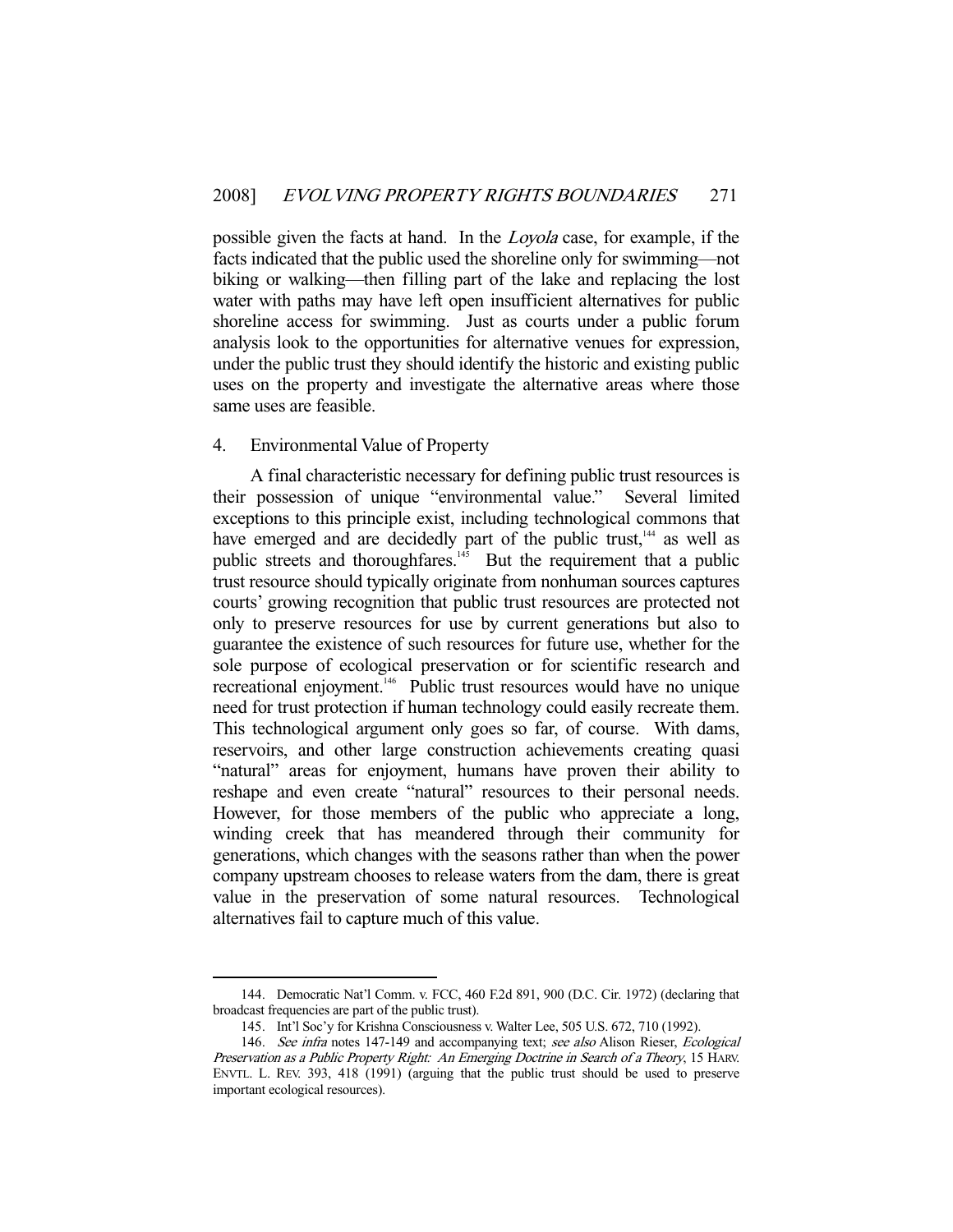Courts and legislatures have expressly recognized that public trust resources possess unique natural qualities. The Morse v. Oregon Division of State Lands court determined that the legislature, through landfill legislation designed to protect the "natural values" of Oregon waterways, had codified public trust principles. $147$  In its introduction to the bill, the legislature found that rivers and estuaries were "suffering severe and permanent damage from landfills made for various purposes including development of industrial, residential, and commercial sites," and that such loss was "extremely significant since they [the tidelands] are the most productive part of an estuary to coastal fish and wildlife resources."148 Similarly, the Washington legislature has recognized the need to protect both diversionary water uses and in-stream "natural values" associated with the state's lakes and streams.<sup>149</sup>

By analyzing public resources based on four defining factors: historic public use, size and contiguity of the physical property, privatization's negative impact on that use, and natural value, courts can provide the public with clearer expectations of its right to public trust properties. This definition could also clarify private expectations for the purchase or use of potentially public properties through its application as a background principle in takings analyses.

#### B. Defining Private Rights through the Public Trust

 When a private property owner argues that the government has taken her property without just compensation, the court, among other factors, looks to the background principles associated with the property—the laws that "inhere in the [property] title itself . . . [and] do no more than duplicate the result that could have been achieved by the courts . . . or by the State under its . . . power to abate nuisances that affect the public generally."150 Courts do not expect the government to compensate private owners for economic limitations on property that arise as a result of these background principles; rather, they view these principles as public burdens that each private owner must shoulder. Although nuisance laws are the most common background principle, the

 <sup>147.</sup> Morse v. Or. Div. of State Lands, 581 P.2d 520 (Or. Ct. App. 1978).

<sup>148.</sup> Id. at 526 (citing Joint Statement of the Fish Commission of Oregon and the Oregon State Game Commission Supporting Senate Bill 224, Minutes of Senate Committee on Fish and Game (Mar. 9, 1971)).

 <sup>149.</sup> WASH.REV.CODE. § 90.03.005 (1979).

 <sup>150.</sup> Lucas v. S.C. Coastal Council, 505 U.S. 1003, 1029 (1992).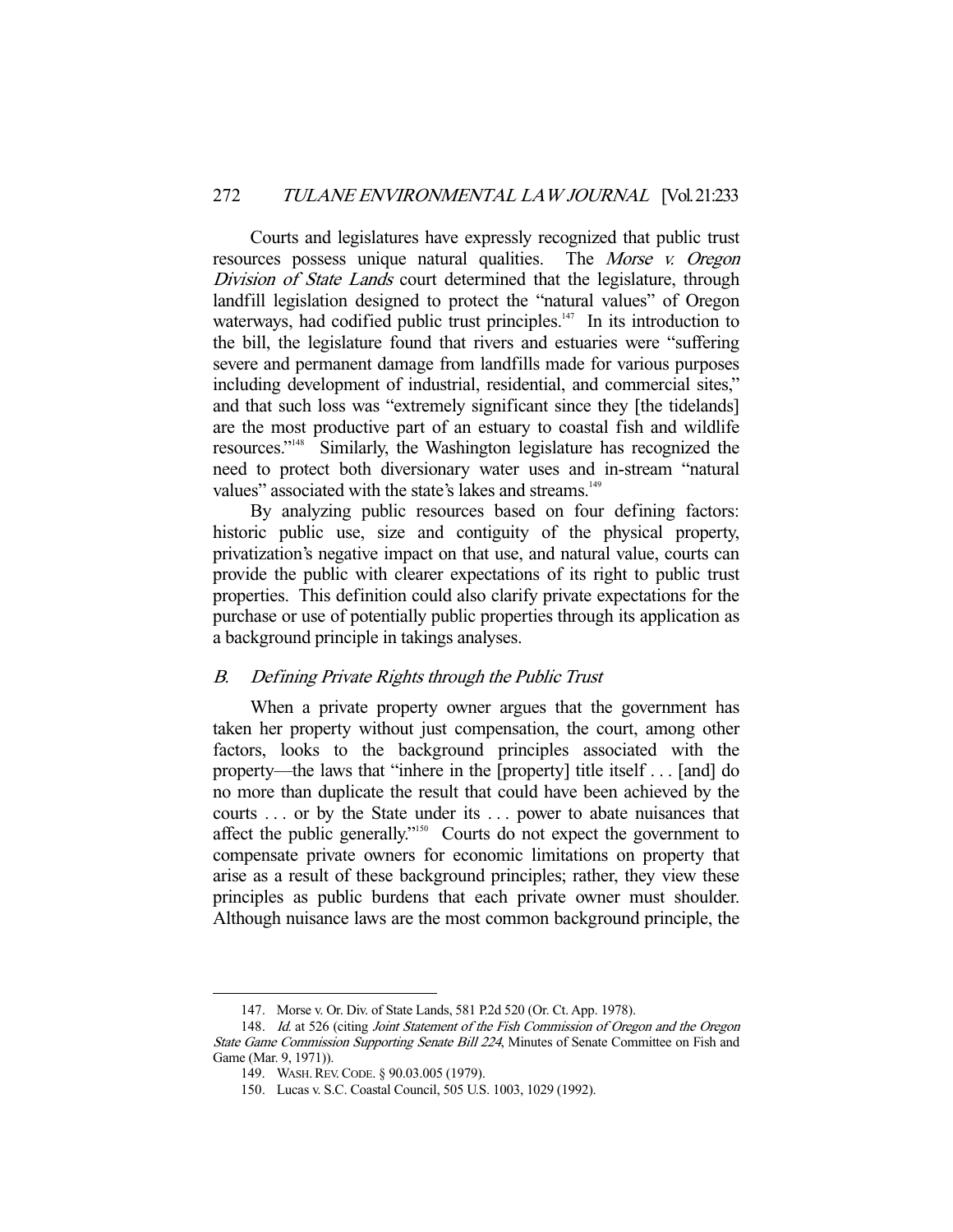public trust is a sufficiently anchored principle in the common law to be part of this limited category.<sup>151</sup>

The *Lucas* Court and subsequent cases addressing that Court's initial analysis further defined and limited the background principles for which private owners should not expect compensation in regulatory takings cases. In *Lucas*, the Court defined nuisance and *existing* state property law as background principles.<sup>152</sup> The Court in *Palazzolo v.* Rhode Island determined, however that even existing state law may not necessarily constitute a background principle. The legislature could not, said the Court, subject private landowners to noncompensable burdens simply by passing a law prior to the owners' acquisition of their property.<sup>153</sup> But following *Palazzolo*, courts have continued to define the public trust doctrine, as codified in state laws and state constitutions, as a background principle that prevents owners from prevailing in regulatory takings cases.<sup>154</sup>

 Takings analysis would therefore benefit from a clearer, more structured definition of background principles such as the public trust doctrine. A better-defined public trust doctrine would allow courts to determine whether the private landowner had a reasonable expectation in the publicness of a resource (if the public trust existed as a background principle), and, if not, to grant the private owner relief in the form of compensation—this would be particularly useful in retroactive public trust cases where the court expands the public trust doctrine beyond the expected bounds of the doctrine.

 Although nuisance is also an important background principle, and as argued by scholars such as Lazarus<sup>155</sup> could theoretically obviate the need for the public trust as a background principle, nuisance alone is insufficient to guide court determinations of the public-private boundary in takings cases. Nuisance, in fact, blends with the public trust at times and is an important tool to protect public trust resources. Just as the public trust doctrine limits public rights to a discrete sphere by defining these rights, nuisance limits the extent to which private owners may expect to exercise their exclusive rights to property. If private owners exceed these limits, they create a nuisance to the public and have

<sup>151.</sup> See, e.g., Parenteau, supra note 115, at 116 (discussing the Rhode Island court's historic use of the public trust doctrine as a background principle); Zachary C. Kleinsasser, *Public* and Private Property Rights: Regulatory and Physical Takings and the Public Trust Doctrine, 32 B.C.ENVTL.AFF. L.REV. 421, 429 (2005).

 <sup>152.</sup> Lucas, 505 U.S. at 1029.

 <sup>153. 533</sup> U.S. 606, 629-30 (2001).

 <sup>154.</sup> Esplanade Props., LLC v. City of Seattle, 307 F.3d 978, 985-86 (9th Cir. 2002).

 <sup>155.</sup> Lazarus, supra note 36, at 660-64.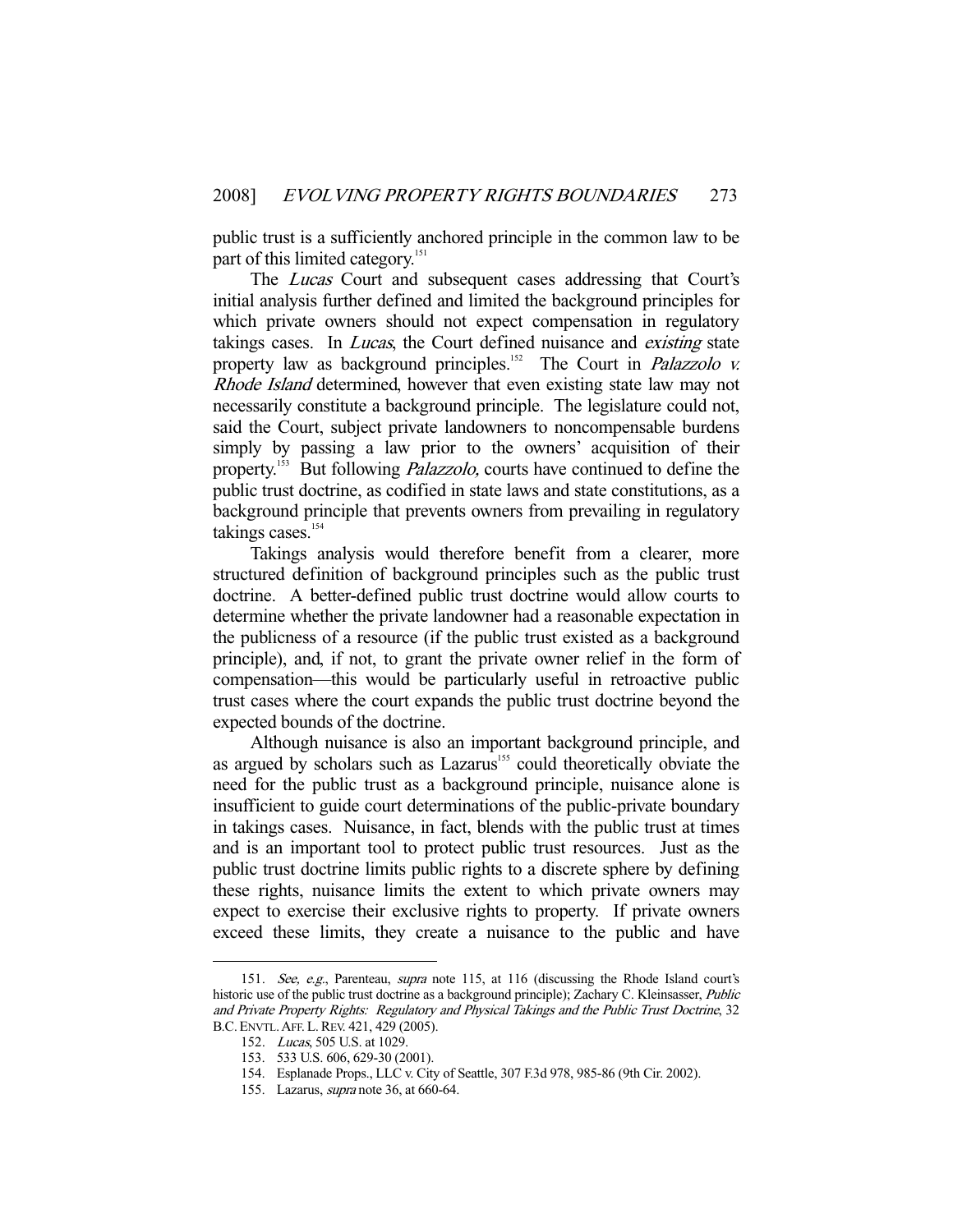overstepped their private rights in property. Indeed, nuisance has been tied to the earliest public trust cases.<sup>156</sup> In *Arnold v. Mundy*, where the New Jersey court found that navigable waters "are common to all people, and that each has a right to use them according to his pleasure subject only to the laws [that] regulate that use,"157 the court also investigated whether an individual's use of water for oyster beds constituted a nuisance to other public users of that water.<sup>158</sup> Nuisance as a background principle is additionally useful in defining changing property rights boundaries because, like the public trust doctrine, it evolves as human needs change.<sup>159</sup>

Palazzolo demonstrates the Court's recognition of nuisance as an evolving background principle and its connection to public trust-like principles. In Palazzolo, the Superior Court of Rhode Island determined that a developer's filling of a salt marsh would harm fish populations, the pollutant filtering ability of the marsh, and public health and was thus a public nuisance.160 Although the Supreme Court partially reversed the lower court's holding for the public,<sup>161</sup> courts have found public nuisance within other public trust cases. In *Mono Lake*, for example, a California state court held that "directly diverting waters in material quantities from a navigable stream [a public trust resource] may be enjoined as a public nuisance."<sup>162</sup> However, the definition of nuisance remains tenuous<sup>163</sup> and, although useful in limiting the extent to which private use rights may encroach on neighboring property owners' rights (whether public or private), is insufficient without the support of the public trust doctrine.

 Nuisance focuses largely on private rights—assuming these rights to be valid unless they are found to "overreach" into the public domain.<sup>164</sup>

 <sup>156.</sup> Arnold v. Mundy, 6 N.J.L. 1, 55 (1821) (finding that individuals may do anything with their property, provided their actions are not a nuisance).

 <sup>157.</sup> Id.

 <sup>158.</sup> Id. at 48-49.

 <sup>159.</sup> Parenteau, supra note 115, at 121 (discussing nuisance law as changing with societal values and needs).

 <sup>160.</sup> Palazzolo v. Coastal Res. Mgmt. Council, C.A. No. 88-0297, slip op. at 17-18 (R.I. Super. Ct. Oct. 24, 1997).

 <sup>161.</sup> Palazzolo v. Rhode Island, 533 U.S. 606, 632 (2001).

 <sup>162.</sup> Nat'l Audubon Soc'y v. Super. Ct., 658 P.2d 709, 720 (Cal. App. Dep't Super. Ct. 1983).

 <sup>163.</sup> See, e.g., Lynn E. Blais, Takings, Statutes, and the Common Law: Considering Inherent Limitations on Title, 70 S. CAL. L. REV. 1, 4-5 (1996) (describing the uncertainty of the nuisance exception as a background principle and how most courts view nuisance as a "limited doctrine").

<sup>164.</sup> See, e.g., Upper Chattahoochee Riverkeeper Fund, Inc. v. Atlanta, 986 F. Supp. 1406, 1420 (N.D. Ga. 1997) (finding that an individual bringing a public nuisance claim must show "special" damage); Citizens for Pres. of Waterman Lake v. Davis, 420 A.2d 53, 59 (R.I. 1980)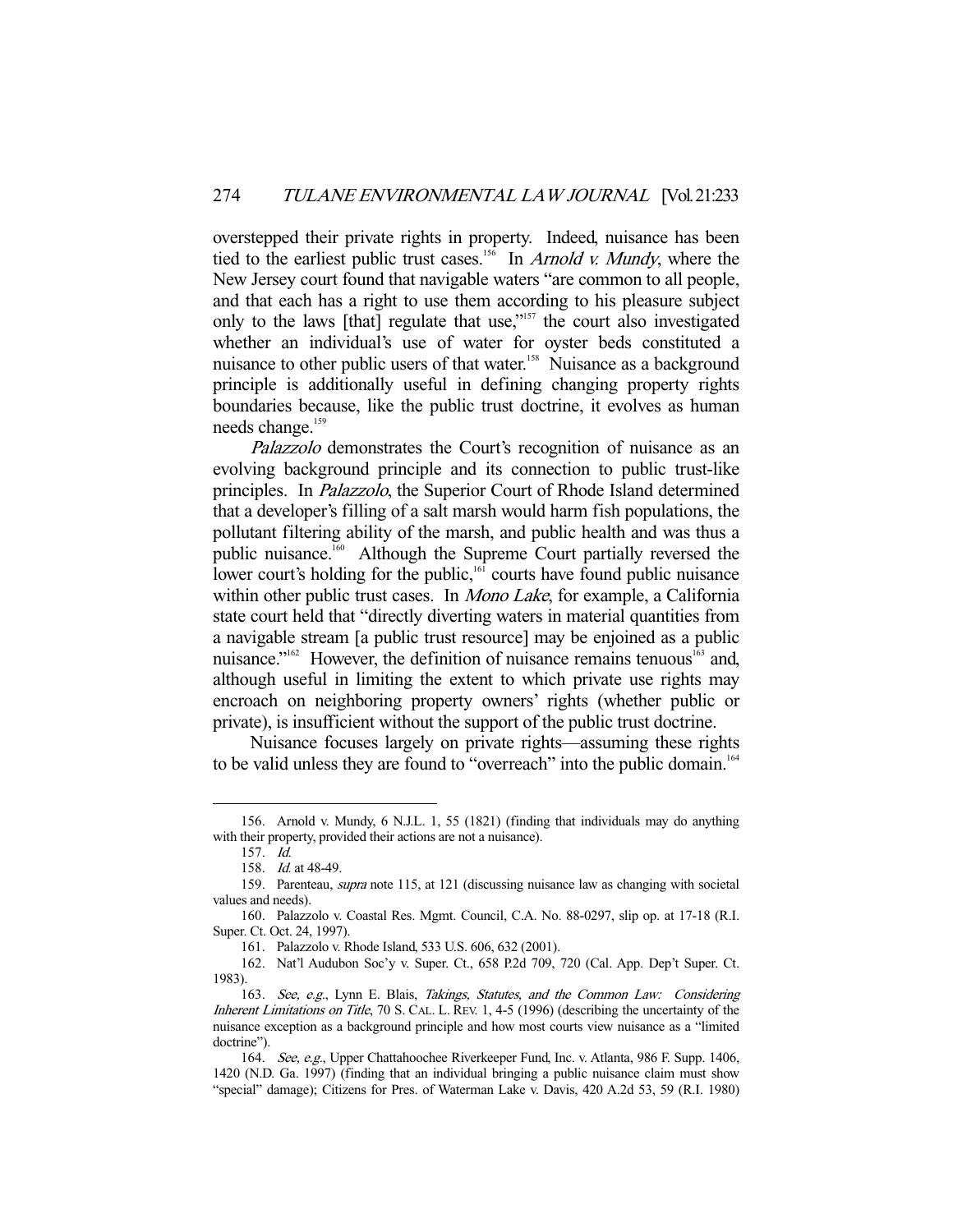Courts lacking the tools provided by the public trust doctrine would therefore be limited to the question, under background principle analyses, of whether a private owner's use of property wrongfully infringed upon public rights under a nuisance theory. Without a definition of the public rights to the property in question, this is a difficult analysis.

#### C. Upholding Expectations Defined by the Public Trust

 Once courts have established a more consistent definition of public trust resources, thus better defining public and private expectations of rights that will attach to those resources, it is equally important that courts uphold those expectations. The public trust provides a framework to ensure continued protection of expectations defined by the public trust through its incorporation of the precautionary principle, prevention of divestment of public lands by rent-seeking governments, its ability to tailor the public trust to changing needs over time, and its assurance of continued access to public trust resources.

# 1. Preserving Expectations: The Public Trust Doctrine's Precautionary Principle

-

 The public trust doctrine ensures continued rights to public use by holding resources in trust indefinitely for future use by the public and thus incorporates several key facets of the precautionary principle. The precautionary principle, although having no unified definition, generally assumes that while waiting to determine the costs and benefits associated with a proposed activity that poses potentially high risks, it is best to assume high costs and err on the side of inaction until better determinations of risk are made.<sup>165</sup> Although defined by the EPA,<sup>166</sup> the

<sup>(</sup>defining a public nuisance as an "unreasonable interference with a right common to the general public").

 <sup>165.</sup> See, e.g., Report of the United Nations Conference on Environment and Development, Annex 1, Principle 15 of the Rio Declaration on Environment and Development,<br>Rio de Janeiro (June 13-14, 1992), *available at* Rio de Janeiro (June 13-14, 1992), available at http://www.un.org/documents/ga/conf151/aconf15126-1annex1.htm ("[W]here there are threats of serious or irreversible damage, lack of full scientific certainty shall not be used as a reason for postponing cost-effective measures to prevent environmental degradation.").

<sup>166.</sup> See Envtl. Prot. Agency, Terms of Environment, http://www.epa.gov/ocepa111/OCEPAterms/pterms.html (last visited Aug. 11, 2007) ("When information about potential risks is incomplete, basing decisions about the best ways to manage or reduce risks on a preference for avoiding unnecessary health risks instead of on unnecessary economic expenditures.").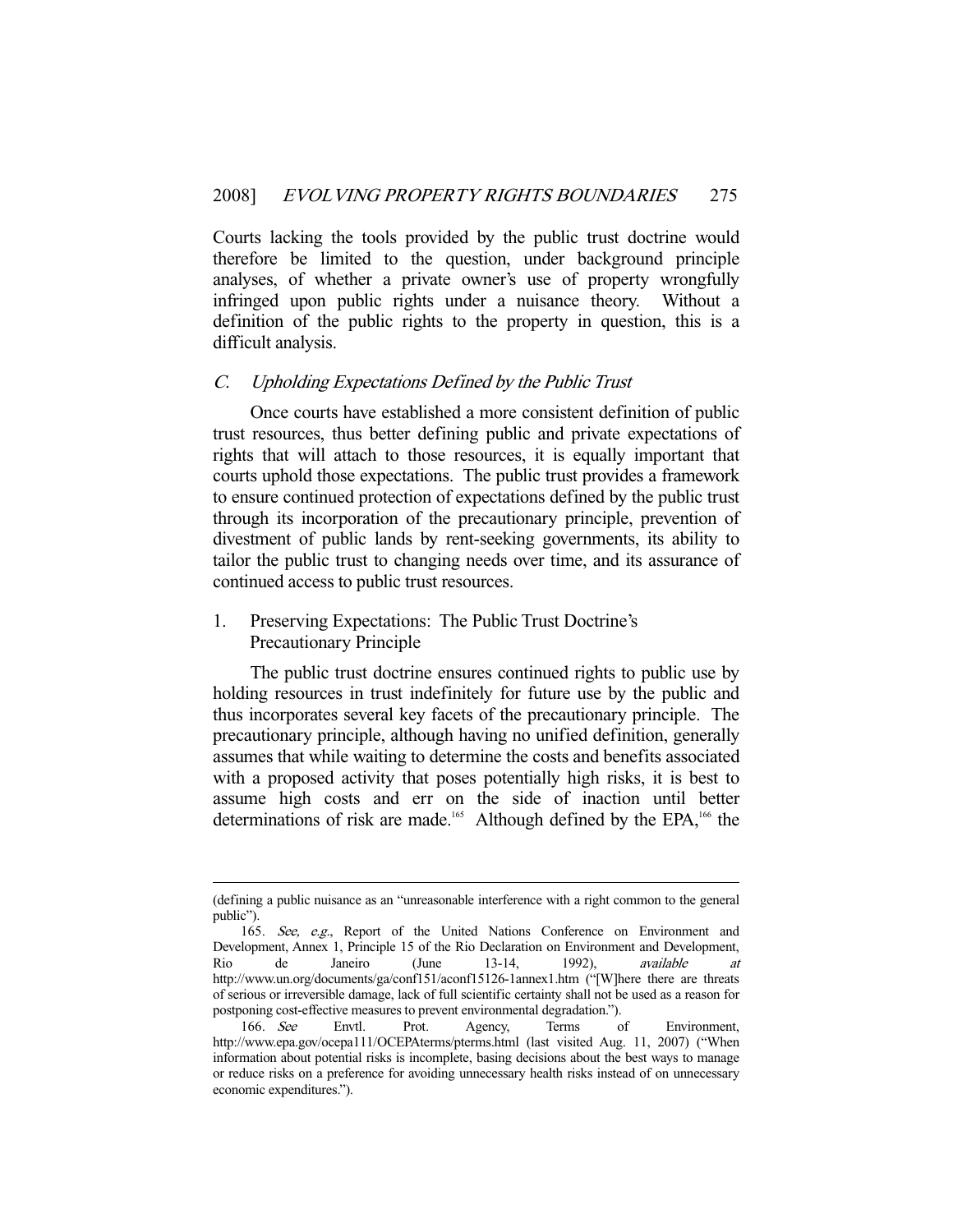principle is not explicitly recognized in regulation or law<sup>167</sup> within the United States. At least one appellate case, however, has suggested a definition and potential implicit use of the principle within U.S. regulatory action:

[R]equiring EPA to wait until it can conclusively demonstrate that a particular effect is adverse to health before it acts is inconsistent both with the [Clean Air] Act's precautionary and preventative orientation and the nature of the Administrator's statutory responsibilities . . . as we read the statutory provisions and the legislative history, Congress directed the Administrator to err on the side of caution in making the necessary decisions.168

 As Wood and his coauthors argue, the principle, although not explicitly followed by U.S. decisionmakers, plays a strong implicit role in much of U.S. policy—particularly environmental policy.<sup>169</sup> The public trust doctrine, although not widely considered as incorporating the precautionary principle, $170$  is a prime example of this implicit reliance on precautionary measures in certain statutory and legal decisions.

 Courts' incorporation of the precautionary principle into public trust doctrine analysis guarantees the opportunity for future public use of a resource by assuring that private development does not damage the resource irreversibly. The doctrine's ability to define the publicness of a resource before a potential transfer to private owners assures this preservation. A common explanation for the necessity of the public trust doctrine is that some public resources are meant to remain intact in a relatively natural state.<sup>171</sup>

<sup>167.</sup> See, e.g., Stephen G. Wood, Stephen Q. Wood & Rachel A. Wood, Section IV, Constitutional and Administrative Law: Whither the Precautionary Principle? An American Assessment from an Administrative Law Perspective, 54 AM. J. COMP. L. 581, 583-85 (2006) (discussing how federal regulations and Supreme Court decisions fail to mention the precautionary principle).

 <sup>168.</sup> Lead Indus. Ass'n v. EPA, 647 F.2d 1120 (D.C. Cir. 1976); see also Wood, Wood & Wood, *supra* note 167, at 587 (arguing that the case "explicitly embodies the precautionary principle").

<sup>169.</sup> Wood, Wood & Wood, *supra* note 167, at 585 (arguing that the United States does not incorporate the actual terminology of the principle but frequently applies the principle in regulatory risk-based decisionmaking).

 <sup>170.</sup> At least one author does, however, mention the precautionary principle in the context of the public trust doctrine. See, e.g., Joseph Sax, Managing Hawai'i's Public Trust Doctrine: Proceedings of the 2001 Symposium on Managing Hawai'i's Public Trust Doctrine, 24 HAW. L. REV. 21, 33 (2001) (explaining that California court decisions have used "judicial oversight" such as the precautionary principle as part of their public trust analysis).

<sup>171.</sup> See FRED BOSSELMAN, DAVID CALLIES & JOHN BANTA, THE TAKINGS ISSUE: A STUDY OF THE CONSTITUTIONAL LIMITS OF GOVERNMENTAL AUTHORITY TO REGULATE THE USE OF PRIVATELY-OWNED LAND WITHOUT PAYING COMPENSATION TO THE OWNERS 218-19 (1973); see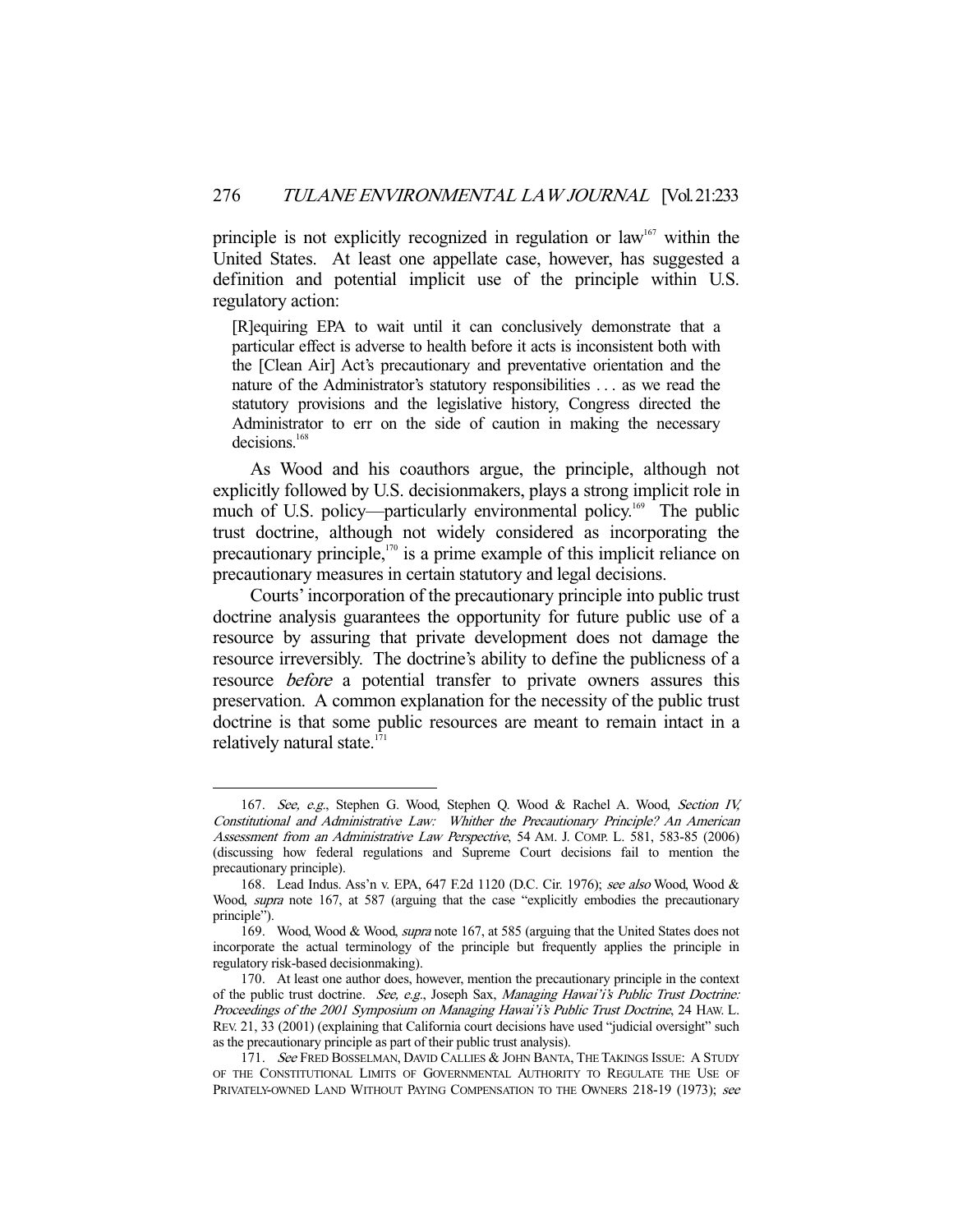Courts under the public trust doctrine must guess at the needs of the future public and, given the limited number of natural resources, whether sufficient resources will exist to support desired public activities. Some scholars describe the doctrine as a requirement that the courts, similar to the standards of the National Environmental Protection Act, take a "hard look" before permitting the destruction of valuable resources.<sup>172</sup> Following a similar principle, North Dakota courts require planning for water use under the public trust doctrine to ensure that sufficient resources remain available for future generations and that resources are allocated "without detriment to the public interest in the lands and waters remaining."173

 Holding resources in trust to preserve public use opportunities allows the public to maintain reasonable expectations under the public trust. Without a precautionary principle, these expectations would have little merit because individuals would have no guarantee of the continued availability of the resource. Particularly in status quo public trust cases, courts find that property historically held in trust for the public shall not be privatized even without proof of actual public use.<sup>174</sup> This tactic is a precautionary approach based on the inability to predict how future uses will change and the fear that privatization will allow development that would be difficult to remove if future public needs outweigh the benefits of privatization. As the demands and needs of the public change, so too does the desire to recreate and enjoy public spaces in a variety of ways, beyond the purely commerce- or subsistence-centric activities of navigation and fishing. As the *Lucas* court and others have held, the public trust is not limited to protecting purely commercial uses.<sup>175</sup>

also Just v. Marinette County, 201 N.W.2d 761, 768 (Wis. 1972) (noting that the regulation maintained "the natural *status quo* of the environment").

 <sup>172.</sup> See, e.g., Blumm & Schwartz, supra note 58, at 726-27 (discussing how some state courts require governments to investigate the potential impacts of public resource alienation before acting); In re Water Use Permit Applications, 9 P.3d 409, 428 (Haw. 2000) (finding that courts must take "close look" at agency's actions allocating water rights).

 <sup>173.</sup> U.S. Plainsmen v. N.D. State Water Conservation Ass'n, 247 N.W.2d 457, 461 (N.D. 1976).

<sup>174.</sup> See, e.g., Az. Ctr. for Law in Pub. Interest v. Hassell, 837 P.2d 158, 166 (Ariz. Ct. App. 1991) (defining public navigability as rivers that "are used, or are susceptible of being used, in their ordinary condition, as highways for commerce, over which travel and trade would are or may be conducted in the customary modes of trade and travel on water" (emphasis added)). This type of precaution, even without a finding of actual historic use, may apply in public easement cases, which typically require an examination of historic use. See, e.g., Eaton v. Town of Wells, 2000 ME 176, ¶ 52, 760 A.2d 232, 249 (Saufley, J., concurring) (arguing that proof of actual historic use should not have to be presented in every public easement case).

 <sup>175.</sup> State ex rel. Medlock v. S.C. Coastal Council, 346 S.E. 2d 716, 719 (S.C. 1986) ("[T]here cannot be the least doubt that the public is as much entitled to be protected in its use [of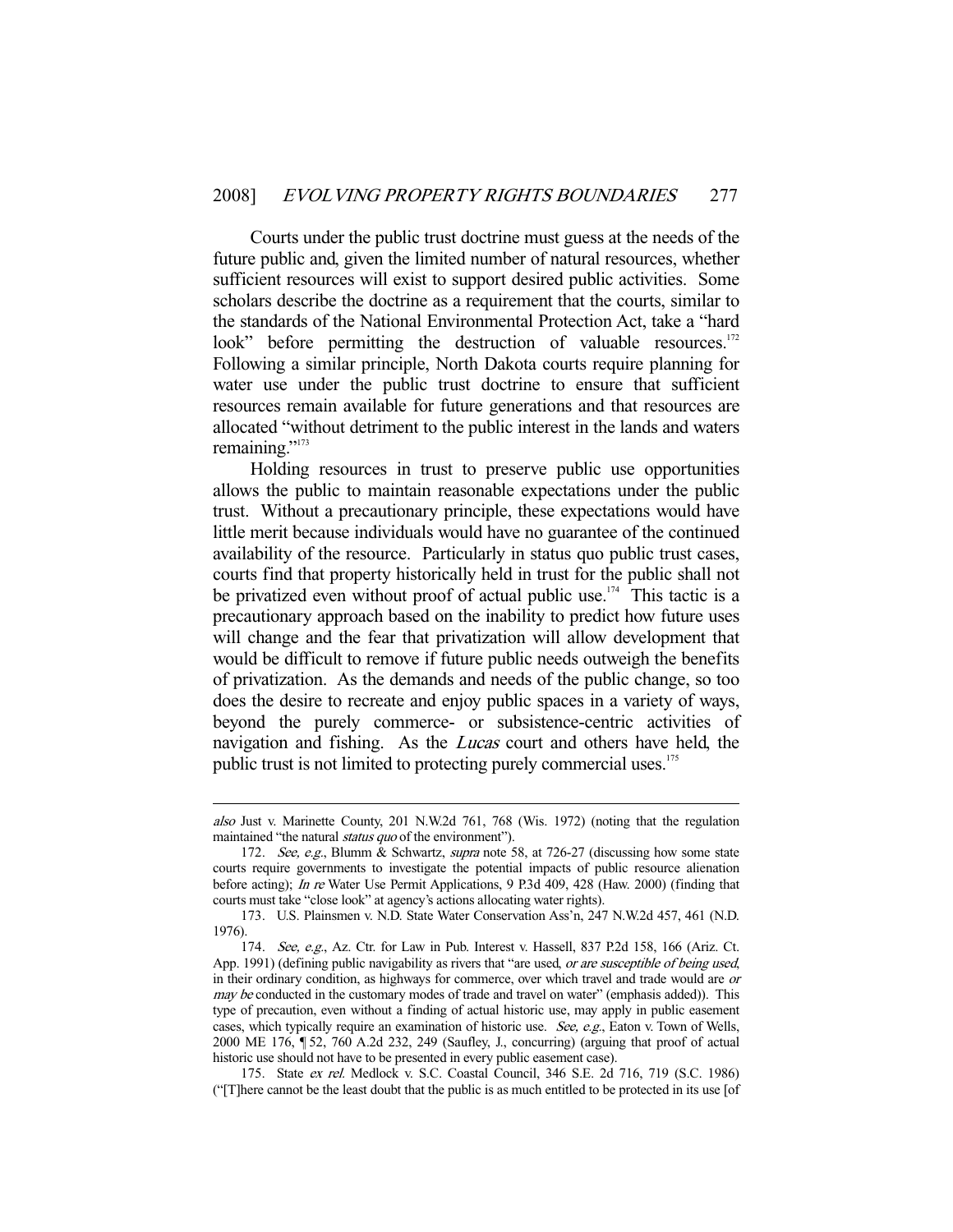If the court is concerned that the public, now or in the future, will not have a convenient, accessible place in which to participate in public trust activities, it is likely to hold in a precautionary manner that the government shall maintain the resource indefinitely in trust for the people. This likelihood is true even if the people have not used the resource for years, suggesting that the courts wish to guarantee the public the opportunity for future use. The court in Boone v. United States, for example, cited the *Economy Light & Power Co. v. United States* case, where there was no actual memory of the river having been navigated since it had been obstructed by dams (illegally) and several natural events.<sup>176</sup> The *Economy Light* Court held that despite this, the river was subject to the navigational servitude because it still had "navigational capacity."<sup>177</sup> Unlike a regulatory takings case where a regulation's impairment of private use can be limited to a reasonable scope, an unlimited number of potential future uses exists. Public needs for the property in question could expand under a variety of scenarios, such as future regulations limiting public use of property that was formerly open to the public.

 There are alternatives to the precautionary principle that could also assure the preservation of public trust resources. Legislatures could designate certain areas as indefinitely available for the public, as they have already done with state parks, specially protected natural resource lands, and recreation areas. But the statutory approach may unnecessarily limit the creation of such areas as public needs evolve. Dernbach, for example, points to Pennsylvania's fear that creating an exclusive list of public trust resources would "freeze" the trust corpus and prevent future designations of new public property as public needs changed.<sup>178</sup> Additionally, legislatures captured by interest groups<sup>179</sup> on either side of the issue could diminish the availability of public trust properties.

 Decisionmakers could also conduct more detailed analyses of current demands for public resources and could predict future needs as

navigable waters] for floating pleasure boats as for any other purpose." (quoting State ex rel. Lyon v. Columbia Water Power Co., 82 S.C. 181, 189 (1909)).

 <sup>176. 944</sup> F.2d 1489, 1498 (9th Cir. 1991) (citing Economy Light & Power Co. v. United States, 256 U.S. 113 (1921)).

 <sup>177.</sup> Id.

<sup>178.</sup> John C. Dernbach, Taking the Pennsylvania Constitution Seriously When It Protects the Environment: Part II—Environmental Rights and Public Trust, 104 DICK. L. REV. 97, 123 (1999).

<sup>179.</sup> See, e.g., MANCUR OLSON, THE LOGIC OF COLLECTIVE ACTION: PUBLIC GOOD AND THE THEORY OF GROUPS 43-52 (1971); Samuel Peltzman, Toward a More General Theory of Regulation, 19 J. LAW & ECON. 211 (1976).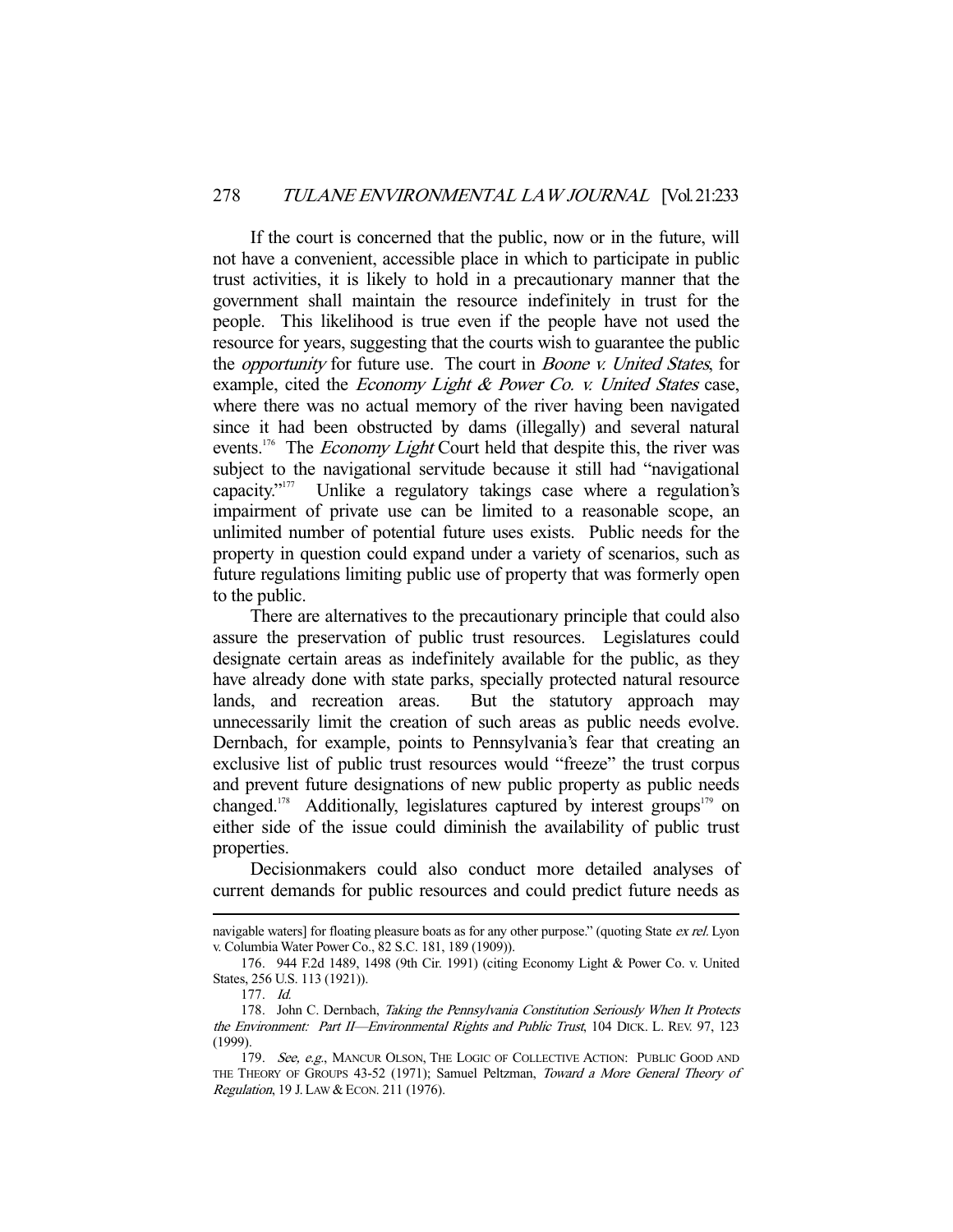an alternative to a more broad precautionary approach. The question of who would adequately and reliably perform such analyses, however, is an important one. Courts do not have the time or resources to conduct a thorough analysis of each and every resource in each and every public trust case. At times, government agencies and other public institutions have invested in surveys of the existence of and need for public trust resources, such as the United States Geological Survey,<sup>180</sup> Congressional hearings on public lands,<sup>181</sup> and California's "public trust land mapping."<sup>182</sup> Given the limited existence of these identification techniques for public lands, however, the courts' use of the precautionary principle through the public trust doctrine better ensures that the public resources that risk irreversible effects from privatization will be protected for current and future use.

#### 2. Preventing Rent-Seeking and Divestment

-

 Just as the public trust doctrine's precautionary nature may prevent irreversible harm to a public trust resource, the doctrine also preserves expectations by preventing divestment of public trust resources to private interests where divestment should not legitimately occur. Without a clearly defined public trust doctrine, local or state governments could sell a public trust resource to benefit an individual or interest group in order to gain votes.<sup>183</sup> This action would amount to both a "reverse" taking (from the public) and a regulatory "giving," i.e., a government's use of its power to unjustly enrich a small group of individuals rather than the public as a whole.<sup>184</sup>

 The public trust is necessary to protect against this type of capture of valuable public property by private interests<sup>185</sup> and to avoid public

 <sup>180.</sup> See, e.g., United States Geological Survey, NWISWeb Data, http://waterdata.usgs. gov/nwis (last visited Aug. 11, 2007).

 <sup>181.</sup> See, e.g., Protection of Roadless Areas: Hearing Before the Subcomm. on Forests and Public Land Management of the Comm. on Energy and Natural Resources 2000, 106th Sen. (2000).

 <sup>182.</sup> See George P. Smith II & Michael W. Sweeney, The Public Trust Doctrine and Natural Law: Emanations Within a Penumbra, 33 B.C. ENVTL. AFF. L. REV. 307, 326 n.106 (2006).

<sup>183.</sup> Epstein, *supra* note 10, at 421 (discussing the allure of transferring public property to private individuals for "political influence and intrigue").

 <sup>184.</sup> Abraham Bell & Gideon Parchomovsky, Givings, 111 YALE L.J. 547, 578 (2001). Note, however, that "givings" are not typically transfers of real property. Reza Dibadj, Regulatory Givings and the Anticommons, 64 OHIO ST. L.J. 1041, 1946 (2003).

<sup>185.</sup> Bell & Parchomovsky, *supra* note 184, at 659 (discussing the need for courts, in using the public trust, to protect the public interest against legislative failure); Joseph L. Sax, The Public Trust Doctrine in Natural Resource Law, 68 MICH. L. REV. 471, 560 (1970) (discussing the groups' influence on the legislature); Johanna Searle, Private Property Rights Yield to the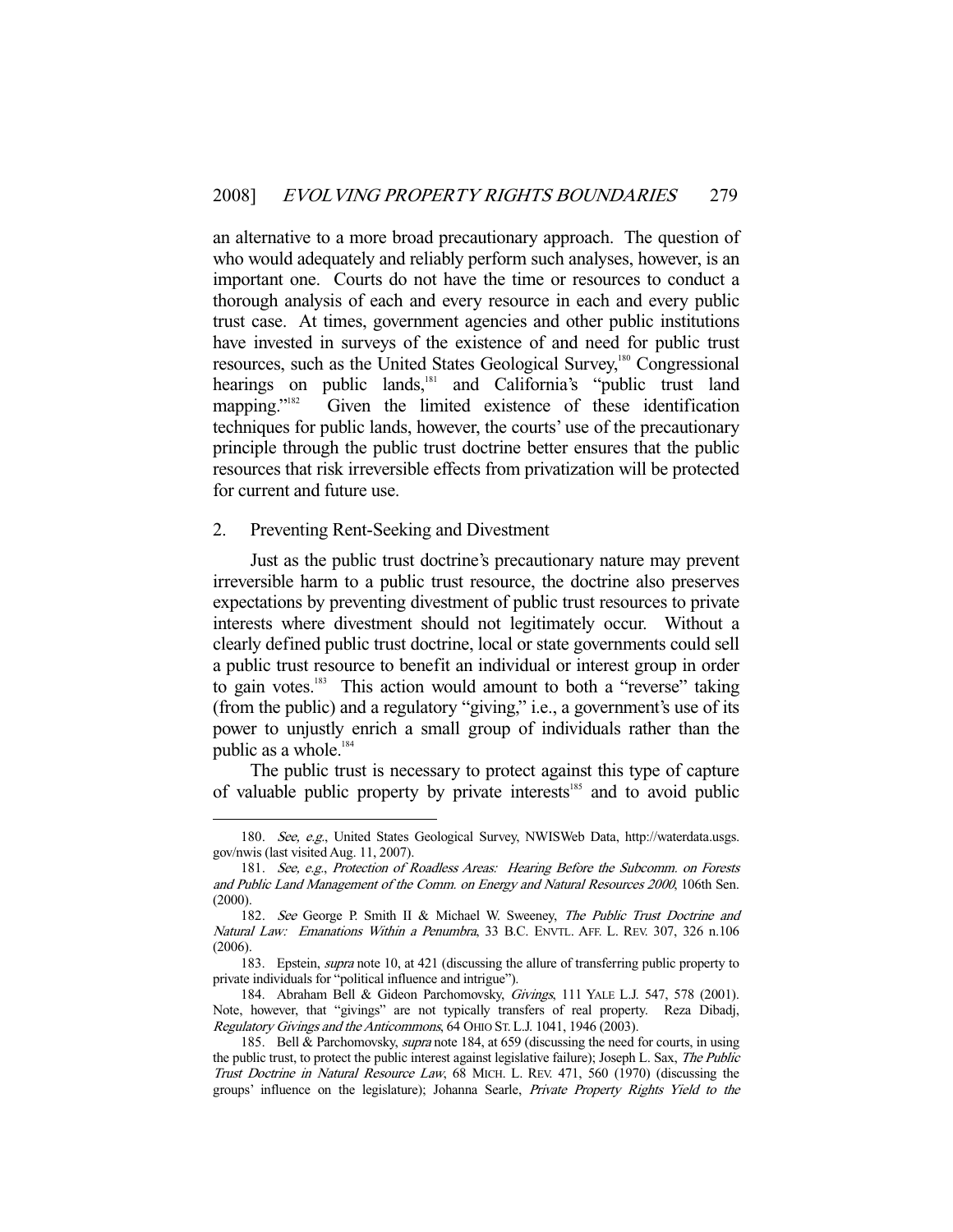choice failures associated with commonly shared property.<sup>186</sup> While private developers often possess strong participatory and financial resources to influence zoning decisions and purchase land that was once inherently public, the diffuse, unorganized public that uses such a resource faces collective action problems. Joseph Sax has elaborated upon these concerns, citing the inability of the democratic process to adequately capture the public's interest in certain resources.<sup>187</sup>

 Richard Epstein suggests that private property rights, not the public trust, prevent public choice failure by constraining government action to a limited realm.<sup>188</sup> Although this is true, private property rights, in the absence of any public trust, would fail to address fully public choice failures. Diffuse public users lack resources to hold the government, as trustee, accountable and thus fail to delineate the acceptable realm of government action in support of trust resources.

 A combination of takings law and the public trust could mitigate public choice problems associated with public trust resources. A takings analysis that occurs after a government has transferred property may not sufficiently constrain decisionmakers,<sup>189</sup> and the courts do not typically find a taking when a government divests public trust resources. They simply find that the transfer should not have occurred, or that it was legitimate. Thus, takings analysis alone is insufficient to prevent wrongful divestment of public trust resources or to preserve the public's expectations in rights to those resources.

## 3. Preserving Evolving Expectations Through Bounded Uncertainty

 Although I have discussed uncertainty in a negative context up to this point, arguing that uncertain property rights boundaries have created unclear expectations and inconsistent notice, a limited amount of

Environmental Crisis: Perspectives on the Public Trust Doctrine, 41 S.C.L. REV. 897, 917 (1990) (citing the public trust doctrine as a method for the judiciary to review legislative decisions about natural resources where private developers could overshadow the public's voice); S.V. Ciriacy-Wantrup & Richard C. Bishop, "Common Property" as a Concept in Natural Resources Policy, in PROPERTY RIGHTS AND ENVIRONMENTAL PROBLEMS I 67, 80 (Bruce A. Larson ed., 2003) (discussing how the public trust doctrine forces governments to "take broader public interests . . . into account").

<sup>186.</sup> See, e.g., Olson supra note 179, at 43-52; Peltzman, supra note 179.

<sup>187.</sup> Joseph Sax, The Public Trust Doctrine in Natural Resources Law: Effective Judicial Intervention, 68 MICH. L.REV. 471, 474 (1970).

<sup>188.</sup> Richard A. Epstein, In and Out of Public Solution, in PROPERTY RIGHTS: COOPERATION, CONFLICT AND LAW 307, 308-09 (Terry L. Anderson & Fred S. McChesney eds., 2003).

 <sup>189.</sup> Id. at 1048-52.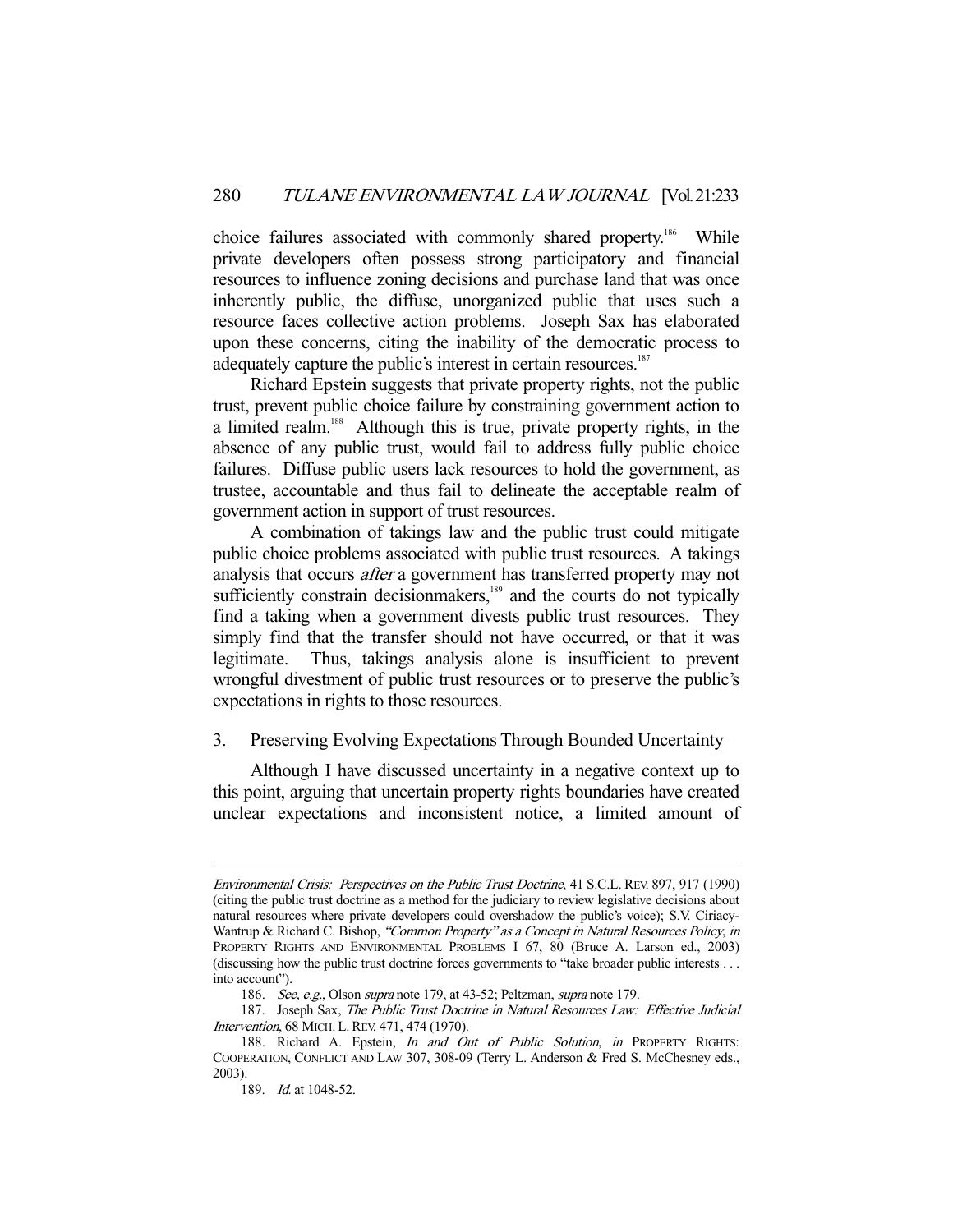uncertainty is necessary to permit flexibility<sup>190</sup> in the law as public needs change.<sup>191</sup> By allowing the definition of publicness (including public resources and public use) to evolve as needs change,<sup>192</sup> the public trust doctrine's bounded uncertainty provides an evolving definition of expectations under the public trust doctrine to capture changing public needs.

 The uncertainty of the public trust doctrine arises in several contexts. First, uncertainty arises when courts or legislatures expand the doctrine to cover resources and uses not formerly traditionally held in trust for the public—i.e., that were not part of the original "traditional triad"<sup>193</sup> of commerce, navigation, and fishing, $194$  such as recreation,<sup>195</sup> water<sup>196</sup> (as opposed to land beneath water), wetlands, $197$  and access to public trust resources.<sup>198</sup> The public trust has perhaps expanded most significantly in the realm of water resources.<sup>199</sup>

<sup>190.</sup> See, e.g., Matthews v. Bay Head Improvements, 471 A.2d 355, 365 (N.J. 1984) ("[W]e perceive the public trust doctrine not to be 'fixed or static,' but one to be 'molded and extended to meet changing conditions and needs of the public it was created to benefit.'" (quoting Borough of Neptune City v. Borough of Avon-by-the-Sea, 294 A.2d 47, 52 (N.J. 1972)).

<sup>191.</sup> See, e.g., Marc R. Poirier, The Virtue of Vagueness in Takings Doctrine, 24 CARDOZO L. REV. 93, 108 (2002) (arguing generally in favor of vagueness); see also Kearney & Merrill, supra note 40, at 803 (discussing the "multiple doctrinal uncertainties" of the public trust).

<sup>192.</sup> Laura Underkuffler-Freund, Takings and the Nature of Property, 9 CAN. J.L. & JURIS. 161, 179 (1996) (asserting that values, science, and human conditions and needs change over time).

<sup>193.</sup> See, e.g., Ill. Cent. R.R. v. Illinois, 146 U.S. 387, 457 (1892) (discussing the public uses of navigation, commerce, and fishing).

<sup>194.</sup> See, e.g., Kootenai Envtl. Alliance, Inc. v. Panhandle Yacht Club, Inc., 671 P.2d 1085, 1088 (Idaho 1983).

 <sup>195.</sup> Borough of Neptune City v. Borough of Avon-by-the Sea, 294 A.2d 47, 55 (N.J. 1972) (finding public trust rights in "recreational uses, including bathing, swimming, and other shore activities"). But see Bell v. Town of Wells, 557 A.2d 168, 176 (Me. 1989) (finding "no basis in law or history" that recreation fell under the public trust and limiting recreational public trust uses to those specifically defined by the legislature).

 <sup>196.</sup> City of Los Angeles v. Pomeroy, 124 Cal. 597, 640 (Cal. 1899); Watuppa Reservoir Co. v. City of Fall River, 18 N.E. 465, 472 (Mass. 1888) (finding a public trust in municipal water supplies).

 <sup>197.</sup> Just v. Marinette County, 201 N.W.2d 761, 766-68 (Wis. 1972).

<sup>198.</sup> See, e.g., Gion v. City of Santa Cruz, 464 P.2d 50 (Cal. 1970); see also Dietz v. King, 80 Cal. Rptr. 234, 238 (Cal. Ct. App. 1970) (requiring public access to a public beach through implied dedication); Alice Gibbon Carmichael, Comment, Sunbathers Versus Property Owners: Public Access to North Carolina Beaches, 64 N.C. L. REV. 159, 191 (1985) (affirming that at least six North Carolina jurisdictions have legislated public access rights to beaches); Seaway v. Texas, 375 S.W.2d 923, 937 (Tex. Civ. App. 1964) (holding that the public has a right of way across the beach through easement by prescription).

<sup>199.</sup> Although the Arnold and Illinois Central courts referred to the public trust doctrine as including submerged lands and the water over the lands, the reference to public trust ownership of the water was dicta. The North Dakota Supreme Court first applied the public trust to water (not the land underlying the water) in 1976, requiring the state to plan for water needs before it could grant permits for new appropriations of water. Courts have since further expanded the doctrine to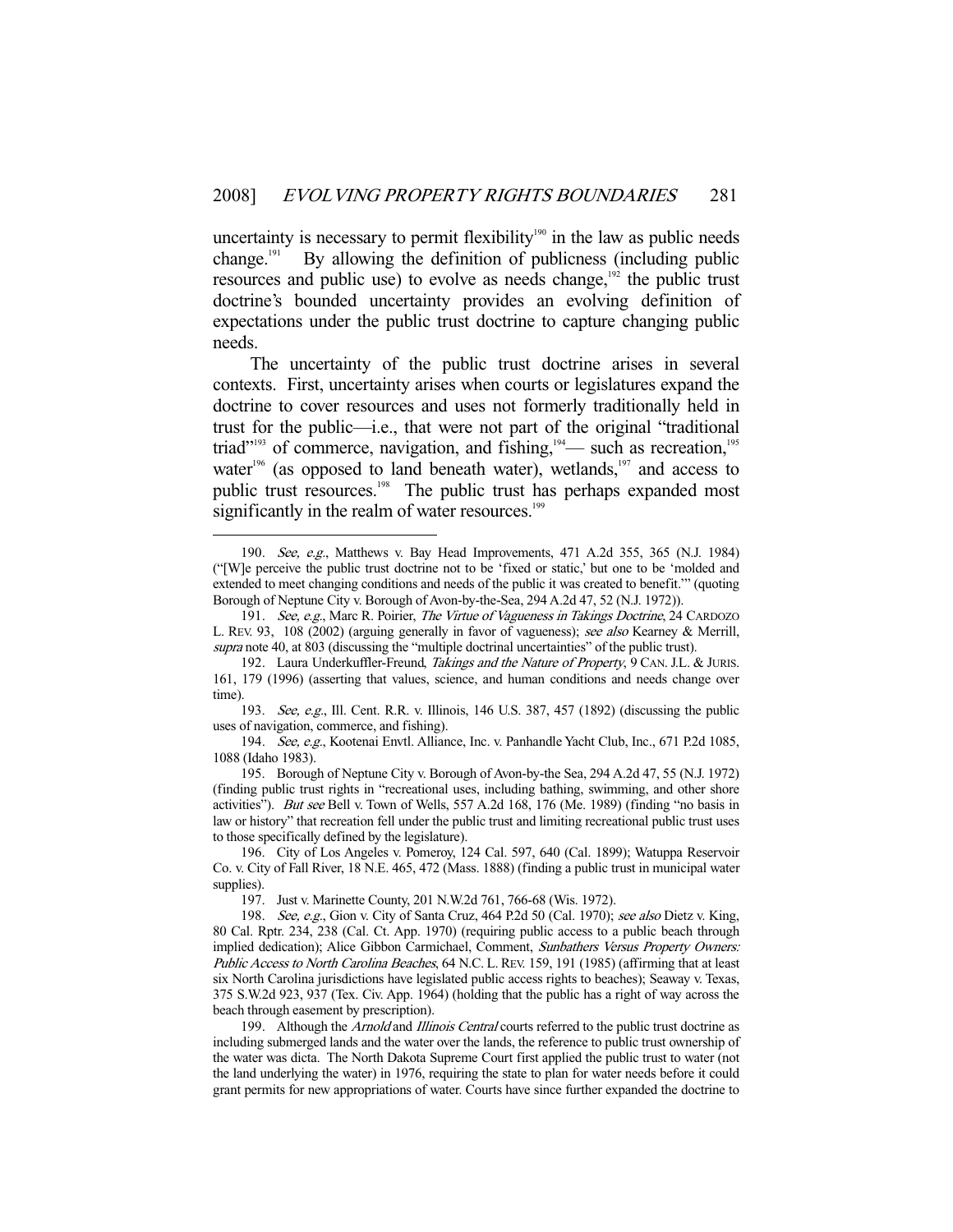The *Mono Lake* case is the quintessential example of recent expansion of the public trust doctrine and resulting debate over its uncertainty. The court made several revolutionary changes to the public trust doctrine, finding that nonnavigable streams that are tributaries to navigable waters are part of the public trust, $200$  private appropriative water rights may be limited by public trust needs,<sup> $201$ </sup> and that the public trust doctrine applies to "recreational and ecological values."<sup>202</sup> The court in Phillips Petroleum Co. v. Mississippi similarly recognized that the public trust is not limited to commerce and navigability and extends to a diverse array of other uses. $203$ 

 Second, the definition of the public and the benefits that the public receives under the doctrine also remain somewhat flexible and uncertain under both short-and long-term horizons. The individuals taking advantage of a given public trust resource vary over time: while the public may predominantly use a river for recreational fishing during certain years or seasons, for example, these uses may evolve to become primarily navigational, thus supporting the activities of public groups that engage in commerce rather than recreation. Over a longer time horizon, while navigation by river was previously essential in some areas, these uses have been replaced with public recreational activities. This decline in navigation or commerce does not mean that the public no longer values or uses a water resource, and if courts insist upon a strict interpretation of the doctrine under the "traditional triad" approach that allows for little flexibility in the doctrine, they will fail to adequately accommodate changing public needs.

 However, too much uncertainty could encourage constant debate over the theoretical private-public property rights boundary, thus potentially frustrating and confounding expectations formed under the

202. Id.

many types of water such as groundwater, drinking and irrigation water, wetlands protection, and nonnavigable tributaries of navigable water. See Arnold v. Mundy, 6 N.J.L. 1 (1821); Ill. Cent. R.R. v. Illinois, 146 U.S. 387, 452-53 (1892); Grant, supra note 59, at 456-57; New Mexico v. GE, 335 F. Supp. 2d 1185, 1201 (D.N.M. 2004); City of Los Angeles v. Pomeroy, 124 Cal. 597, 640 (1899); Watuppa Reservoir, 18 N.E. at 472-73; U.S. Plainsmen v. N.D. State Water Conservation Ass'n, 247 N.W.2d 457, 462 (N.D. 1976); Just, 201 N.W.2d at 766-69; Nat'l Audubon Soc'y v. Super. Ct., 658 P.2d 709, 719 (Cal. App. Dep't Super. Ct. 1983).

<sup>200.</sup> Nat'l Audubon Soc'y, 658 P.2d at 721.

<sup>201.</sup> *Id.* at 728.

<sup>203.</sup> See, e.g., 484 U.S. 469, 476 (1988) ("It would be odd to acknowledge such diverse uses of public trust tidelands [fishing for 'shell-fish [and] floating fish' and "creat[ing] land for urban expansion," for example] and then suggest that the sole measure of the expanse of such lands is the navigability of the waters over them." (internal citations omitted)).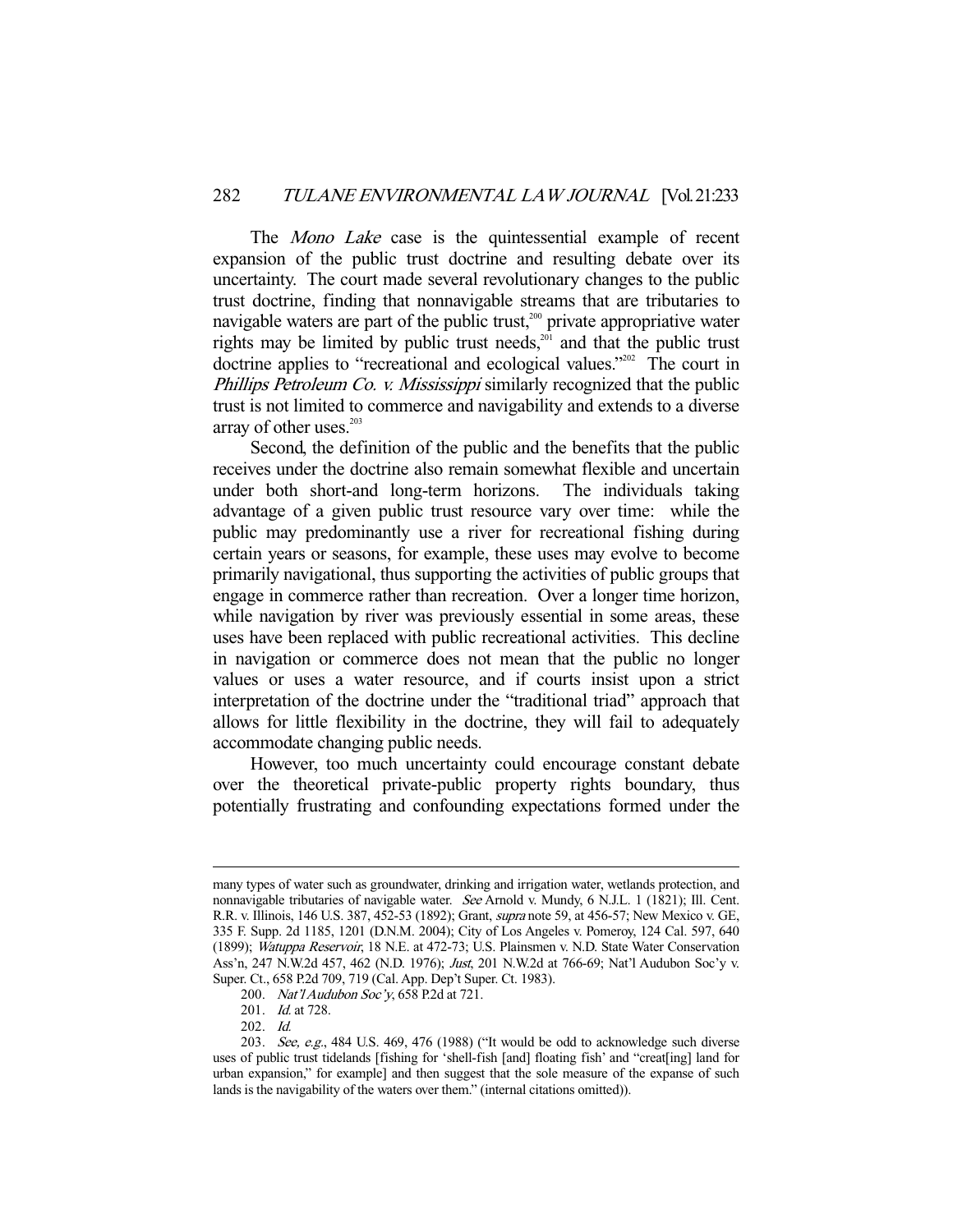doctrine.<sup>204</sup> A landowner who faces potential retroactive application of the public trust doctrine, for example—whether through a court's finding jus *publicum* rights that attach to the property or expansion of public rights already determined to exist on the property—will be unlikely to invest in property, absent clear assurance of compensation.<sup>205</sup> The courts, in applying the public trust doctrine, must reasonably bound the scope of its uncertainty.

 Some states have limited uncertainty under the public trust doctrine by clearly defining the nature of the public trust doctrine and establishing a consistent body of law directing courts to favor the jus privatum or jus *publicum* for certain public and nonpublic resources.<sup>206</sup> Others have, through legislation, listed the types of property covered by the public trust.<sup>207</sup> And some courts have strictly limited the public trust to the trust defined by state constitutions or ordinances.<sup>208</sup>

 Another method for a state legislature to better define the public trust in a bounded yet flexible way is to incorporate public trust values, rather than specific properties, into its statutes. If these values are accompanied by guidelines that do not unduly restrict the trust but provide guiding standards, this promotes effective planning by state governments and private landowners. Washington's Shoreline Management Act, for example, incorporates general public trust values but also provides for detailed planning of future shoreline management.<sup>209</sup> Vermont's Act 250 also specifies permit requirements for shorelines that allow private development but also provide "continued access to the waters and recreational opportunities provided by the waters."<sup>210</sup>

<sup>204.</sup> David L. Callies & J. David Breemer, Selected Legal and Policy Trends in Takings Law: Background Principles, Custom and Public Trust "Exceptions" and the (MIS) Use of Investment-Backed Expectations, 36 VAL. U.L.REV. 339, 373 (2002).

<sup>205.</sup> See supra note 59 and accompanying text.

<sup>206.</sup> Courts in Massachusetts, for example, have historically favored jus privatum rights. See, e.g., Sharon M.P. Nicholls, Public Rights of Passage Along the Massachusetts Coast: An Argument for Implementation Without Compensation, 4 B.U. PUB.INT. L.J. 113, 116 (1994).

<sup>207.</sup> See, e.g., Stephen A. DeLeo, Phillips Petroleum v. Mississippi and the Public Trust Doctrine: Strengthening Sovereign Interest in Tidal Property, 38 CATH. U.L. REV. 571, 579-80 (1999) (discussing colonial legislatures' definition of public trust resources as limited to lands below the low tide and "fishing, fowling, and navigation").

<sup>208.</sup> See, e.g., id. at 118 (discussing strict interpretation of the Massachusetts ordinance to cover "public rights to fishing, fowling, navigation, and the natural derivatives thereof, such as shellfishing"); James L. Huffman, A Fish Out of Water: The Public Trust Doctrine in a Constitutional Democracy, 19 ENVTL. L. 527, 545-55 (1989) (discussing the "constitutionalization" of the doctrine).

 <sup>209.</sup> WASH. REV. CODE §§ 90.58.020, 90.58.130-90.58.170; Johnson, Goeppele, Jansen & Paschal, supra note 38, at 539.

 <sup>210.</sup> VT. STAT.ANN. tit. 10, § 6086 (1969).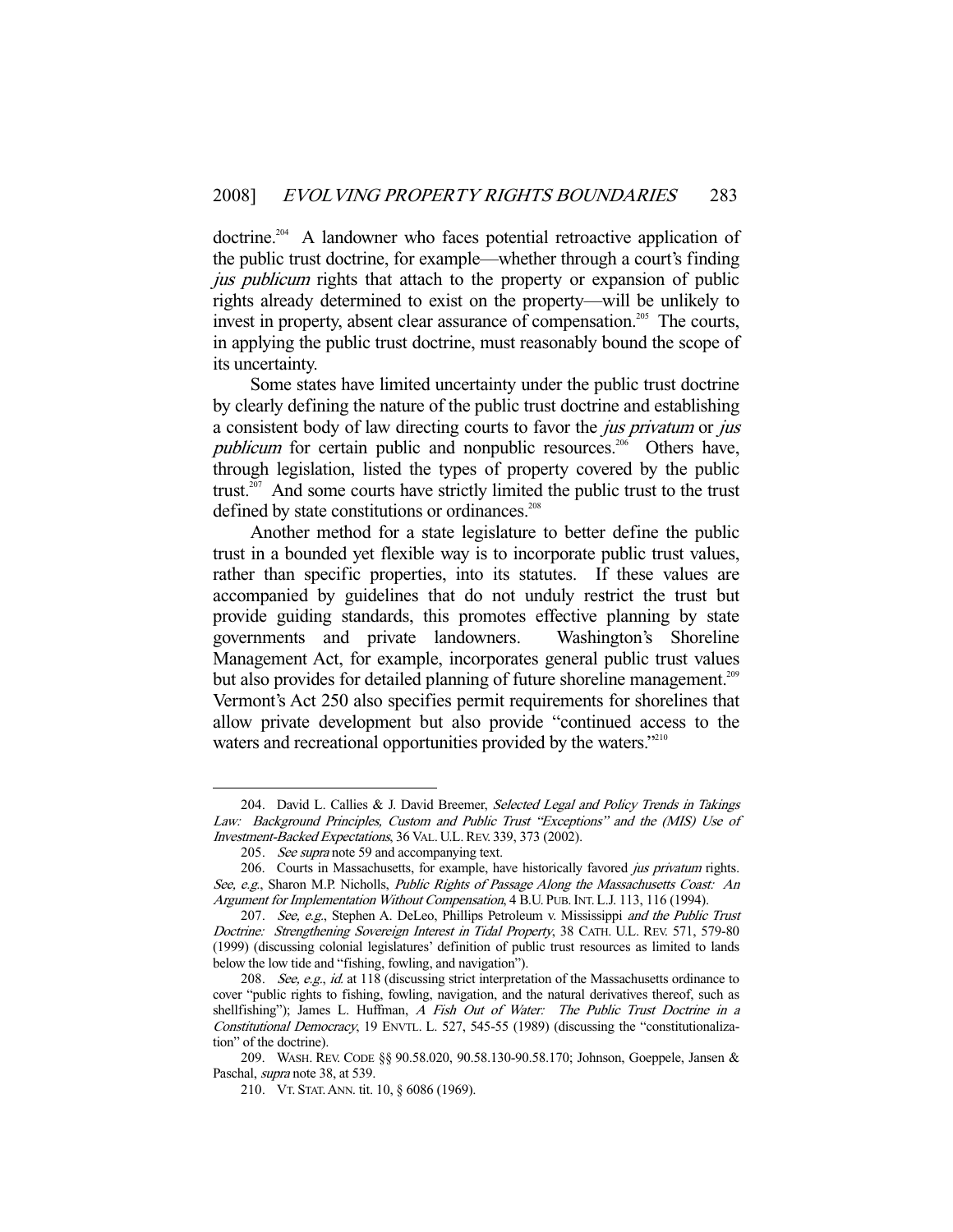Although state regulations help to clarify the public trust doctrine and provide better notice to private owners purchasing land, their application as a background principle has recently been questioned by the courts.<sup>211</sup> Thus, the regulations may only serve as a supplement to common law public trust analyses. A clearer and more consistent definition of rights under the doctrine will likely emerge with a combination of more concerted efforts by legislatures and more standardized interpretations of public trust resources by courts. Courts can use the beneficial aspects of the uncertainty of the doctrine to accommodate changing public needs while also recognizing the importance of limiting uncertainties that create unclear expectations.

## 4. Ensuring Continued Access to Public Trust Resources

 A final element of the public trust doctrine in upholding expectations in property rights is its assurance that public users will have uninterrupted access to public trust properties once public use rights have been established on those properties. In New Jersey, the Supreme Court has required that towns ensure public access to access beaches once they have established regulations permitting recreational activities on those beaches.<sup>212</sup> Where a private casino was built along the shore, the court required the owners to allow the public to access the beach along the front of the casino.<sup>213</sup> The California constitution requires that "the Legislature shall enact such laws as will give the most liberal construction of ... [the constitution's public trust] provision, so that access to the navigable waters of this State shall be always attainable for the people thereof."<sup>214</sup> And in South Carolina, the public trust doctrine guarantees the public the "right to access the portion of any beach extending from the mean high tide line to the water."<sup>215</sup> Courts should follow these examples to ensure that the public can actually use a resource protected by the public trust. Without this guarantee, legitimate public expectations of the rights to use such resources would be groundless.

 <sup>211.</sup> See, e.g., Lucas v. S.C. Coastal Council, 505 U.S. 1003, 1029 (1992) (finding that a regulation must fit within the "restrictions that background principles of the State's law of property and nuisance *already* place upon land ownership" to not be a taking (emphasis added)); Palazzolo v. Rhode Island, 533 U.S. 606, 629-30 (2001).

 <sup>212.</sup> Van Ness v. Borough of Deal, 393 A.2d 571, 574 (N.J. 1978).

 <sup>213.</sup> Id.

 <sup>214.</sup> CAL.CONST. art. X, § 4.

 <sup>215.</sup> Leydon v. Town of Greenwich, 777 A.2d 552, 564-65 (Conn. 2001).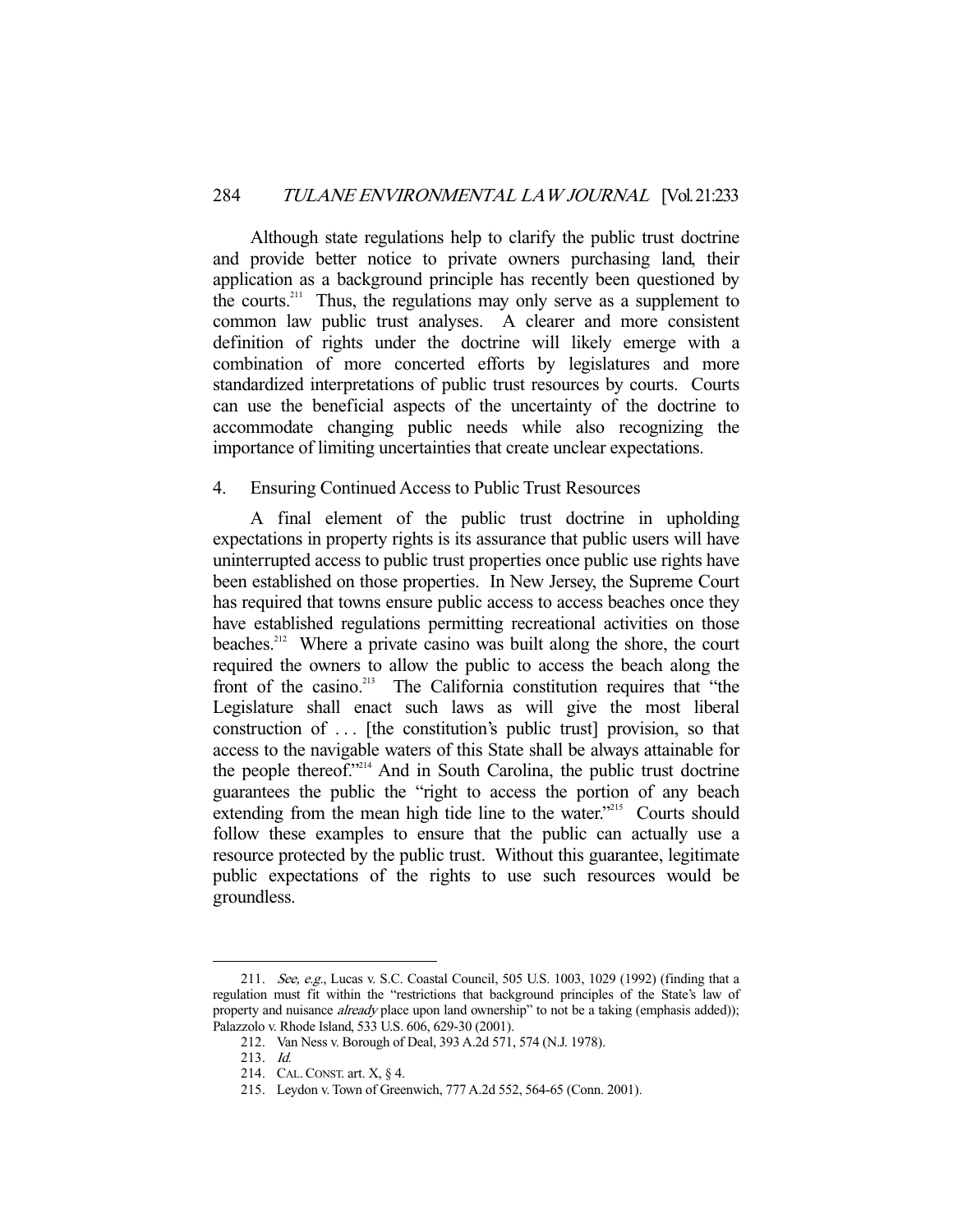#### D. Notice of Publicly Available Resources

 The public trust doctrine is unique in that once expectations in public property are defined, they must be advertised. Public resources are often advertised informally to the general public. The public may know of the perfect swimming or fishing hole or a hidden, solitary lakefront beach only through word of mouth or articles in a local newspaper. By better defining property rights expectations under the public trust doctrine and upholding these expectations, courts would place public users and private owners of property on better notice as to the bounds of their rights. The public would be sure of their rights when the government attempted to wrongfully privatize a historically public resource and would be more likely to take advantage of opportunities to challenge the privatization in court before it occurred. For private owners, a stronger public trust doctrine would notify individuals that certain property they owned or wished to acquire was subject to public rights, therefore preventing inefficient private investments that might later be restricted or prohibited by courts if these investments encroached upon public rights.

 Temporary privatization of public resources due to insufficient notice of public rights would create confusion and doubt as to their actual "publicness." Courts, by more consistently defining and applying the public trust doctrine, would fill an essential notice function and would ensure that public resources, once defined, remained continuously available for public activities. Without this notice, the purpose of the public trust would be frustrated, as the public would be unaware of its ability to take advantage of the very resources reserved for its enjoyment.

 A lack of clear and consistent notice of the availability and openness of a piece of property also confuses private owners. While the public would be unaware of the availability of property or a portion of property for its use, private owners might assume the property to be open for development and begin appropriating it. Even if the government were able to later reappropriate the property for the public, this could still lead to inefficiencies. Former private owners could make payment claims for investments they had made based on expectations and lack of awareness of the publicness of the property. If compensation were required, the government might not be able to pay the high price required to repurchase the property, thus permanently depriving the public of a property that was formerly reserved in trust for its benefit. The use of the public trust doctrine to provide timely notice to the public and private individuals is essential to avoid these types of inefficiencies, but is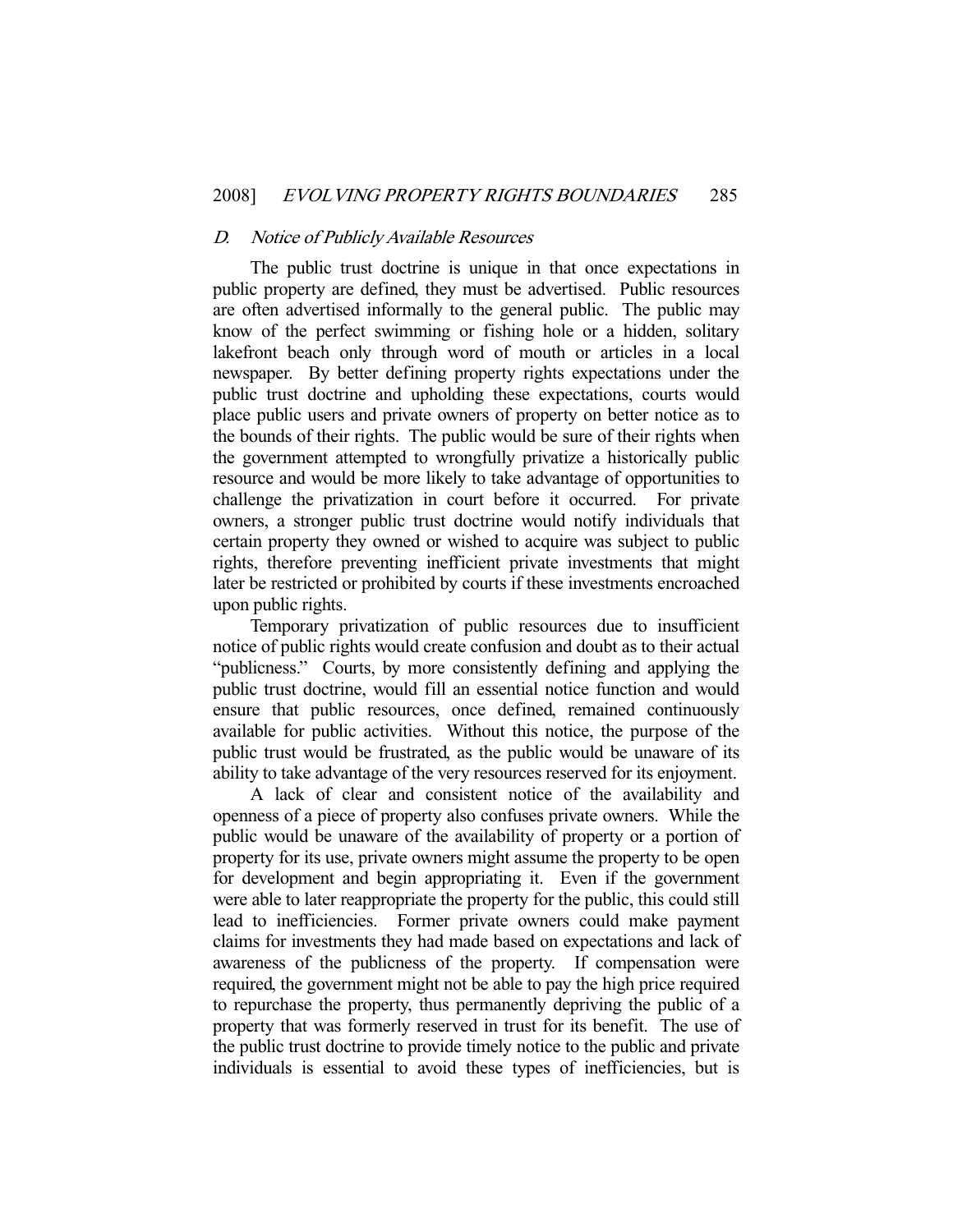contingent upon consistent definition and application of the public trust by courts and the legislature.

 By defining and upholding expectations in property rights and providing notice of these rights, a stronger public trust doctrine could provide clearer boundaries in property law, yet still allow for evolving definitions of these boundaries as human needs change over time. Even with this improved rights structure, both beneficial and negative uncertainty will remain. By allowing expansion and shrinkage of rights in response to changing needs, courts will inevitably create situations where rights expand suddenly and severely and unexpectedly encroach on public or private property rights. In these cases, a takings analysis is needed to address loss of both public and private rights, as I discuss in the following Subpart.

# E. Remedying Unmet or Damaged Expectations: The Key Role of Takings

 To allow for flexibility under the public trust doctrine and to simultaneously address the problems of uncertainty addressed above in Part IV.C.3, courts need to better define the public trust and apply public trust and takings analyses depending upon the type of rights transfer at issue. The interpretational structure that I have proposed could help to limit the uncertainty of the public trust doctrine to a manageable level and reduce the problems associated with unclear user and owner expectations. But in some cases, the uncertainty will still be too great, and a court's retroactive application of the doctrine will "surprise" unsuspecting private owners. In other cases, the uncertainty will lead to public underuse of properties protected by the public trust doctrine and may result in privatization, thus damaging the public's reasonable expectations in continued use of public trust resources. I argue that in both of these cases, the courts should apply a takings-type analysis.

## 1. Status Quo Remedies: "Compensating" the Public for Divestiture Losses

 Courts should focus strongly on correctly identifying public trust property in status quo public cases. A resource, which has been historically public and used by the public, risks irreversible destruction if privatized; at a minimum, privatization could interrupt notice to the public of the resource's availability. But inevitably, even with a better definition of public trust resources, courts will sometimes fail to recognize the existing public rights to a resource and wrongfully divest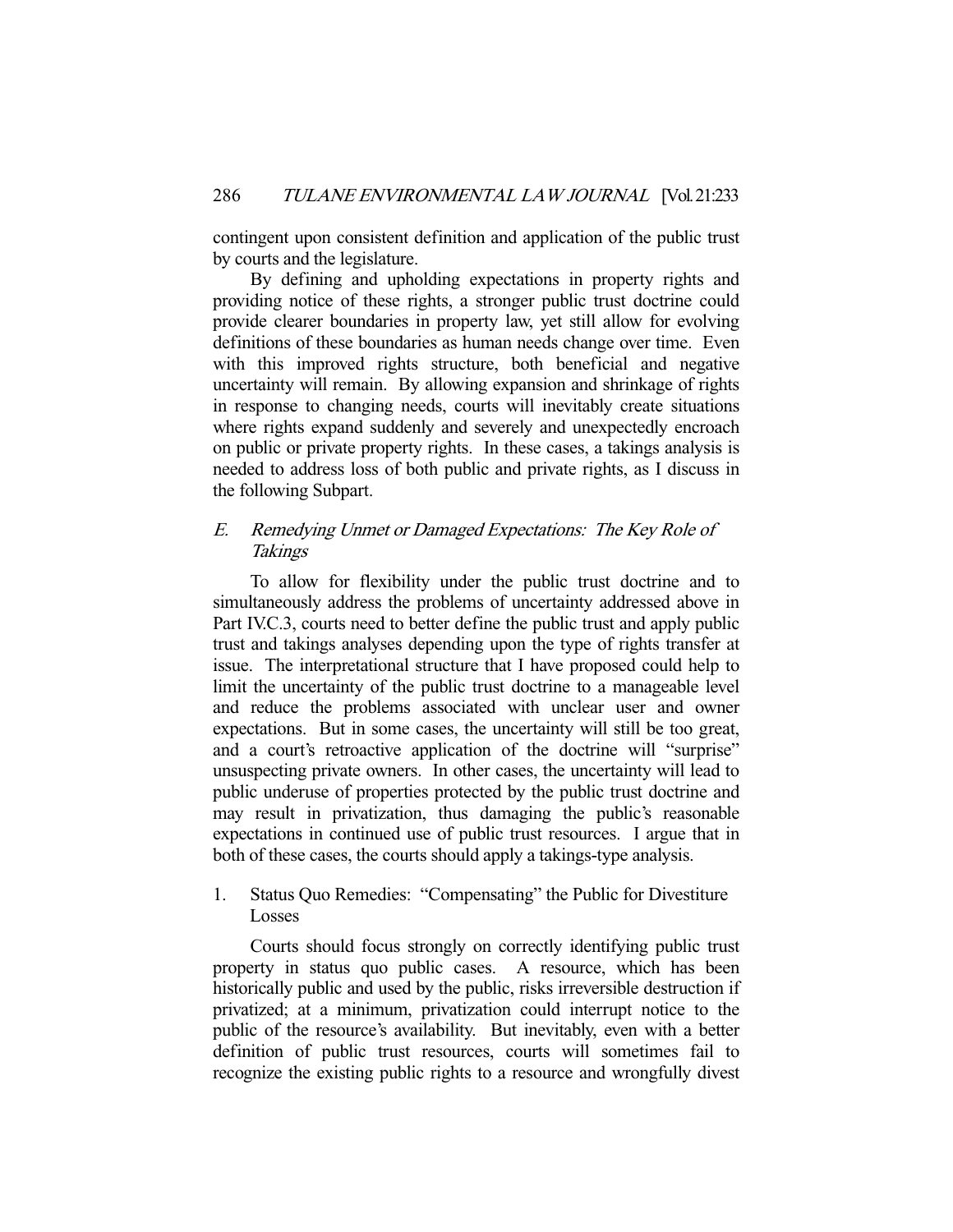the property. In these cases, the court should find a "taking" of public rights and devise a means to "compensate" the public—whether by reversing the government's divestiture and returning the property to the public (if irreversible destruction of the resource for public use has not occurred); by requiring the government to place a similar piece of nearby property in the public trust, and to ensure that it supports public uses similar to those enjoyed on the divested property; or by providing actual monetary compensation to members of the public who are likely to be the most frequent users of the resource.

 The first type of "compensation"—returning the property to the public—already occurs in cases such as Illinois Central, when the court prevents divestment of the resource or reverses recent divestment to private interests. Although not labeled as compensation, it allows the courts to redress the harms caused to the public by the divestment. Due to its historic application, it is the most feasible remedy for public compensation.

 The second remedy—requiring the government to find and acquire a resource similar to the one that has been divested—is less feasible, unless the government can somehow "reacquire" a public trust property that was historically public but divested to private use for a discrete period of time. When the government acquires or reacquires property for the public, there may be insufficient funds for acquisition.<sup>216</sup>

 In some cases, the government should be able to reacquire wrongfully divested resources, as a remedy to the public, without having to compensate private owners who have temporarily benefited from the use and development of these resources. This occurs where, for example, former legislatures have made egregious errors in divesting public trust resources and the owner should have known that the property was public.

 This type of situation arguably occurred under Arizona's Navigable Streambed Act, $217$  which the *Hassell* court determined to be

 <sup>216.</sup> Rose, supra note 28, at 711-12; see Richard A. Epstein, Symposium on Richard Epstein's Takings: Private Property and the Power of Eminent Domain: An Outline of Takings, 41 U. MIAMI L. REV. 3, 10 (1986). Epstein provides an example of the most extreme case, where the government would cease to exist if it had to pay for every "partial taking" that occurred under its regulation. Id.; see also Pa. Coal Co. v. Mahon, 260 U.S. 393, 413 (1922) ("Government hardly could go on if to some extent values incident to property could not be diminished without paying for every such change in the general law."); Grant, supra note 56, at 881-82 (discussing how just compensation requirements could prevent important government acquisition of property for the public); Sarahan, *supra* note 119, at 541 (discussing the "serious budgetary constraints" that "hamper government action" and the environmental degradation that would occur with expanded compensation requirements).

 <sup>217.</sup> H.B. 2017, 38th Leg., 2d Reg. Sess. (Az. 1987).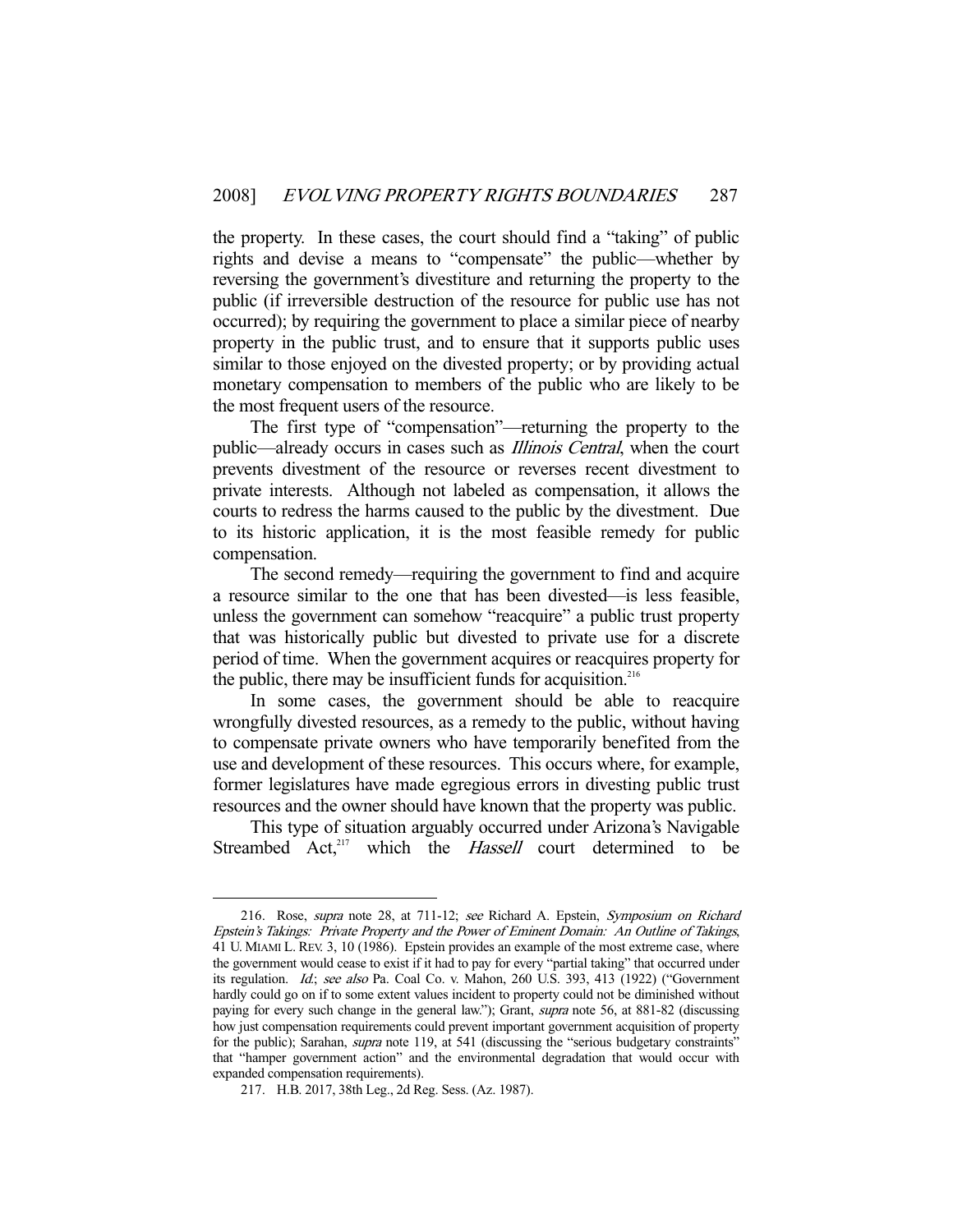unconstitutional.<sup>218</sup> The Act attempted to remove state interest in many state navigable waters, only exempting the Gila, Verde, and Salt Rivers. Even for the exempted rivers, the government allowed a quitclaim of state interests at the low price of \$25 per acre.<sup>219</sup> The *Hassell* court found that the state had not properly considered public trust interests in its rush to disclaim all responsibility over its public land, which it acquired under the equal footing doctrine.<sup>220</sup>

In cases like *Hassell*, the public trust allows the court to correct an error in the allocation of public trust resources by readjusting the boundary between private and public resources. While this requires private landowners to suffer the costs of the error, the landowners may also benefit from the public resources<sup>221</sup> (thus decreasing their actual losses). Additionally, the landowners should have perhaps been on notice that, although Arizona did alienate navigable streambeds for a time, private rights in such resources are not typically fee simple rights allowing for exclusive private ownership, but rather are forever burdened with the *jus publicum*. The private owners' temporary exclusive ownership could be viewed as the "windfall" from which they benefited for a time and must be relinquished when the government reclaims public rights that were wrongfully alienated by previous legislatures.

 The third type of compensation for the public following wrongful divestiture of public lands, in the form of actual payment to the public, would be the most difficult because of the inherent challenges associated with monetarily valuing the use and aesthetic values associated with public property and identifying the members of the public who should be compensated. Epstein, however, suggests that it is possible. Under Epstein's view, all property transfers should result in a Pareto-efficient solution, where all individuals are better off and none are worse off following the transaction.<sup>222</sup> To achieve this result, Epstein suggests that when a public-private transfer occurs, the government could conduct an auction (thus transferring the formerly public resource to the highest bidder), $^{223}$  and distribute the proceeds to the public.

 Regardless of which type of compensation a court chooses, the public should have a compensation right similar to the takings claims of private owners. Without this type of right, the public would suffer

 <sup>218.</sup> Az. Ctr. for Law in the Pub. Interest v. Hassell, 837 P.2d 158, 158 (Ariz. Ct. App. 1991).

 <sup>219.</sup> Az. H.B. 2017.

 <sup>220.</sup> Hassell, 837 P.2d at 171.

<sup>221.</sup> Epstein, *supra* note 216, at 11-12.

<sup>222.</sup> Epstein, *supra* note 188, at 332.

 <sup>223.</sup> Id. at 332-33.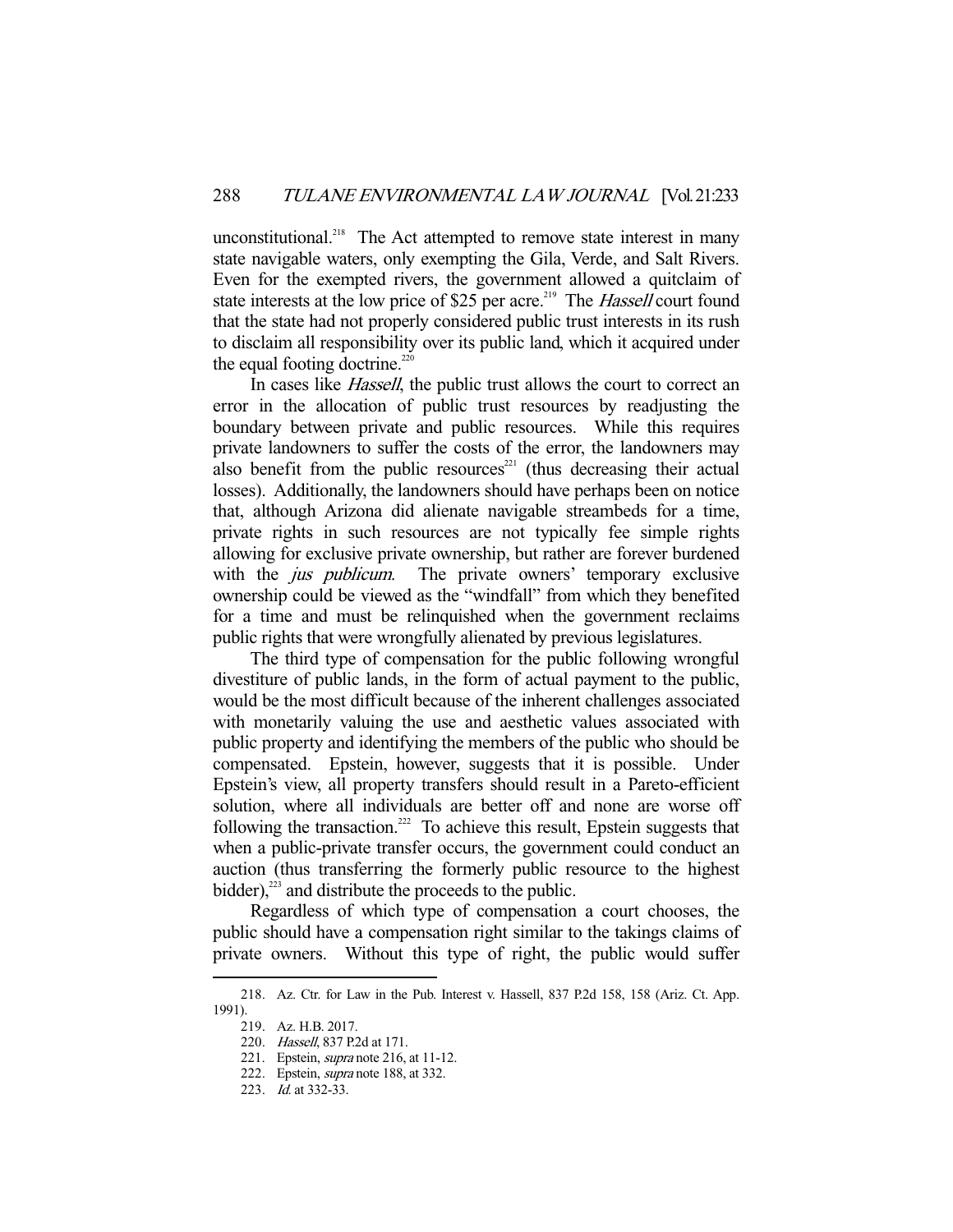substantial losses when a government wrongfully divested public trust resources and failed to provide a substitute.

#### 2. Retroactive Remedies: Private Compensation for Unexpected Expansions of the Public Trust

 As I have argued, the evolution of property rights occurs at several distinct paces. While the courts most often slightly expand or contract public and private property rights by identifying new uses that attach to already explicit rights (e.g., rights that inhere in the navigational servitude), there are also occasional "bursts" in the evolution of property rights. These sudden bursts occur when a court makes a finding that is substantially different from precedent or defines a previously unstated principle. For example, the *Marks* and *Mono Lake* courts quite abruptly announced a new rule that included environmental preservation as a public trust purpose in California.<sup>224</sup> In such cases, takings analysis is a necessary follow-up to a court's application of the public trust doctrine because the new rules were not likely a reasonable part of a private purchaser's expectations.

Justice O'Connor's *Phillips Petroleum* dissent highlights the very legitimate concern that expansion of the public trust to resources that are owned privately and are not traditional public trust resources usurps private owners' expectations and leads to dangerously unsettled private ownership rights.<sup>225</sup> The use of takings analysis to bring such resources back into public ownership would force courts to investigate the nature of the government action, its economic impacts, the owner's reasonable expectations, and changes in value resulting from the retroactive public trust action.<sup>226</sup>

 As Rasband suggests, the public trust doctrine could itself include an element of takings and compensation.<sup>227</sup> Although I do not suggest that the doctrine must incorporate this element, I do argue that cases involving the courts' application of the retroactive public trust are the ideal situations for a public trust analysis followed by a takings analysis for potential compensation. In these cases, a court must first investigate

 <sup>224.</sup> Marks v. Whitney, 491 P.2d 374, 379-80 (Cal. 1971) (finding that uses under the public trust doctrine are "sufficiently flexible to encompass changing public needs," which include "the preservation of . . . lands in their natural state"); Nat'l Audubon Soc'y v. Super. Ct., 658 P.2d 709, 719 (Cal. App. Dep't Super. Ct. 1983) (finding that protection of recreational and ecological values is "among the purposes of the public trust").

 <sup>225.</sup> Phillips Petroleum Co. v. Mississippi, 484 U.S. 469 (1988).

<sup>226.</sup> See generally Thompson, supra note 31.

<sup>227.</sup> James R. Rasband, Equitable Compensation for Public Trust Takings, 69 U. COLO. L. REV. 331, 380-81 (1998).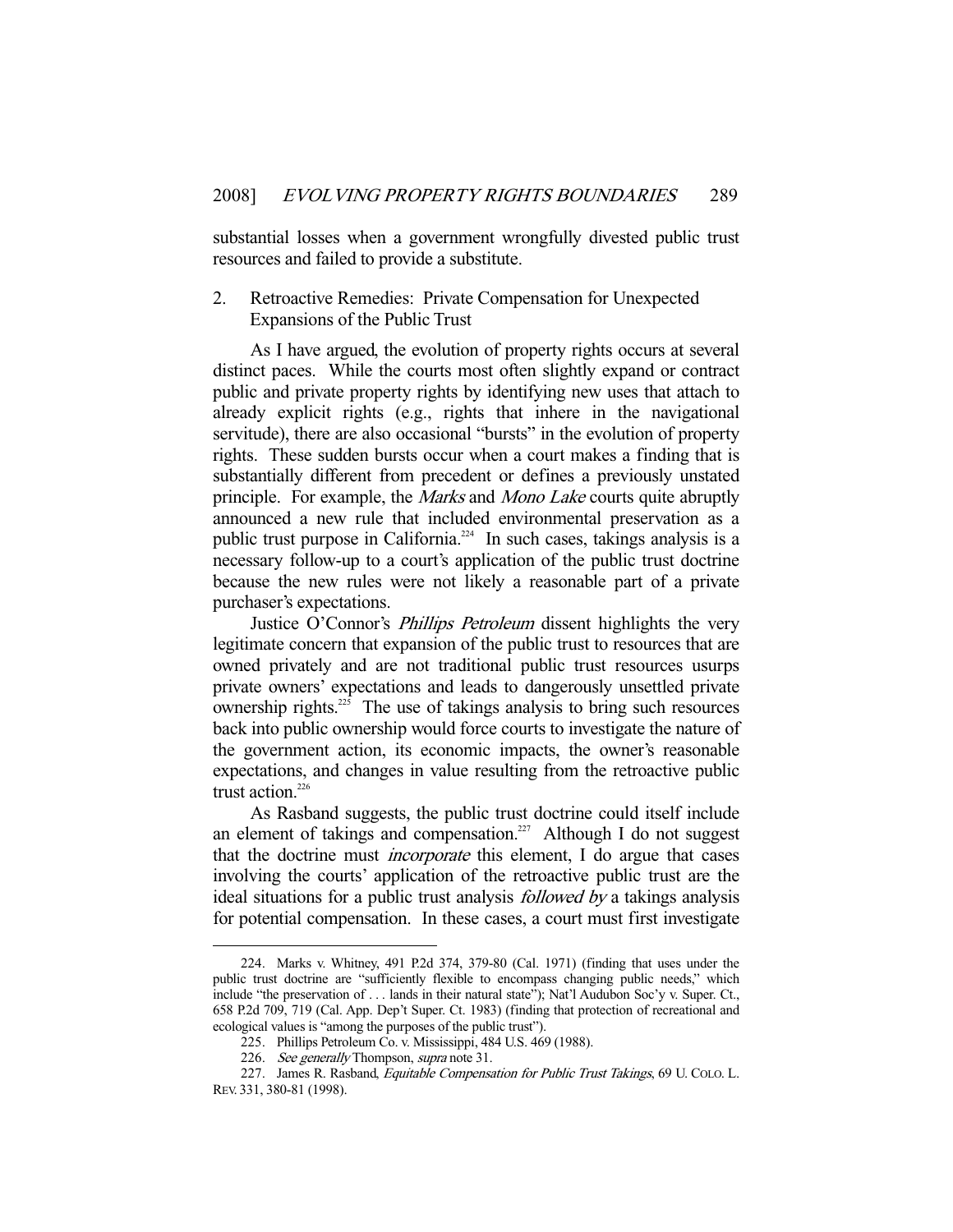the current status of the property to which the government plans to apply the public trust and the reasonable expectations associated with that property. Some courts have already incorporated this type of analysis into public trust cases. As Barton Thompson discusses in "Judicial Takings," the California "court has never ordered compensation for the mere assertion of the trust over otherwise private property," but "it has announced that the state must pay compensation if the state uses or destroys private improvements built in reliance on prior judicial decisions."<sup>228</sup>

 In cases applying the public trust to privately owned lands, the court should investigate any public uses occurring on the property that have historically occurred and should have placed the private owner on notice of public burdens on the property. If no apparent historic public uses exist, the court should investigate whether the owner should have had other reasons to expect that portions of his or her property were subject to the jus publicum, such as reasonably available evidence of past historic public use that ceased prior to the current private owner's domain, or government claims on portions of the property when the deed was transferred. If the private owner should have reasonably been aware of the public rights, this should have limited the owner's expectations<sup> $229$ </sup> and compensation should be limited.

 In Boston Waterfront Development Corp. v. Commonwealth, for example, the Massachusetts Supreme Court found that a corporation's ownership of property was subject to use of "those having occasion to resort to the ports and harbors."230 Although the court did not specify the private actions that would inappropriately interfere with such uses, these preexisting uses served as general notice to the corporation that its expectations for development opportunity should have some bounds.

The existing public burdens in *Boston Waterfront*, however, were unusually simple for the court to identify because of Massachusetts statutes (the Lewis Wharf statutes) existing prior to the private ownership of the property, which specifically defined the purposes of private wharves and required the wharves to be open to public access.<sup>231</sup> In

<sup>228.</sup> Thompson, *supra* note 31, at 1520 (citing Nat'l Audubon Soc'y v. Superior Court, 658 P.2d 709, 723 n.22 (1983); State v. Superior Court, 625 P.2d 256, 261 (1981); City of Berkeley v. Superior Court, 606 P.2d 363, 373 (1980)).

<sup>229.</sup> See, e.g., Dickman Zobenica, supra note 36, at 1078 (discussing how a public trust right with no private "sticks" in the bundle indicates that the private landowner never possessed the right to "impair" public trust resources).

 <sup>230. 393</sup> N.E.2d 356, 369 (Mass. 1979).

 <sup>231.</sup> Id. at 361 (describing the statutes as allowing a "convergence of private profit and public benefit").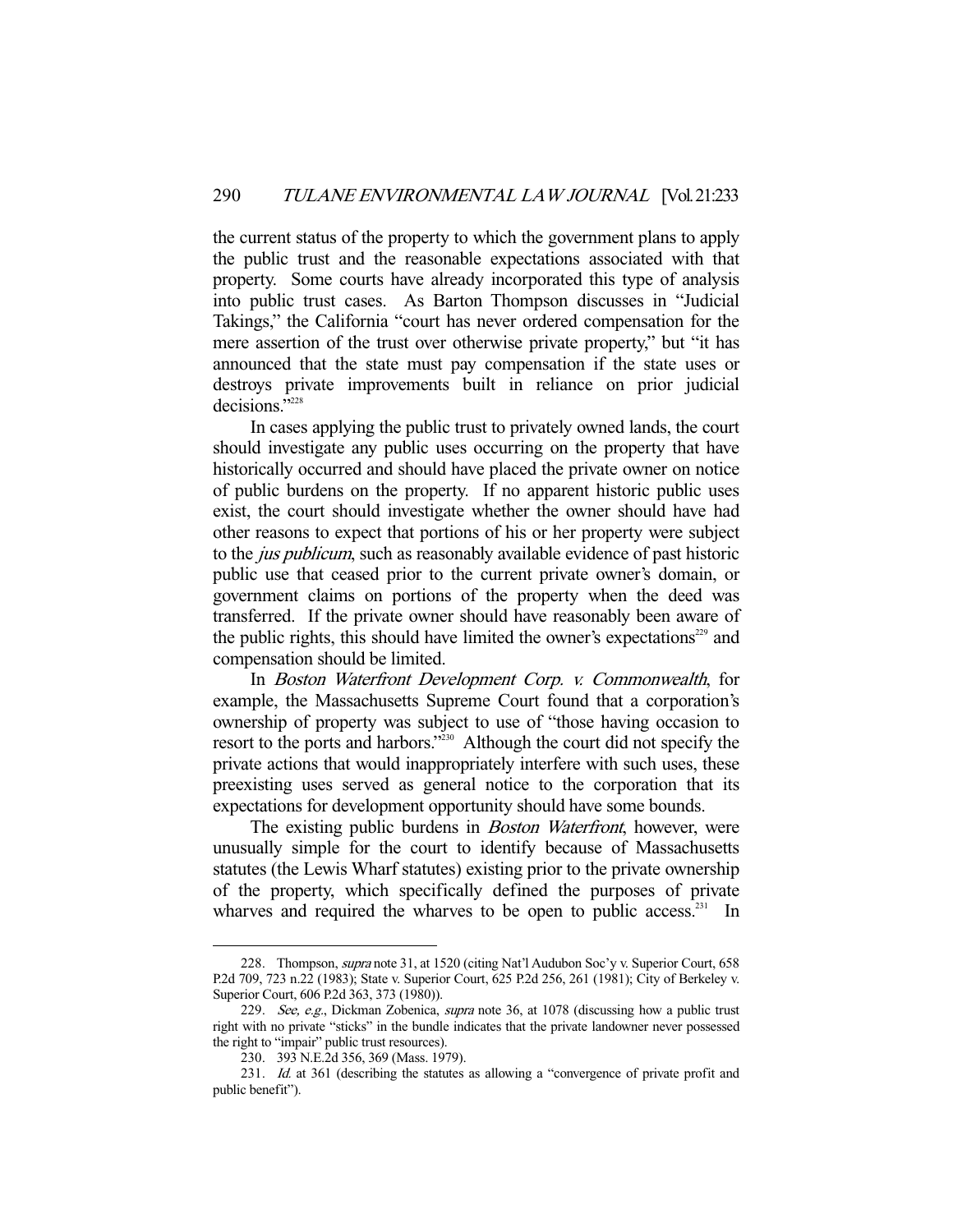contrast, the court in *Marks v. Whitney* found "retroactively" that a private tideland property was burdened with specific public trust rights of ecological preservation. The court did not identify a source of these rights and instead found that there was a "growing public recognition" of the need to preserve tidelands in a natural state<sup>232</sup> and that it was "not necessary to here define precisely all the public uses which encumber tidelands."<sup>233</sup> The Marks case demonstrates a situation closer to that of an evolutionary burst of public rights, where the owner should potentially receive compensation because of a lack of awareness of the jus publicum attached to the land. However, because the resources in Marks were tidelands, a traditional and historically recognized public trust resource, the private owners should have been aware that some public rights attached to their property.

 The identification of which evolutionary "bursts" of the doctrine require compensation is of course a difficult one, but the four factors that I have set out above for identifying and defining public trust resources could be of some help. If the resource had not historically supported public use (whether for actual physical use or clear aesthetic and/or ecological benefits), the landowner could argue that she had no notice of potential public trust rights on the land. Additionally, where courts expanded the public trust to a new category of use that had not previously been recognized in the state, this could favor compensation for the landowner. Yet, as the Marks court recognized, if the resource fell within one of the traditional categories of public trust property, but was simply preserved for reasons other than the traditional triad of recreation, commerce, and fishing, this would not likely be a valid excuse for the owner: the physical characteristics of property are one of the simplest ways to gauge the potential public burdens on that property. Given former applications of the doctrine, a private owner should certainly be aware of potential public rights in any water resource, for example, unless the government has specifically divested the property and limited private development to an extent that it has determined will benefit public enjoyment of the property. In that case, the private owner has a reasonable expectation that public rights will not be expanded and that, provided she stays within the bounds of the allowed development, she will not encroach upon existing public rights.

 Takings analysis for private owners, unlike the public compensation that I suggest above, is already well-established in property law. Courts

 <sup>232. 491</sup> P.2d 374, 379-80 (Cal. 1971).

 <sup>233.</sup> Id. at 380.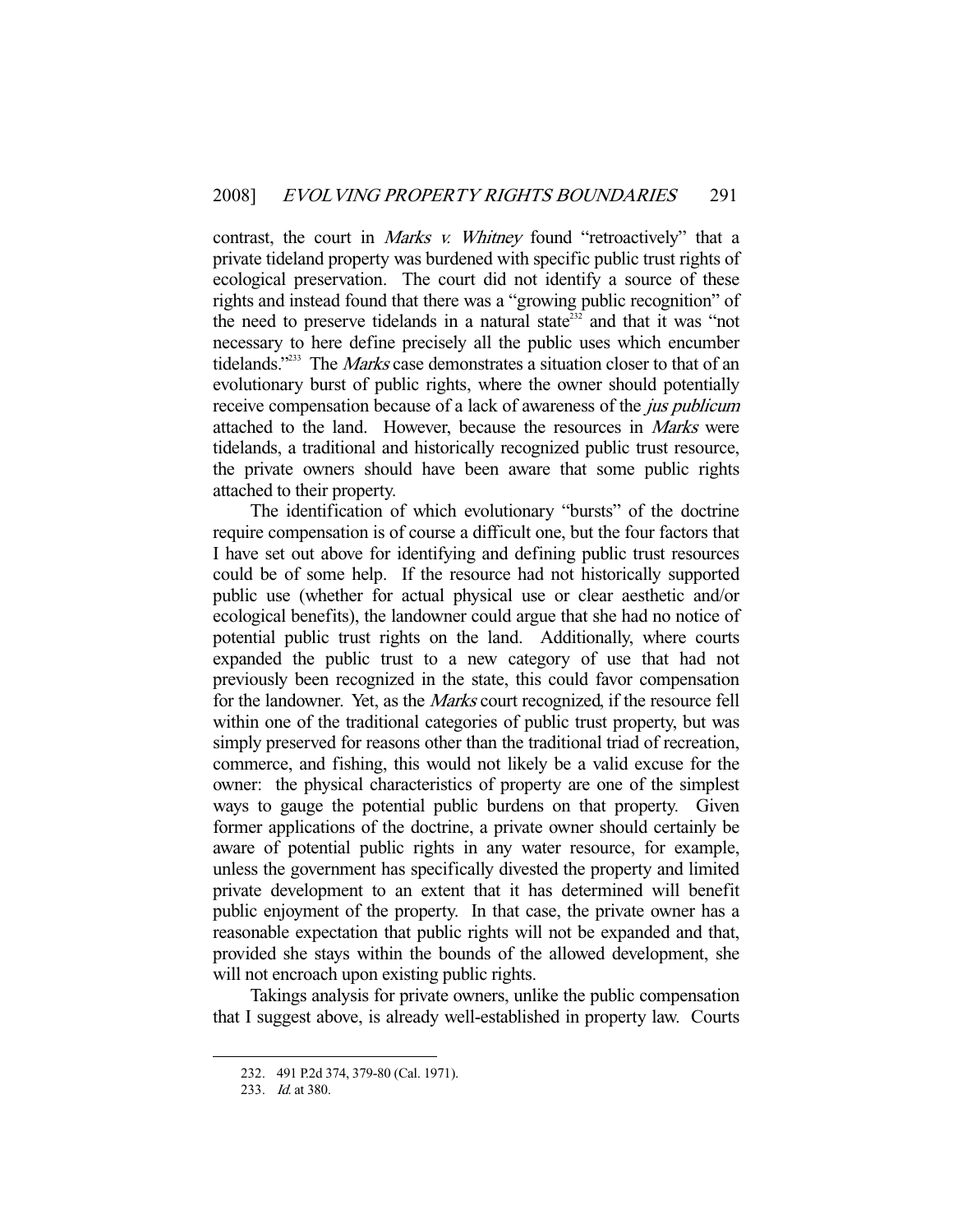should be more careful, however, to apply takings analysis in public trust cases where the courts attempt to use the public trust as a "free pass" that allows the government to take private property that did not traditionally have any public rights attached to it.

#### V. CONCLUSION

 As evidenced by courts' emphasis on the historic nature of public rights, because of the expansion and contraction of public uses as human lifestyles change and limitations on the public's ability to organize to ensure that its interests are represented, courts' consistent definition of public property rights is essential.<sup>234</sup> The public trust allows for a clearer recognition of public rights and their potentially expanding boundaries,<sup>235</sup> whereas takings analysis examines the effect of such a boundary shift and whether or not a landowner should have reasonably expected the change.

 The challenge, though, is identifying a relatively constant definitional boundary that can move with the fluid evolution of property rights. 236 Scholars have been unable to reach a consensus identifying a predictable course of this evolution. Perhaps the evolution is best recognized as the cycle between *ex ante* clarity of hard and fast property rules and ex post vague and equitable principles that Carol Rose describes in property rights.<sup>237</sup> In a way, the public trust doctrine serves as the "crystal"<sup> $238$ </sup> ex ante principle limiting private owners' rights, and could do an even better job of this if more consistently defined. However, courts through often-muddy<sup>239</sup> takings analysis (with differing applications of background principles, investment-backed expectations, and somewhat unpredictable balancing analyses under Penn Central), apply less crystalline rules *ex post* to recognize the injustices that may

 <sup>234.</sup> Some scholars describe this view (that "all claims to property are subject to an implied public interest limitation") as the "republican-positivist tradition." See, e.g., Frank Michelman, The Common Law Baseline and Restitution for the Lost Commons: A Reply to Professor Epstein, 64 U. CHI. L. REV. 57, 57 (1997) (discussing the positivist view as one that sees all property as "hostage" to state interests).

<sup>235.</sup> See, e.g., Johnson, Goeppele, Jansen & Paschal, *supra* note 38, at 526 (discussing the public trust as a "true common law doctrine" which the courts expand or contract depending on changing public and private expectations).

<sup>236.</sup> See, e.g., Been, supra note 8, at 141-42 (describing this as the overriding challenge in the field of property rights).

<sup>237.</sup> Rose, *supra* note 1.

 <sup>238.</sup> Id. at 577.

 <sup>239.</sup> Id. at 579 (introducing the concept of some rules' transformation to a "mud doctrine").